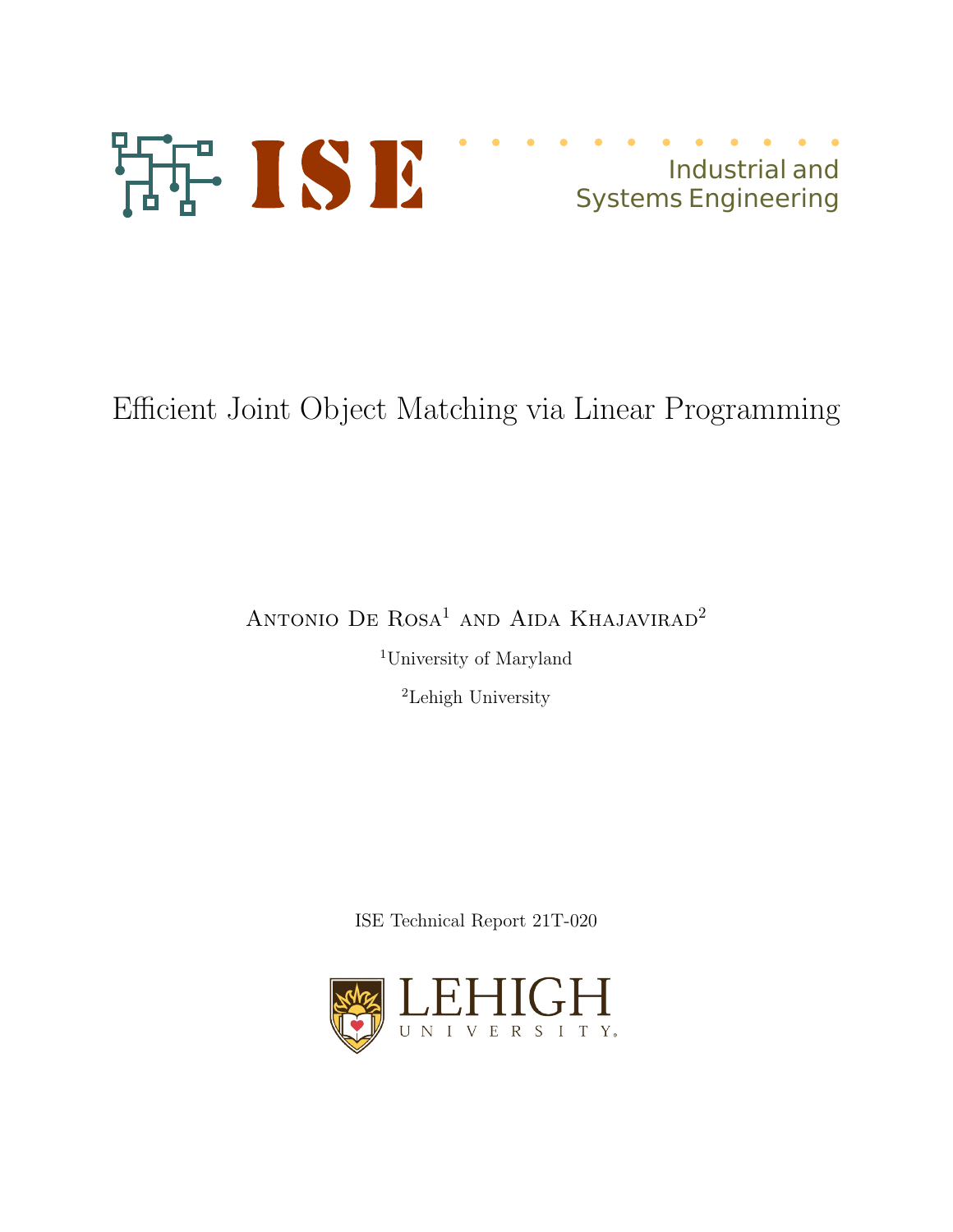## Efficient Joint Object Matching via Linear Programming

Antonio De Rosa<sup>\*</sup> Aida Khajavirad<sup>†</sup>

August 26, 2021

#### Abstract

Joint object matching, also known as multi-image matching, namely, the problem of finding consistent partial maps among all pairs of objects within a collection, is a crucial task in many areas of computer vision. This problem subsumes bipartite graph matching and graph partitioning as special cases and is NP-hard, in general. We develop scalable linear programming (LP) relaxations with theoretical performance guarantees for joint object matching. We start by proposing a new characterization of consistent partial maps; this in turn enables us to formulate joint object matching as an integer linear programming (ILP) problem. To construct strong LP relaxations, we study the facial structure of the convex hull of the feasible region of this ILP, which we refer to as the joint matching polytope. We present an exponential family of facet-defining inequalities that can be separated in strongly polynomial time, hence obtaining a partial characterization of the joint matching polytope that is both tight and cheap to compute. To analyze the theoretical performance of the proposed LP relaxations, we focus on permutation group synchronization, an important special case of joint object matching. We show that under the random corruption model for the input maps, a simple LP relaxation, that is, an LP containing only a very small fraction of the proposed facet-defining inequalities, recovers the ground truth with high probability if the corruption level is below 40%. Finally, via a preliminary computational study on synthetic data, we show that the proposed LP relaxations outperform a popular SDP relaxation both in terms of recovery and tightness.

Key words. Joint object matching; Convex relaxations; Linear programming; Recovery guarantee.

AMS subject classifications. 90C05, 90C10, 05C70, 65D19, 68Q87.

## 1 Introduction

Object matching techniques are widely used in many areas of computer vision such as image analysis, object recognition, robotics, biomedical identification, and object tracking. While there is a rich literature on finding isomorphisms between a pair of objects, the task of *joint* object matching, also known as multi-image matching, i.e., finding consistent maps among all pairs of objects within a collection is underdeveloped. The most classic example for joint object matching is the problem of matching feature points among many images of the same object, a step used for instance in image recognition [13] and structure from motion [3]. Almost all early approaches to tackle joint object matching relied on sequential matchings of pairs of objects often yielding erroneous results when the input data is noisy. Joint object matching is NP-hard in general; common techniques for tackling this problem are graph neural networks [27, 38], spectral methods [32, 28, 36], and semidefinite programming (SDP) relaxations [22, 7, 39, 21]. Indeed,

<sup>\*</sup>Department of Mathematics, University of Maryland, 4176 Campus Dr, College Park, MD 20742, USA. E-mail: anderosa@umd.edu.

<sup>&</sup>lt;sup>†</sup>Department of Industrial and Systems Engineering, Lehigh University, Bethlehem, PA 18015, USA. E-mail: aida@lehigh.edu.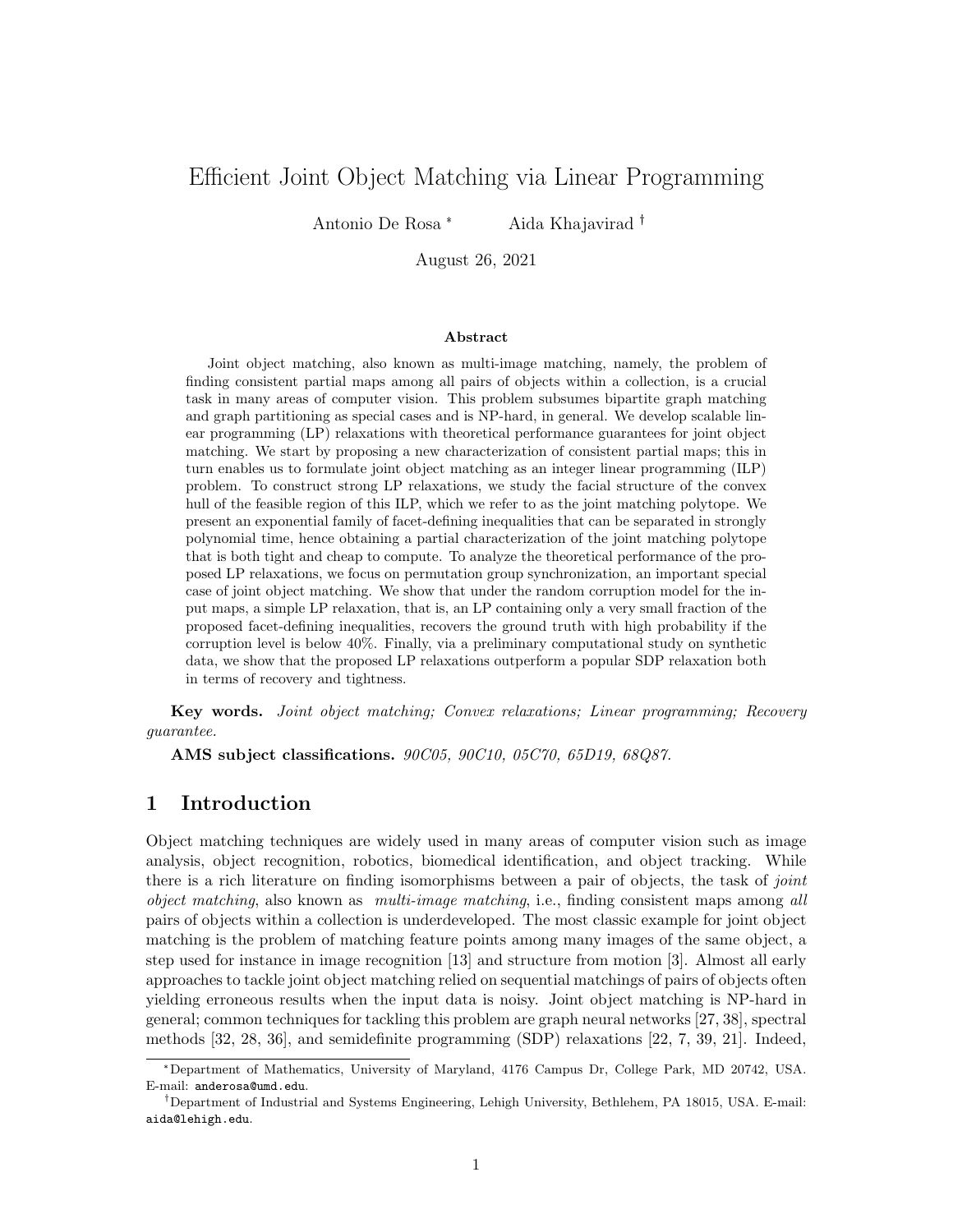to date, the only existing convex relaxations for joint object matching are SDP relaxations. It is well-understood that in spite of their polynomial-time complexity, SDPs are too expensive to solve and are often impractical for large-scale problems. In this paper, we develop scalable LP relaxations with theoretical performance guarantees for joint object matching; we start by formally defining the problem.

**Problem Statement.** We consider the problem of joint object matching in its full generality; that is, when the objects are only partially similar and the input is possibly incomplete. To formally define this problem, we introduce some terminology which is mostly adapted from [7]. Suppose that we have a collection of n objects  $S_i$ ,  $i \in [n]$  each of which consists of d elements for some  $n \geq 3$  and  $d \geq 2$ . The case with  $n = 2$  is equivalent to bipartite graph matching (see for example chapter 8 of [34]) and the case with  $d = 1$  is equivalent to graph partitioning (see for example [9]), both of which are well-studied problems in combinatorial optimization. Given two discrete sets S and S', a subset  $\phi \subset S \times S'$  is called a *partial map* if each element of S (resp.  $\mathcal{S}'$ ) is paired with at most one element of  $\mathcal{S}'$  (resp.  $\mathcal{S}$ ); in particular, not all elements need to be paired. We denote by  $\phi_{ij}$ :  $S_i \rightarrow S_j$  the partial map between the pair of objects  $S_i$  and  $S_j$ . In the special case where all elements in  $S_i$  and  $S_j$  are paired, we say that the two objects have full similarity; otherwise, we say that the two objects have partial similarity.

In joint object matching the input consists of *noisy* pair-wise partial maps  $\phi_{ij}^{\text{in}}$  between some of the objects  $S_i$  and  $S_j$ ,  $i, j \in [n]$ . These input maps are obtained using off-the-shelf pairwise graph matching algorithms and often contain some erroneous information. An undirected graph  $\mathcal{G} = (\mathcal{V}, \mathcal{E})$  is called a *map graph* for the objects  $\mathcal{S}_i, i \in [n]$  with  $\mathcal{V} := {\mathcal{S}_1, \mathcal{S}_2, \cdots, \mathcal{S}_n}$  and  $(S_i, S_j) \in \mathcal{E}$  whenever an input partial map  $\phi_{ij}^{\text{in}}$  is available. For notational simplicity, throughout this paper instead of  $(\mathcal{S}_i, \mathcal{S}_j) \in \mathcal{E}$ , we write  $(i, j) \in \mathcal{E}$ . If the map graph is not a complete graph, we say that the input is *incomplete*. The objective is to find a collection of *consistent* partial maps  $\phi_{ij}$  for all  $1 \leq i < j \leq n$  that are close to the input maps. By consistent partial maps, we imply that for any  $i, j, k \in [n]$ , whenever an element  $s \in S_i$  is paired with an element  $s' \in S_j$  and  $s' \in S_j$  is paired with  $s'' \in S_k$ , then s and s'' are paired as well. This condition is often referred to as cycle consistency in the literature [22], as consistency can be achieved by requiring that the composition of maps between two objects is independent of the connecting path.

In the following, we formulate joint object matching as a mathematical optimization problem. To this end, we use a binary  $d \times d$  matrix  $X(i, j)$  to encode  $\phi_{ij}$ ; that is, the  $(s, s')$ -th element of  $X(i, j)$  equals one if and only if  $(s, s') \in \phi_{ij}$ . It then follows that a binary matrix  $X(i, j)$  satisfying

$$
X(i,j)\mathbf{1}_d \le \mathbf{1}_d, \qquad X^T(i,j)\mathbf{1}_d \le \mathbf{1}_d,\tag{1}
$$

corresponds to a partial map, where  $\mathbf{1}_d \in \mathbb{R}^d$  denotes a vector of all ones. Moreover, cycle consistency is achieved by requiring:

$$
X(i,j)X(j,k) \le X(i,k),
$$
  
\n
$$
X(j,i)X(i,k) \le X(j,k), \quad \forall 1 \le i < j < k \le n,
$$
  
\n
$$
X(i,k)X(k,j) \le X(i,j),
$$
\n
$$
(2)
$$

where  $X(j,i) = X^T(i,j)$  for any  $i < j$ ,  $X(i,j)X(j,k)$  denotes the standard matrix product between  $X(i, j)$  and  $X(j, k)$ , and inequalities are all component-wise. In case of full similarity among all objects,  $X(i, j)$   $1 \leq i < j \leq n$  are permutation matrices; this special case is often referred to as *permutation group synchronization* in the literature (see for example [32]). It can be checked that cycle consistency in this case is obtained by imposing:

$$
X(i,j)X(j,k) = X(i,k) \quad \forall 1 \le i < j < k \le n. \tag{3}
$$

Let  $X^{\text{in}}(i,j) \in \{0,1\}^{d \times d}$  denote the matrix representation of the input partial map  $\phi_{ij}^{\text{in}}$ . We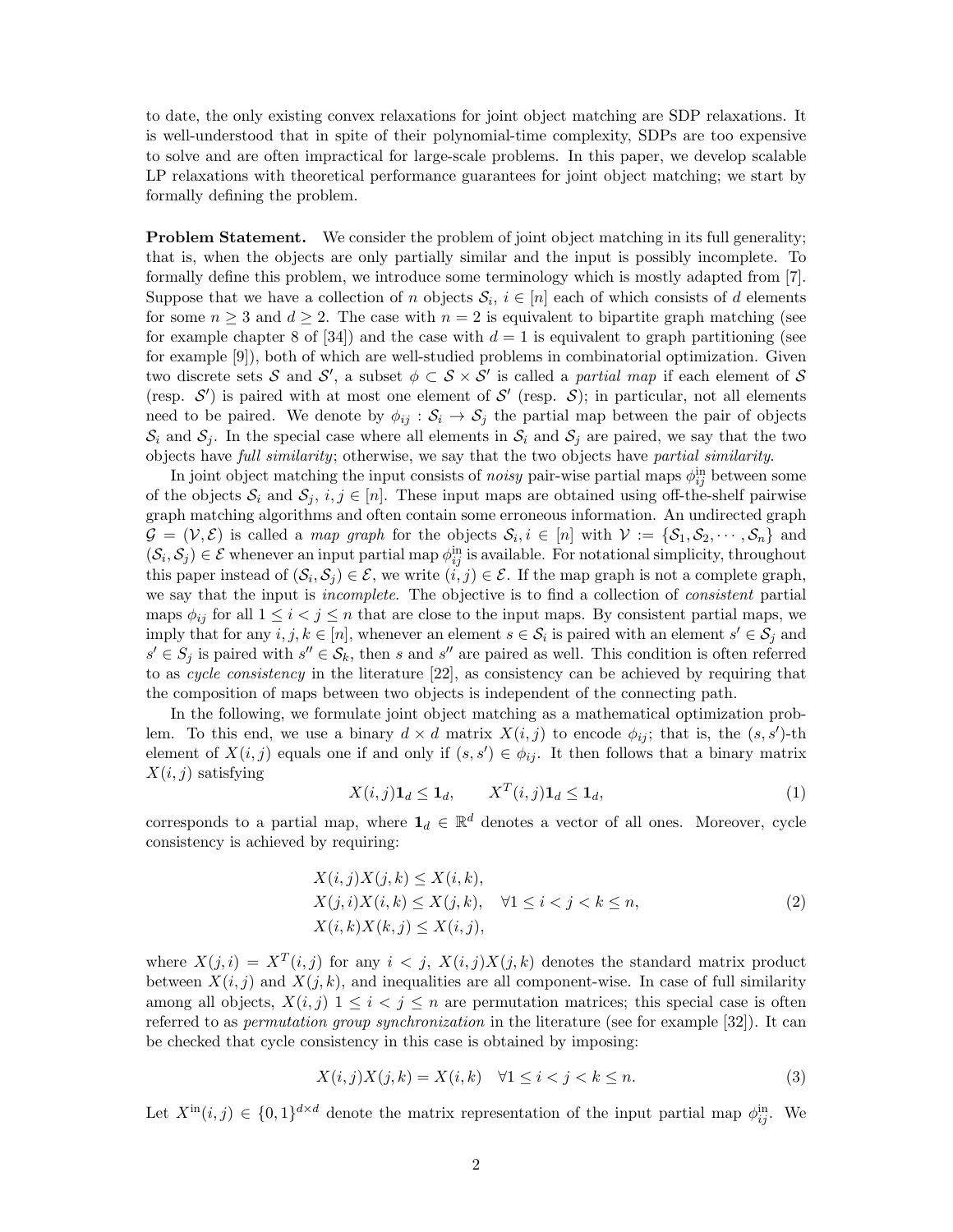would like to find consistent partial maps  $X(i, j)$ ,  $1 \leq i \leq j \leq n$  so as to minimize

$$
f = \sum_{(i,j)\in\mathcal{E}} \|X^{\text{in}}(i,j) - X(i,j)\|_{F}^{2},\tag{4}
$$

where  $\left\| \cdot \right\|_F$  denotes the Frobenius norm. Denote by N the number of matched pairs in the input, i.e.,  $\mathcal{N} = \sum_{(i,j)\in\mathcal{E}} \sum_{t,q \in [d]} X_{tq}^{\text{in}}(i,j)$ . Since matrices  $X^{\text{in}}(i,j)$  and  $X(i,j)$  are binary-valued, the objective function can be written as:

$$
f = \mathcal{N} + \sum_{(i,j) \in \mathcal{E}} \langle \mathbf{1}_d \mathbf{1}_d^T - 2X^{\text{in}}(i,j), \ X(i,j) \rangle,
$$

where  $\langle \cdot, \cdot \rangle$  denotes the standard matrix inner product. It then follows that joint object matching can be formulated as follows:

$$
\min \sum_{(i,j)\in \mathcal{E}} \left\langle \mathbf{1}_d \mathbf{1}_d^T - 2X^{\text{in}}(i,j), X(i,j) \right\rangle
$$
\n
$$
\text{s.t.} \quad X(i,j)\mathbf{1}_d \leq \mathbf{1}_d, \quad X^T(i,j)\mathbf{1}_d \leq \mathbf{1}_d, \quad \forall 1 \leq i < j \leq n,
$$
\n
$$
X(i,j)X(j,k) \leq X(i,k),
$$
\n
$$
X(j,i)X(i,k) \leq X(j,k), \quad \forall 1 \leq i < j < k \leq n,
$$
\n
$$
X(i,k)X(k,j) \leq X(i,j),
$$
\n
$$
X(i,j) \in \{0,1\}^{d \times d}.
$$
\n
$$
(JOM)
$$

In this paper, we are interested in the quality of convex relaxations for Problem (JOM). To date, the only existing convex relaxations for joint object matching are SDP relaxations. In the following, we describe a widely-used SDP relaxation of Problem (JOM) first proposed in [22].

**SDP relaxations.** Assume that there exists a universe  $\mathcal{U}$  consisting of m elements such that each object  $S_i$  is a (partial) image of U and each element in U is contained in at least one object  $S_i$ . Let the matrix  $Y_i \in \{0,1\}^{d \times m}$  encode the correspondences between the object  $S_i$  and the universe U, i.e., for any  $s \in S_i$  and  $s' \in U$ , the  $(s, s')$ -th element of  $Y_i$  equals one if and only if s corresponds to s'. It then follows that  $X(i, j) = Y_i Y_j^T$  for all  $1 \leq i < j \leq n$ . Define  $X(i, i) = I_d$ for all  $i \in [n]$ , where  $I_d$  denotes a  $d \times d$  identity matrix. Denote by  $X \in \{0,1\}^{nd \times nd}$  a matrix whose  $(i, j)$ -th block is given by  $X(i, j)$  where we let  $X(j, i) = X^T(i, j)$ . Let  $Y = (Y_1^T, \dots, Y_n^T)^T$ . It can be checked that  $X = YY^T$  which implies X is a rank-m positive semidefinite matrix. Similarly denote by  $X^{in}$  an  $nd \times nd$  matrix whose  $(i, j)$ -th block is given by  $X^{in}(i, j)$ , where we let  $X^{\text{in}}(i, i) = I_d$ . Then an SDP relaxation of Problem (JOM) is given by:

$$
\min \sum_{(i,j)\in \mathcal{E}} \langle \mathbf{1}_d \mathbf{1}_d^T - 2X^{\text{in}}(i,j), X(i,j) \rangle
$$
\n
$$
\text{s.t.} \quad X \succeq 0, \quad X \ge 0,
$$
\n
$$
X(i,i) = I_d, \quad \forall i \in [n],
$$
\n
$$
X(i,j)\mathbf{1}_d \le \mathbf{1}_d, \quad X^T(i,j)\mathbf{1}_d \le \mathbf{1}_d, \quad \forall 1 \le i < j \le n,
$$
\n
$$
(5)
$$

where  $X \succeq 0$  and  $X \geq 0$  mean that X is positive semidefinite and component-wise nonnegative, respectively. In case where  $X(i, j)$ ,  $1 \leq i \leq j \leq n$  are all permutation matrices, the authors of [22] proved that the positive semi-definiteness condition  $X \succeq 0$  is equivalent to cycle consistency. This in turn implies that in case of fully similar objects, replacing  $X \geq 0$  by  $X \in \{0,1\}^{nd \times nd}$  in Problem (5), one obtains an exact reformulation of Problem (JOM) as a binary SDP.

It is important to note that the size of the universe  $m$  is not known a priori; the authors of [7] proposed a spectral technique to estimate m using the input data  $X^{in}$ . Subsequently, they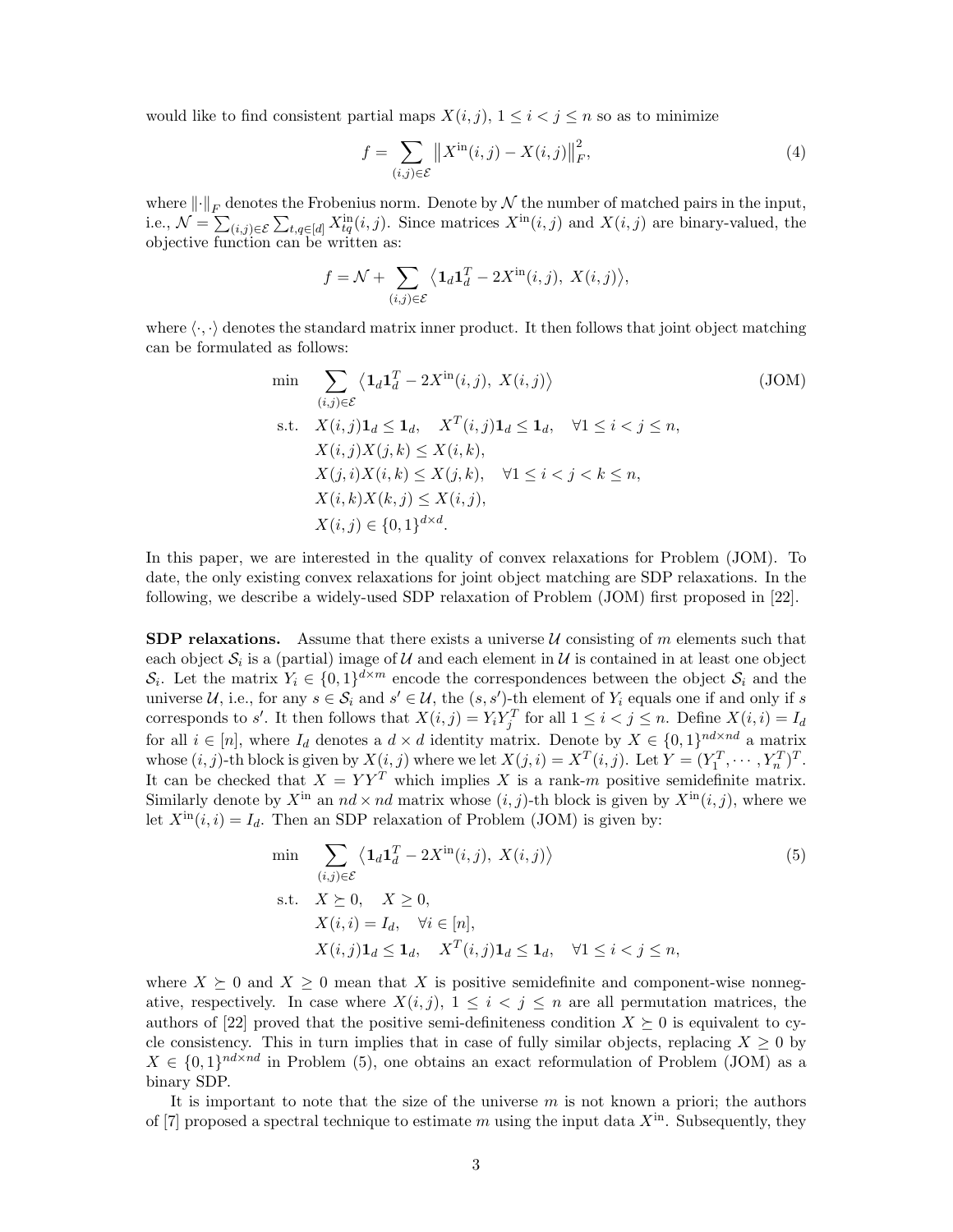used this estimate to further strengthen the SDP relaxation (5); that is, they replaced  $X \succeq 0$ by the following constraint:

$$
\begin{pmatrix} m & \mathbf{1}_{nd}^T \\ \mathbf{1}_{nd} & X \end{pmatrix} \succeq 0.
$$
 (6)

In [39], the authors employed Burer-Monteiro factorization [6] by letting  $X = YY^T$  to tackle the SDP. Recall that Y is a  $nd \times m$  matrix; hence, to benefit from the low-rank approach, the availability of a good upper bound on the size of the universe is essential. The authors of [39] observed that the estimation technique of [7] is inaccurate when the input is noisy and incomplete. They then chose to use the upper bound  $2\hat{m}$ , where  $\hat{m}$  is an estimate of m, obtained by the spectral method of [7].

Recovery guarantees under stochastic models. To perform a theoretical analysis of various existing and new algorithms for data science applications, a recent stream of research in mathematical data science is focused on obtaining sufficient conditions for recovery of the ground truth under various stochastic models for the input (see for example [7, 2, 19, 24, 12, 11, 26]). We say that an optimization algorithm *recovers* the ground truth, whenever its unique optimal solution coincides with the ground truth. In the context of joint object matching, the question can be formally stated as follows: given a probabilistic model for the noise in input partial maps, what is the maximum level of corruption under which the (optimization) algorithm recovers the ground truth partial maps with high probability? Throughout this paper, by high probability, we imply the probability tending to 1 as the number of objects  $n \to \infty$ .

Huang and Guibas [22] considered the SDP relaxation (5) for the permutation group synchronization problem and obtained a deterministic sufficient condition for recovery, implying under a random model recovery is possible with high probability when the corruption level remains below 50%. In [7], the authors considered the general joint object matching with partially similar objects, together with the SDP relaxation (5) enhanced by constraint (6). They first significantly improved their earlier deterministic recovery guarantee in [22]. Subsequently, they focused on the *random corruption model*, roughly defined as follows: each observed  $X^{\text{in}}(i, j)$ coincides with ground truth independently with probability  $p_{true}$ , and each observed but incorrect  $X^{\text{in}}(i, j)$  is independently drawn from a set of partial maps satisfying  $\mathbb{E}[X^{\text{in}}(i, j)] = \frac{1 \cdot 1^{\text{T}}}{m}$ , where  $\mathbb{E}[\cdot]$  denotes the expectation of a random variable. Note that, in this model, the authors assume that the size of the universe  $m$  is known a priori, an assumption which often does not hold. They proved that the SDP relaxation recovers the ground truth with high probability if  $p_{\text{true}} > C \frac{\log^2(nm)}{\sqrt{n}}$ , for some universal large constant C. In [4, 28], the authors considered spectral methods for solving permutation group synchronization under the random corruption model. They proved that the spectral algorithm recovers the ground truth with high probability, if  $p_{\text{true}} > C \sqrt{\frac{\log(nd)}{n}}$  $\frac{(na)}{n}$ , which is nearly optimal in terms of information theoretical limits [8]. In [31], the authors studied the recovery properties of a spectral algorithm for permutation group synchronization under the additive Gaussian noise.

To summarize, for joint object matching under the random corruption model, both SDP relaxations and spectral methods exhibit near optimal recovery thresholds. It is well understood that solving SDPs is computationally prohibitive for large-scale problems. Spectral methods on the other hand, only require estimating the leading eigenvector of a matrix, and are quite efficient in practice. However, works like [30, 33] suggest that spectral methods are extremely sensitive to slight modification in the generative model. Namely, convex relaxations enjoy robustness to adversarial corruptions of the inputs for statistical problems that spectral methods do not, making it of great interest to understand the most efficient convex relaxation algorithms for solving data science applications.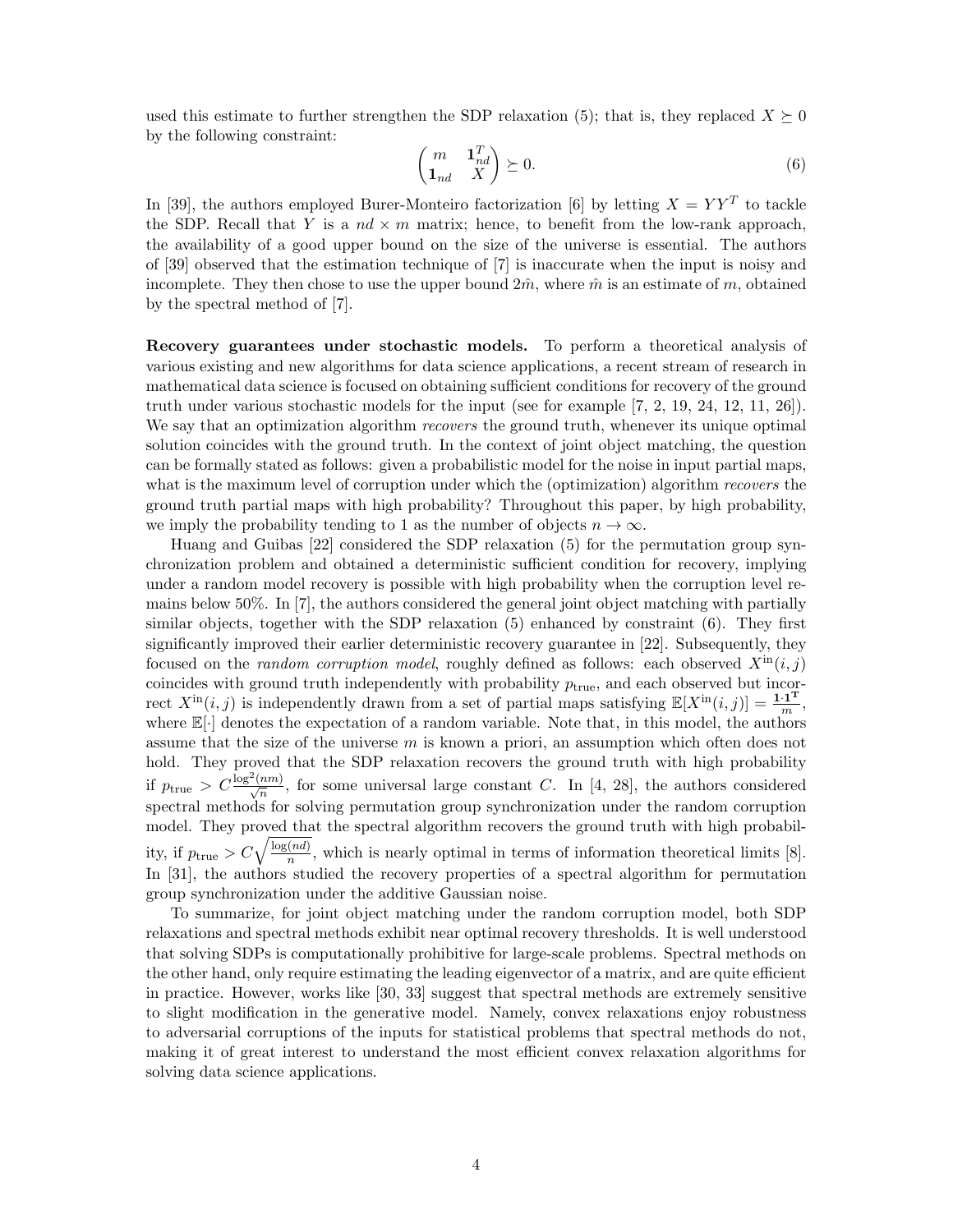Our contribution. In this paper, we propose scalable LP relaxations with theoretical performance guarantees for joint object matching. To this end, we first present a new characterization of consistent partial maps. This in turn enables us to formulate joint object matching as an ILP. Subsequently, with the objective of constructing strong LP relaxations, we study the facial structure of the convex hull of the feasible region of the ILP. As part of this polyhedral study, to effectively approximate cycle consistency, we introduce consistency inequalities, an exponential family of facet-defining inequalities that can be separated in strongly polynomial time. We next study the theoretical properties of the proposed LP relaxation for the permutation group synchronization problem; we show that under the random corruption model, a simple LP relaxation containing only a very small fraction of consistency inequalities, recovers the ground truth with high probability if  $p_{true} > 0.585$ . While in the asymptotic regime our recovery guarantee is suboptimal, in many cases of practical interest, the corruption level is below %40. It is for such applications that our proposed LP provides a robust and efficient matching algorithm. In fact, our numerical experiments suggest that for moderate values of  $n$  and  $d$ , the proposed LP relaxation outperforms the SDP relaxation in recovering the ground truth.

The remainder of the paper is organized as follows. In Section 2 we present a novel LP relaxation for joint object matching. Subsequently, in Section 3 we focus on the permutation group synchronization problem under the random corruption model and obtain a recovery guarantee for the proposed LP relaxation. Finally, we present our numerical experiments in Section 4.

## 2 Linear programming relaxation

In this paper, we propose a scalable LP relaxation with performance guarantees for joint object matching. We start by presenting an ILP formulation for Problem (JOM). Let us first obtain a linear characterization of cycle consistency constraints (2). For any  $1 \leq i < j < k \leq n$  and for any  $l, t, q \in [d]$ , consider the following three elements of matrices  $X(i, j)$ ,  $X(j, k)$  and  $X(i, k)$ : (i) the  $(l, t)$ -th entry of  $X(i, j)$  denoted by  $X_{lt}(i, j)$ , (ii) the  $(t, q)$ -th entry of  $X(j, k)$  denoted by  $X_{tq}(j, k)$ , and (iii) the  $(l, q)$ -th entry of  $X(i, k)$  denoted by  $X_{lq}(i, k)$ . Then by (2) a collection of partial maps  $X(i, j)$ ,  $1 \leq i \leq j \leq n$  is consistent, if whenever two out of the three entries defined above equal one, the third entry equals one as well. It is simple to check that this condition is enforced by the following system of inequalities:

$$
\begin{cases}\nX_{lt}(i,j) + X_{tq}(j,k) - X_{lq}(i,k) \le 1, \\
X_{lt}(i,j) - X_{tq}(j,k) + X_{lq}(i,k) \le 1, \\
-X_{lt}(i,j) + X_{tq}(j,k) + X_{lq}(i,k) \le 1,\n\end{cases} \quad \forall l, t, q \in [d], \forall 1 \le i < j < k \le n.
$$
\n(7)

Hence an ILP formulation for Problem (JOM) is given by:

$$
\min \sum_{(i,j)\in\mathcal{E}} \langle \mathbf{1}_d \mathbf{1}_d^T - 2X^{\text{in}}(i,j), X(i,j) \rangle \tag{IP}
$$
\n
$$
\text{s.t.} \quad X(i,j) \mathbf{1}_d \leq \mathbf{1}_d, \quad X^T(i,j) \mathbf{1}_d \leq \mathbf{1}_d, \quad \forall 1 \leq i < j \leq n,
$$
\n
$$
\begin{cases}\nX_{lt}(i,j) + X_{tq}(j,k) - X_{lq}(i,k) \leq 1, \\
X_{lt}(i,j) - X_{tq}(j,k) + X_{lq}(i,k) \leq 1, \quad \forall l, t, q \in [d], \forall 1 \leq i < j < k \leq n, \\
-X_{lt}(i,j) + X_{tq}(j,k) + X_{lq}(i,k) \leq 1, \\
X(i,j) \in \{0,1\}^{d \times d}, \quad \forall 1 \leq i < j \leq n.\n\end{cases}
$$
\n
$$
(IP)
$$

Remark 1. Inequalities (7) can be considered as a generalization of triangle inequalities used for instance in graph partitioning problems  $(17, 9)$ . Given a graph with n nodes, the goal in graph partitioning is to partition the nodes of the graph into at most  $K$  subsets such that some similarity measure across different partitions is minimized. In this context, for each pair of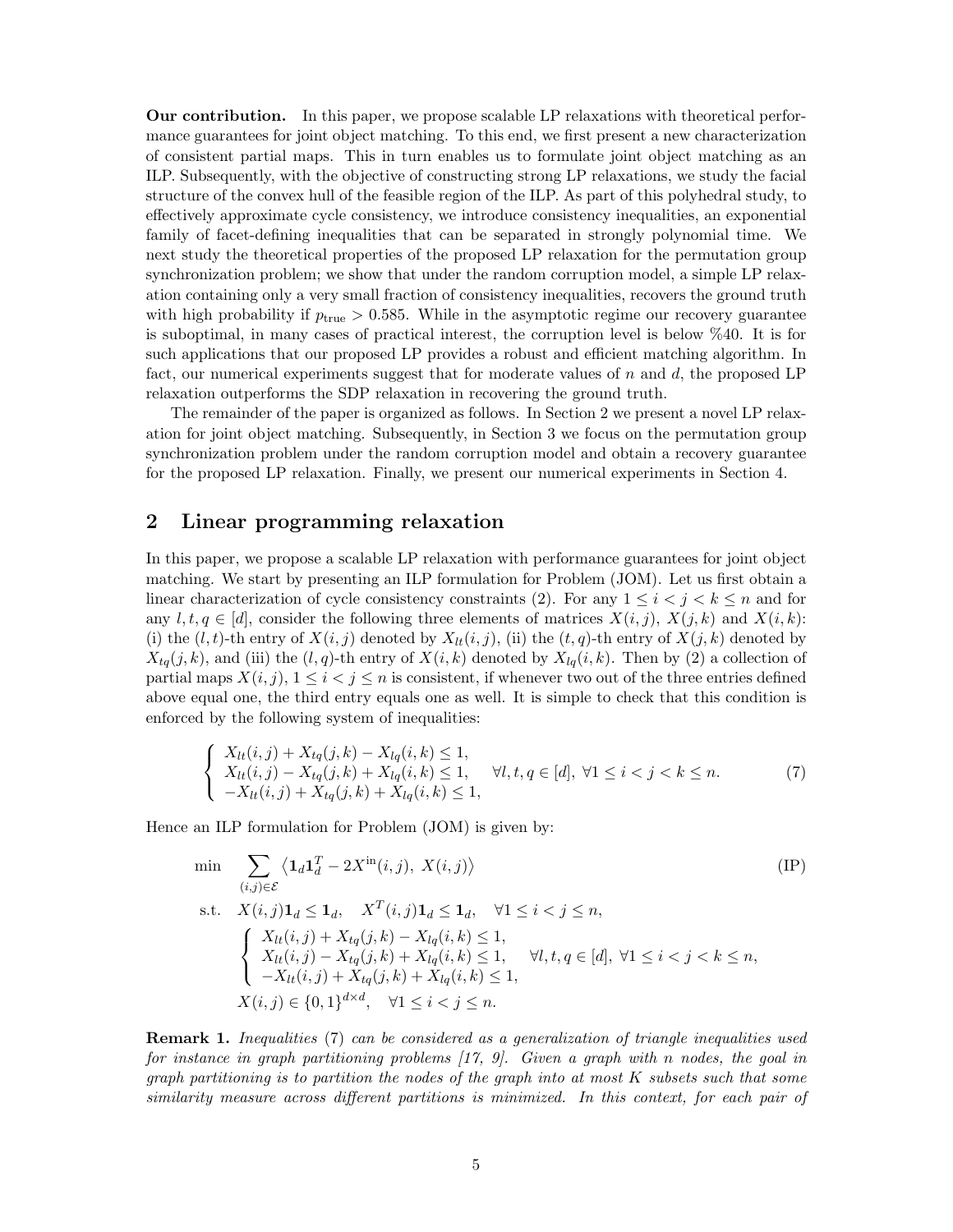nodes  $i, j \in [n]$  a variable  $y_{ij}$  is defined as follows:  $y_{ij} = 1$  if nodes i and j belong to the same partition and  $y_{ij} = 0$  otherwise. The triangle inequalities are then defined as

$$
y_{ij} + y_{ik} - y_{jk} \le 1, \quad \forall i \ne j \ne k \in [n].
$$

The above inequality states that if i and j are in the same cluster, and i and  $k$  are in the same cluster, then also j and  $k$  must be in the same cluster. It then follows that inequalities (7) are a generalization of triangle inequalities for the case each node of the graph represents an object consisting of d elements for some  $d \geq 2$ .

Now consider the simple LP relaxation of Problem (IP), that is, the LP obtained by replacing  $X(i, j) \in \{0, 1\}^{d \times d}$  by the constraint  $X(i, j) \geq 0$ . Let us refer to this LP as the basic LP. In the next example, we show that inequalities (7) are not implied by the SDP relaxation (5) or its enhancement using (6).

**Example 1.** Let  $n = 3$  and  $d = 2$ ; it can be checked that the following is feasible for Problem (5):

$$
X(1,2) = X(1,3) = \begin{pmatrix} \frac{3}{4} & \frac{1}{4} \\ \frac{1}{4} & \frac{3}{4} \end{pmatrix}, \qquad X(2,3) = \begin{pmatrix} \frac{1}{4} & \frac{3}{4} \\ \frac{3}{4} & \frac{1}{4} \end{pmatrix}.
$$
 (8)

In addition, letting  $m = 2$ , it can be checked that (8) satisfies the positive semidefiniteness condition (6) as well. Now consider the inequality obtained by letting  $l = t = q = 1$  in the second inequality of system  $(7)$ :

$$
X_{11}(1,2) - X_{11}(2,3) + X_{11}(1,3) \le 1.
$$

Substituting (8) in the above inequality yields  $\frac{3}{4} - \frac{1}{4} + \frac{3}{4} \nleq 1$ .

In the following, we improve the strength of the basic LP relaxation by obtaining a partial linear characterization of cycle consistency. Subsequently, we establish the strength of the proposed inequalities by showing that they define facets of the convex hull of the feasible region of Problem (IP).

#### 2.1 Consistency inequalities

We now present a generalization of inequalities (7) for joint object matching.

**Proposition 1.** Consider some nonempty  $D_1, D_2 \subseteq [d]$ ; for any  $1 \le i \le j \le k \le n$  and for any  $l \in [d]$ , the following inequalities are valid for the feasible region of Problem (IP):

$$
\sum_{t \in D_1} X_{tl}(i,j) + \sum_{q \in D_2} X_{lq}(j,k) - \sum_{t \in D_1} \sum_{q \in D_2} X_{tq}(i,k) \le 1,
$$
\n
$$
\sum_{t \in D_1} X_{lt}(i,j) - \sum_{t \in D_1} \sum_{q \in D_2} X_{tq}(j,k) + \sum_{q \in D_2} X_{lq}(i,k) \le 1,
$$
\n
$$
-\sum_{t \in D_1} \sum_{q \in D_2} X_{tq}(i,j) + \sum_{q \in D_2} X_{ql}(j,k) + \sum_{t \in D_1} X_{tl}(i,k) \le 1.
$$
\n(9)

*Proof.* Without loss of generality, consider the first inequality in (9), for some  $l \in [d]$ . To see the validity of this inequality, notice that by condition (1), at most one term in  $\sum_{t\in D_1} X_{tl}(i, j)$ and at most one term in  $\sum_{q \in D_2} X_{lq}(j, k)$  equal one. Now suppose that we have  $X_{\hat{t}l}(\vec{i}, \vec{j}) = 1$  for some  $\hat{t} \in D_1$  and  $X_{l\hat{q}}(j,k) = 1$  for some  $\hat{q} \in D_2$ . Then by inequalities (7), we have  $X_{\hat{t}\hat{q}}(i,k) = 1$ and this completes the proof of validity.  $\Box$ 

Notice that by letting  $|D_1| = |D_2| = 1$  in inequalities (9), we obtain inequalities (7). Henceforth, we refer to inequalities (9) as *consistency inequalities*. The following example demonstrates that consistency inequalities (9) could strengthen the basic LP relaxation of Prob $lem (IP).$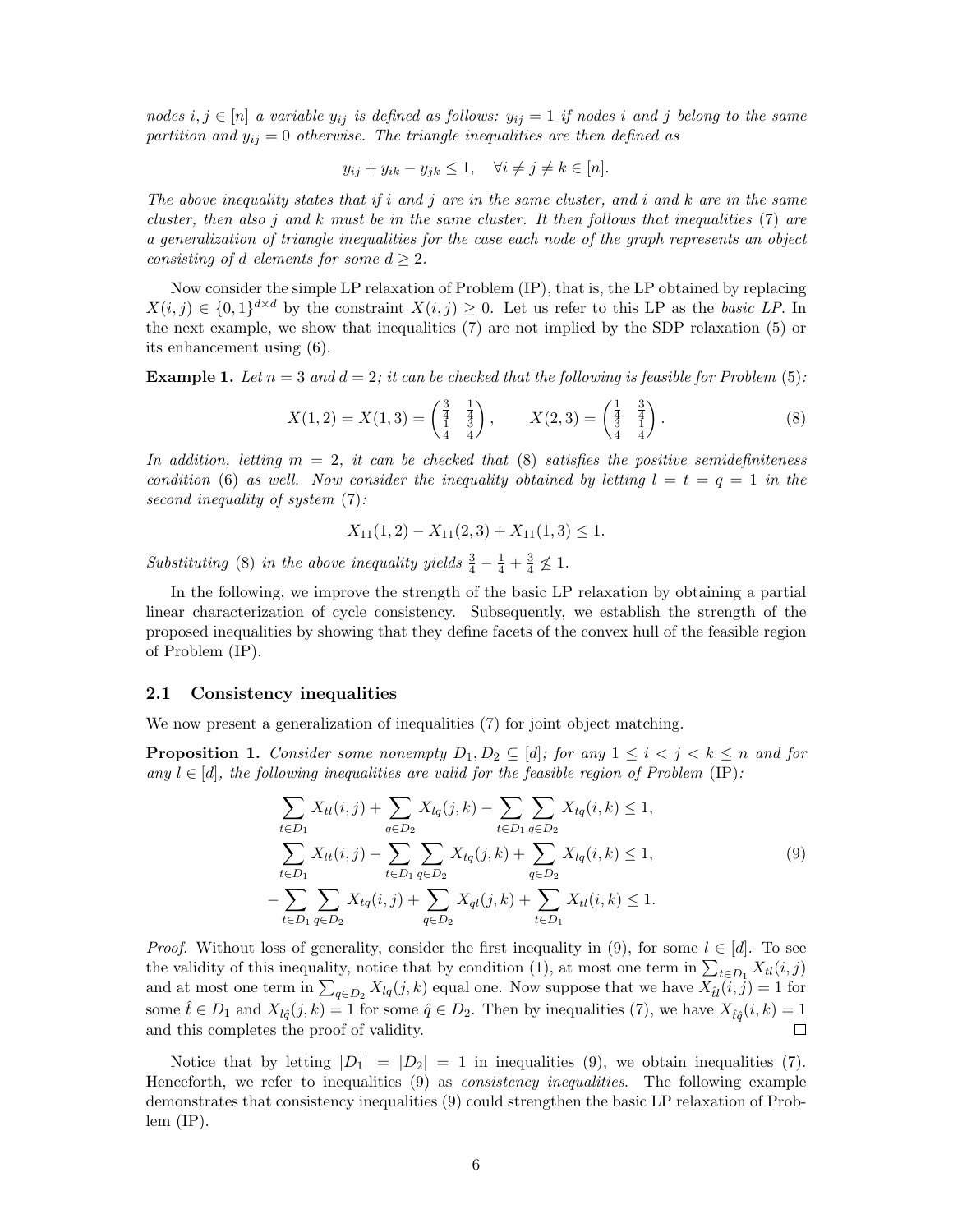**Example 2.** Let  $n = 3$  and  $d = 2$ ; it can be checked that the following satisfies inequalities (7):

$$
X(1,2) = \begin{pmatrix} \frac{1}{2} & \frac{1}{2} \\ 0 & 0 \end{pmatrix}, \qquad X(1,3) = \begin{pmatrix} 0 & \frac{1}{2} \\ 0 & 0 \end{pmatrix}, \qquad X(2,3) = \begin{pmatrix} 0 & 0 \\ 0 & 0 \end{pmatrix}.
$$
 (10)

Now consider the inequality obtained by letting  $l = 1, D_1 = [d] = \{1, 2\},$  and  $D_2 = \{2\}$  in the second inequality of system  $(9)$ :

$$
X_{11}(1,2) + X_{12}(1,2) - X_{12}(2,3) - X_{22}(2,3) + X_{12}(1,3) \le 1.
$$

Substituting (10) in the above inequality yields  $\frac{1}{2} + \frac{1}{2} - 0 - 0 + \frac{1}{2} \nleq 1$ . Next consider

$$
X(1,2) = \begin{pmatrix} 0 & 0 \\ 0 & 0 \end{pmatrix}, \qquad X(1,3) = \begin{pmatrix} 0 & \frac{1}{3} \\ 0 & \frac{1}{3} \end{pmatrix}, \qquad X(2,3) = \begin{pmatrix} 0 & \frac{1}{3} \\ 0 & \frac{1}{3} \end{pmatrix}.
$$
 (11)

It can be checked that (11) satisfies all consistency inequalities with  $|D_1| = 1$  or  $|D_2| = 1$ . Now consider the consistency inequality with  $l = 2$ ,  $|D_1| = |D_2| = 2$  given by:

$$
-X_{11}(1,2) - X_{12}(1,2) - X_{21}(1,2) - X_{22}(1,2) + X_{12}(2,3) + X_{22}(2,3) + X_{12}(1,3) + X_{22}(1,3) \le 1.
$$

Substituting (11) in the above inequality yields  $-0 - 0 - 0 - 0 + \frac{1}{3} + \frac{1}{3} + \frac{1}{3} + \frac{1}{3} \nleq 1$ .

The total number of consistency inequalities (9) is  $\Theta(n^3d2^{2d})$ . That is, for each  $1 \leq i < j <$  $k \leq n$  and each  $l \in [d]$ , we have  $3 \times 2^{2d}$  consistency inequalities. However, as we detail next, separating over these inequalities can be done in a number of operations that is polynomial in  $(n, d)$ .

#### Separation of consistency inequalities. Let us start by defining the separation problem:

The separation problem. Let  $\tilde{X}(i, j) \in [0, 1]^{d \times d}$  for all  $1 \leq i < j \leq n$  satisfy inequalities (1). Decide whether  $\ddot{X}$  satisfies all consistency inequalities (9) or not, and in the latter case find a consistency inequality that is violated by  $X$ .

**Proposition 2.** There exists a strongly polynomial time algorithm that solves the separation problem over all consistency inequalities.

*Proof.* Let  $1 \leq i < j < k \leq n$  and let  $l \in [d]$ ; consider the first inequality in (9) for all nonempty  $D_1, D_2 \subseteq [d]$ . We claim that the inequality that is most violated by  $\tilde{X}(i, j) \in [0, 1]^{d \times d}$  for all  $1 \leq i < j \leq n$  (if one exists) among all such  $2^{2d}$  inequalities can be found by an algorithm that is strongly polynomial in d. This in turn implies that the separation problem over all consistency inequalities can be solved in strongly polynomial time with respect to  $(n, d)$ . Define binary variables  $y_t, z_q$  for all  $t, q \in [d]$  as follows: for each  $t \in [d]$ , we let  $y_t = 1$  if  $t \in D_1$  and  $y_t = 0$ , otherwise; similarly, for each  $q \in [d]$ , we let  $z_q = 1$  if  $q \in D_2$  and  $z_q = 0$ , otherwise. Then to find the most violated consistency inequality, it suffices to solve the following optimization problem:

$$
\max \sum_{t \in [d]} \tilde{X}_{tl}(i,j)y_t + \sum_{q \in [d]} \tilde{X}_{lq}(j,k)z_q - \sum_{t \in [d]} \sum_{q \in [d]} \tilde{X}_{tq}(i,k)y_t z_q
$$
\n
$$
\text{s.t.} \quad y \in \{0,1\}^d, z \in \{0,1\}^d.
$$
\n
$$
(12)
$$

If the optimal value of the above problem is greater than one, the maximizer provides us with  $D_1, D_2$  corresponding to a most violated inequality; otherwise, no violated consistency inequality exists. Now let us examine the complexity of solving Problem (12). Denote by  $f(y, z)$  the objective function of Problem (12). Defining  $\overline{z}_q = 1 - z_q$  for all  $q \in [d]$ , we get

$$
f(y, \bar{z}) = \sum_{t \in [d]} \tilde{X}_{tl}(i, j)y_t + \sum_{q \in [d]} \tilde{X}_{lq}(j, k)(1 - \bar{z}_q) - \sum_{t \in [d]} \sum_{q \in [d]} \tilde{X}_{tq}(i, k)y_t(1 - \bar{z}_q)
$$
  
= 
$$
\sum_{t \in [d]} (\tilde{X}_{tl}(i, j) - \sum_{q \in [d]} \tilde{X}_{tq}(i, k))y_t + \sum_{q \in [d]} \tilde{X}_{lq}(j, k)(1 - \bar{z}_q) + \sum_{t \in [d]} \sum_{q \in [d]} \tilde{X}_{tq}(i, k)y_t \bar{z}_q
$$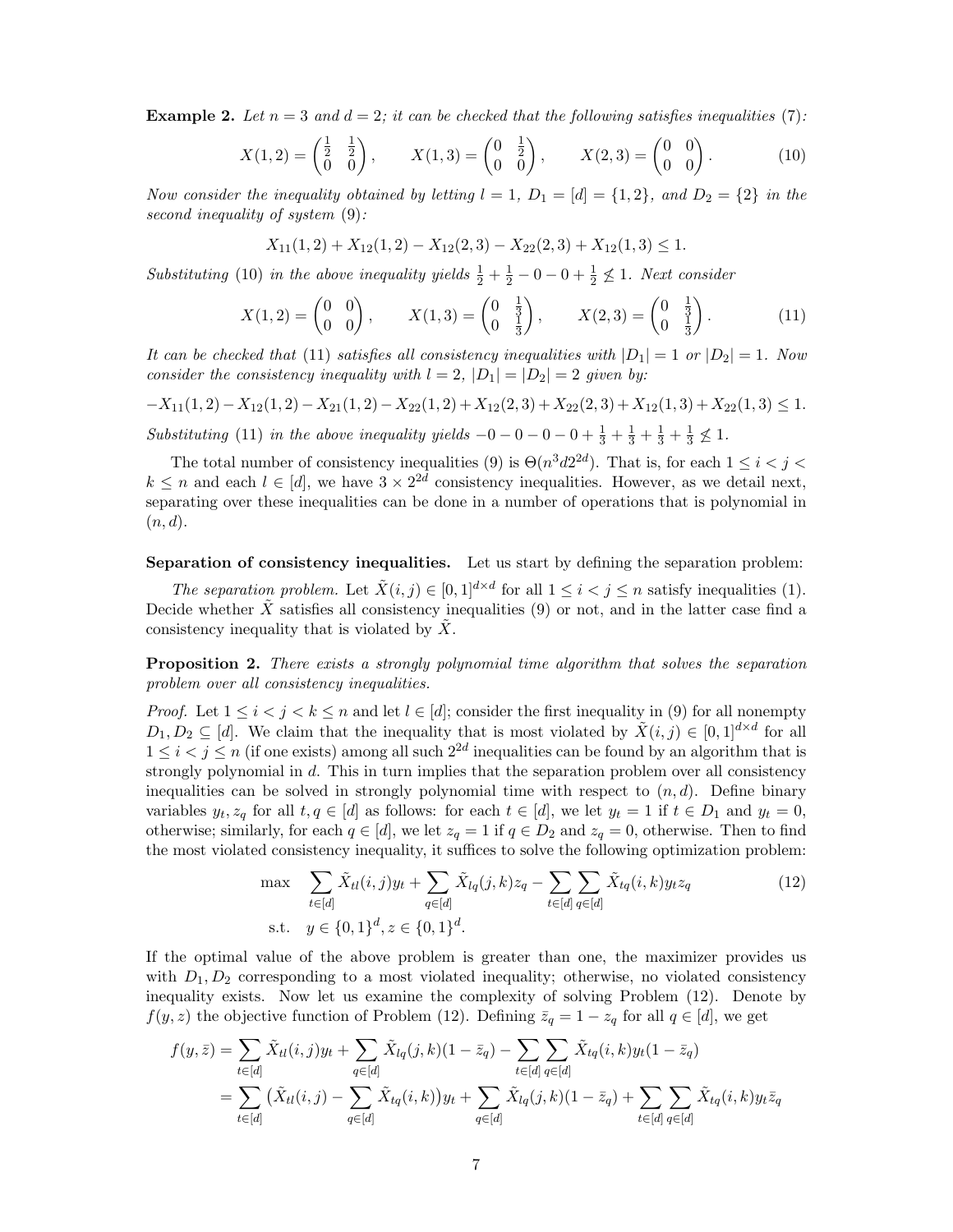Since by assumption  $\tilde{X}_{tq}(i,k) \geq 0$  for all  $t, q \in [d]$  and for all  $1 \leq i \leq k \leq n$ , it can be checked that  $f(y, \bar{z})$ ,  $y, \bar{z} \in \{0, 1\}^d$  is a super-modular function (see for example [20]). It then follows that Problem (12) can be transformed into the problem of maximizing a super-modular function and hence can be solved in strongly polynomial time in  $d$  [35]. Hence, solving the separation problem over all consistency inequalities amounts to (in the worst case) solving  $3d\binom{n}{3}$  optimization problems of the form (12). П

**Remark 2.** It can be shown that Problem  $(12)$ , i.e., the problem of maximizing a super-modular quadratic function, can be equivalently solved by solving the following  $LP$  [5]:

$$
\max \sum_{t \in [d]} \tilde{X}_{tl}(i,j)y_t + \sum_{q \in [d]} \tilde{X}_{lq}(j,k)z_q - \sum_{t \in [d]} \sum_{q \in [d]} \tilde{X}_{tq}(i,k)w_{tq}
$$
\n
$$
\text{s.t.} \quad w_{tq} \ge y_t + z_q - 1, \ w_{tq} \ge 0, \quad \forall t, q \in [d]
$$
\n
$$
y \in [0,1]^d, z \in [0,1]^d,
$$
\n
$$
(13)
$$

which can be readily solved using a generic LP solver. Note that the above LP has  $d^2 + 2d$ variables, i.e.,  $y_t, z_t$  for all  $t \in [d]$  and  $w_{tq}$  for all  $t, q \in [d]$ . We should also mention that Problem  $(12)$  can be solved efficiently using a network flow type algorithm (see Section 5.1.5) in [5]). Notice that in Problem (12) we do not require  $D_1$  and  $D_2$  to be nonempty, since if at least one of the two subsets is empty, the resulting inequality is implied by inequalities (1) and hence is trivially satisfied.

**Remark 3.** Consistency inequalities (9) can be significantly generalized as follows: consider some nonempty  $D_1, D_2, D_3 \subseteq [d]$ ; for any  $1 \leq i < j < k \leq n$ , the following inequalities are valid for the feasible region of Problem (IP):

$$
\sum_{t \in D_1} \sum_{l \in D_3} X_{tl}(i,j) + \sum_{l \in D_3} \sum_{q \in D_2} X_{lq}(j,k) - \sum_{t \in D_1} \sum_{q \in D_2} X_{tq}(i,k) \le |D_3|,
$$
\n
$$
\sum_{l \in D_3} \sum_{t \in D_1} X_{lt}(i,j) - \sum_{t \in D_1} \sum_{q \in D_2} X_{tq}(j,k) + \sum_{l \in D_3} \sum_{q \in D_2} X_{lq}(i,k) \le |D_3|,
$$
\n
$$
-\sum_{t \in D_1} \sum_{q \in D_2} X_{tq}(i,j) + \sum_{q \in D_2} \sum_{l \in D_3} X_{ql}(j,k) + \sum_{t \in D_1} \sum_{l \in D_3} X_{tl}(i,k) \le |D_3|.
$$
\n(14)

Notice that by letting  $|D_3| = 1$  in the above inequalities, we obtain consistency inequalities (9). To see the validity of these inequalities, without loss of generality, let us consider the first inequality and let us rewrite this inequality as

$$
\sum_{l \in D_3} \Big( \sum_{t \in D_1} X_{tl}(i,j) + \sum_{q \in D_2} X_{lq}(j,k) \Big) - \sum_{t \in D_1} \sum_{q \in D_2} X_{tq}(i,k) \le |D_3|.
$$

By proof of Proposition 1, for each  $l \in \mathcal{D}_3$ , if  $X_{\hat{t}l}(i,j) = X_{l\hat{q}}(j,k) = 1$ , for some  $\hat{t} \in D_1$  and  $\hat{q} \in D_2$ , then  $X_{\hat{t}\hat{q}}(i,k)=1$ . Now suppose that there exists  $l_1\neq l_2 \in D_3$  for which this condition is satisfied; i.e.,  $X_{\hat{t}l_1}(i,j) = X_{l_1\hat{q}}(j,k) = 1$  and  $X_{\tilde{t}l_2}(i,j) = X_{l_2\tilde{q}}(j,k) = 1$ . Then by inequalities (1) it follows that  $\hat{t} \neq \tilde{t}$  and  $\hat{q} \neq \tilde{q}$  implying that in this case by inequalities (7), two distinct terms  $X_{\hat{t}\hat{q}}(i,k)$  and  $X_{\tilde{t}\tilde{q}}(i,k)$  in the third summation equal one as well. A recursive application of this argument completes the proof of validity. However, in this paper we do not pursue this more general class as the separation problem over inequalities (14) cannot be solved efficiently.

Next, we establish the strength of consistency inequalities by performing a brief polyhedral study of the convex hull of the feasible region of Problem (IP).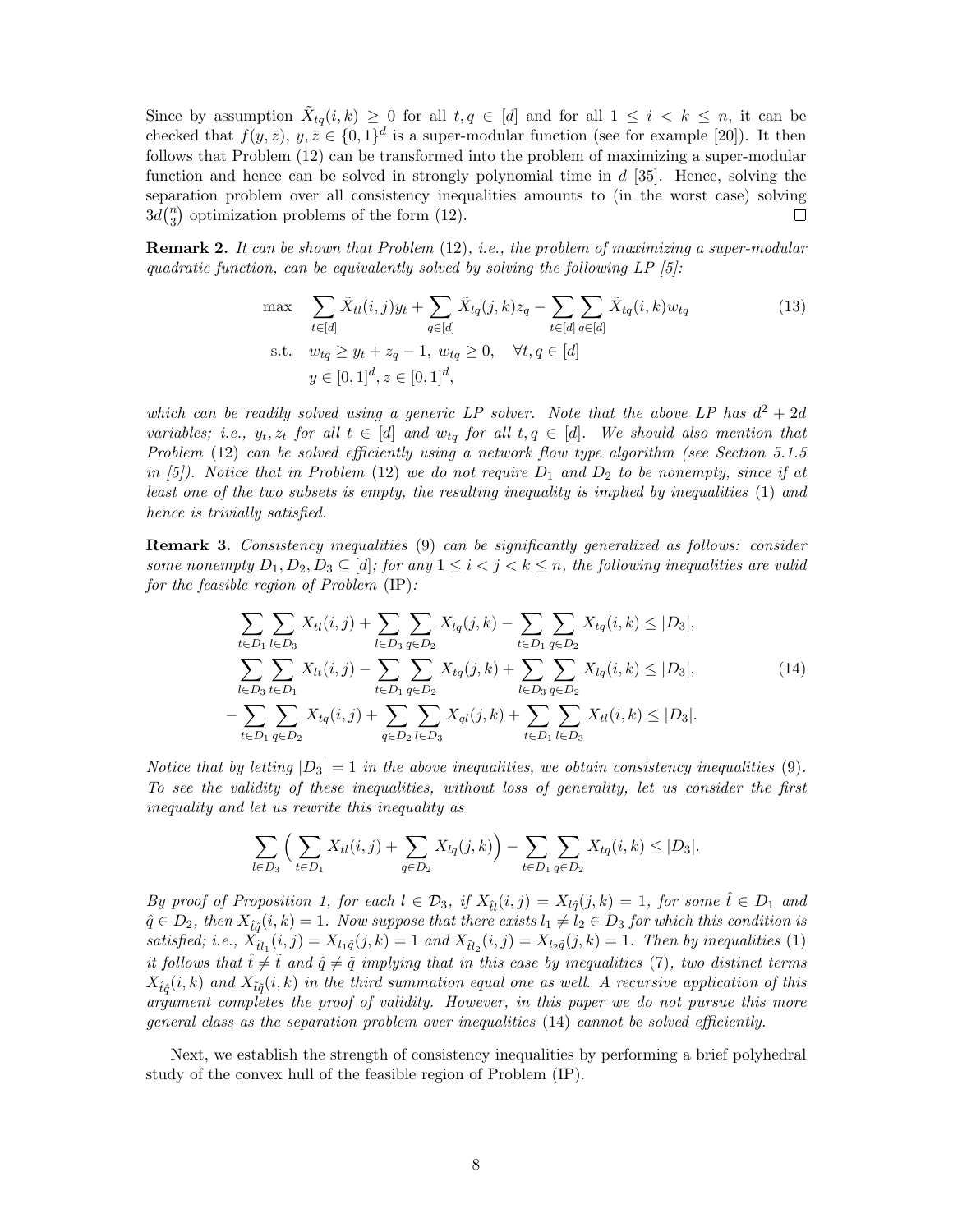#### 2.2 The Joint Matching Polytope

Consider the feasible region of Problem (IP); that is, the union of all consistent partial maps corresponding to  $n$  objects each of which consists of  $d$  elements. Any consistent partial maps  $X(i, j), 1 \leq i < j \leq n$ , can be equivalently represented by a binary vector  $\overline{X}$  in  $\mathbb{R}^{\binom{n}{2}d^2}$  where

$$
\bar{X} = (\text{vec}(X(1,1))^T, \text{vec}(X(1,2))^T, \cdots, \text{vec}(X(1,n))^T, \text{vec}(X(2,1))^T \cdots, \text{vec}(X(n,n))^T)^T,
$$
\n(15)

where  $vec(X(i, j))$  denotes the vectorization of matrix  $X(i, j)$ . We refer to the convex hull of such binary vectors corresponding to all consistent partial maps as the *joint matching polytope* and denote it by  $\mathcal{C}_{n,d}$ . We assume that  $n \geq 3$  and  $d \geq 2$ . Throughout the paper, we refer to a vertex of  $\mathcal{C}_{n,d}$  by specifying the corresponding partial maps, with the understanding that transformation (15) is applied to construct a vertex from the partial maps. For notational simplicity, we sometimes use a set theoretic notation to specify the partial maps. Namely, for any  $q \in [d]$  and  $i \in [n]$ , we denote by  $i_q$  the q-th element of object  $S_i$ . The set  $\mathcal{M}_X$  then represents the consistent partial maps  $X(i, j)$ ,  $1 \leq i < j \leq n$ , as follows:  $(\hat{i}_t, \hat{j}_q, \hat{k}_l) \in \mathcal{M}_X$  if and only if  $\hat{i}_t$ ,  $\hat{j}_q$  and  $\hat{k}_l$  correspond to an element u in the universe  $\mathcal{U}$ ; i.e.,  $X_{tq}(\hat{i}, \hat{j}) = X_{ql}(\hat{j}, \hat{k}) = X_{tl}(\hat{i}, \hat{k}) = 1$ . Moreover, no other element of  $S_i$ ,  $i \in [n]$  corresponds to u. We also assume that  $\hat{i}_t \neq \hat{j}_q \neq \hat{k}_l$ , where we define  $\hat{i}_t = \hat{j}_q$  when  $\hat{i} = \hat{j}$  and  $t = q$ .

With the objective of constructing strong LP relaxations for joint object matching, in the following, we conduct a brief polyhedral study of the joint matching polytope. Namely, we obtain several classes of facet-defining inequalities for this polytope. To this end, we first establish a fundamental property of the joint matching polytope.

**Proposition 3.** The joint matching polytope  $\mathcal{C}_{n,d}$ ,  $n \geq 3$ ,  $d \geq 2$  is full dimensional; i.e.,  $\dim(\mathcal{C}_{n,d}) = \binom{n}{2}d^2.$ 

*Proof.* To prove the statement, it suffices to show that  $\mathcal{C}_{n,d}$  contains  $\binom{n}{2}d^2 + 1$  affinely independent points. Let the first point correspond to partial maps with no paired elements; i.e.,  $X(i, j) = 0$  for all  $1 \leq i < j \leq n$ . Next for each  $\hat{i}, \hat{j}$  with  $1 \leq \hat{i} < \hat{j} \leq n$ , and each  $\hat{t}, \hat{q} \in [d]$  consider partial maps with  $\mathcal{M}_X = \{(\hat{i}_t, \hat{j}_q)\};$  i.e.,  $X_{\hat{t}\hat{q}}(\hat{i}, \hat{j}) = 1$  and  $X_{tq}(i, j) = 0$ , otherwise. Clearly, we have a total number of  $\binom{n}{2}d^2$  such partial maps. It then follows that together with the zero vertex, the corresponding vertices constitute a collection of  $\binom{n}{2}d^2+1$  affinely independent points in  $\mathcal{C}_{n,d}$ . □

**Proposition 4.** The nonnegativity constraints  $X_{tq}(i, j) \geq 0$  for all  $t, q \in [d]$  and for all  $1 \leq i <$  $j \leq n$  are facet-defining for  $\mathcal{C}_{n,d}$ .

*Proof.* Without loss of generality, we show that inequality  $X_{11}(1,2) \geq 0$  defines a facet of  $\mathcal{C}_{n,d}$ . Consider a facet-defining inequality  $\sum_{1 \leq i < j \leq n} \sum_{t,q \in [d]} \alpha_{tq}(i,j) X_{tq}(i,j) \leq \beta$  for  $\mathcal{C}_{n,d}$  that is satisfied tightly by all consistent partial maps  $X(i, j)$ ,  $1 \leq i < j \leq n$  in which  $X_{11}(1, 2) = 0$ . In the following, we show that the two inequalities  $X_{11}(1, 2) \geq 0$  and  $\alpha X \leq \beta$  coincide up to a positive scaling which by full dimensionality of  $\mathcal{C}_{n,d}$  (see Proposition 3), implies that the inequality  $X_{11}(1,2) \geq 0$  is facet-defining.

First consider the partial maps corresponding to no matched pairs, i.e.,  $X(i, j) = 0$  for all  $1 \leq i \leq j \leq n$ . Substituting this point in  $\alpha X = \beta$  yields  $\beta = 0$ . Next consider some  $t, \hat{q} \in [d]$  and  $1 \leq i < j \leq n$  such that  $(i, j, \hat{t}, \hat{q}) \neq (1, 2, 1, 1)$  and consider the partial maps with  $\mathcal{M}_X = \{(\hat{i}_t, \hat{j}_\hat{q})\};$  substituting this point in  $\alpha X = \beta$  gives  $\alpha_{\hat{t}\hat{q}}(\hat{i}, \hat{j}) = 0$ . It then follows that  $\alpha_{tq}(i,j) = 0$  for all  $t, q \in [d]$  and, for all  $1 \leq i < j \leq n$  such that  $(i, j, t, q) \neq (1, 2, 1, 1)$ . Hence, inequality  $\alpha X \leq \beta$  can be written as  $\alpha_{11}(1,2)X_{11}(1,2) \leq 0$ . Since this inequality is valid for  $\mathcal{C}_{n,d}$ , we have  $\alpha_{11}(1,2) < 0$  and this completes the proof.  $\mathcal{C}_{n,d}$ , we have  $\alpha_{11}(1,2) < 0$  and this completes the proof.

Proposition 5. Inequalities (1) define facets of the joint matching polytope.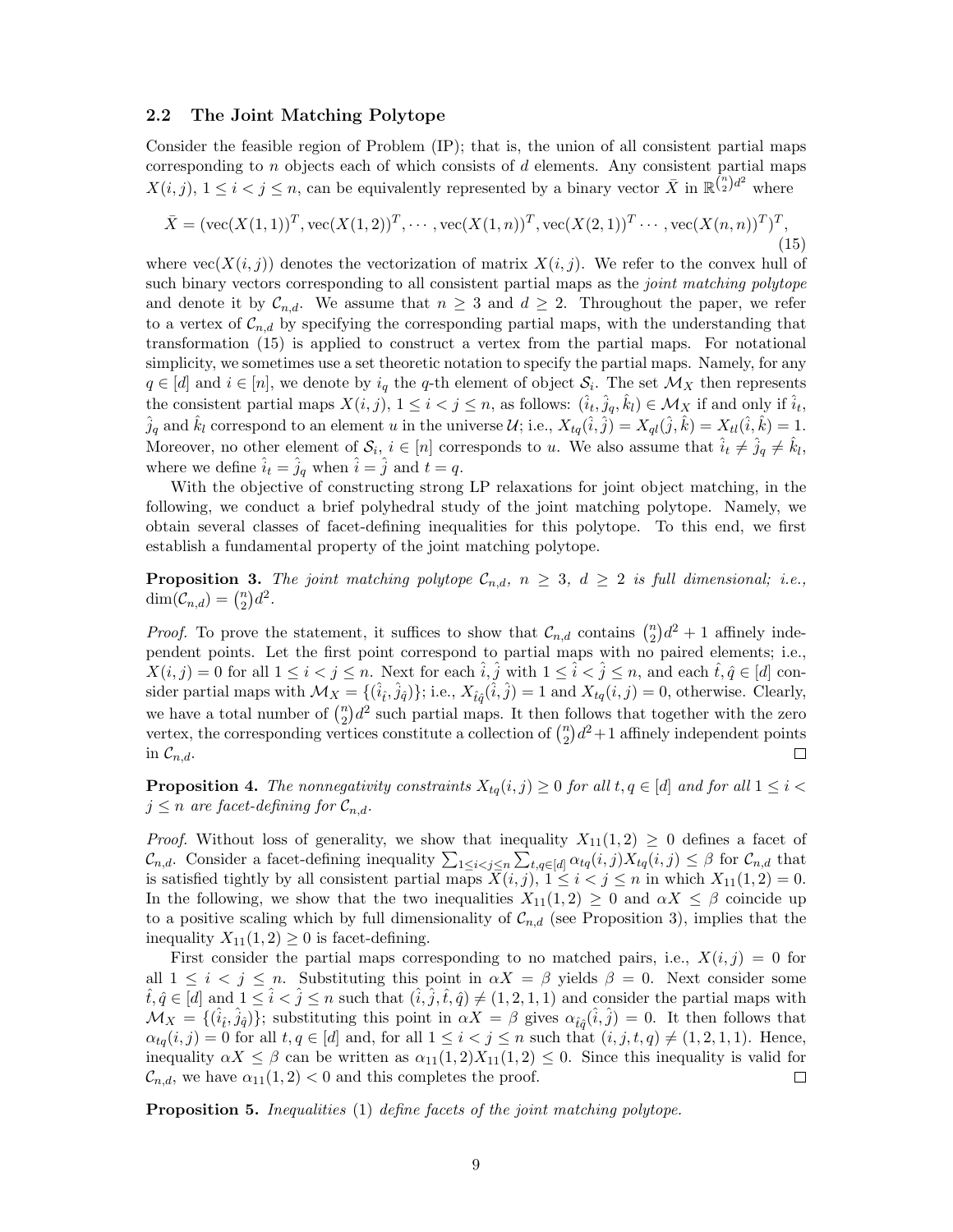*Proof.* Without loss of generality, we show that inequality  $\sum_{q \in [d]} X_{1q}(1, 2) \leq 1$  defines a facet of  $\mathcal{C}_{n,d}$ . As in the proof of Proposition 4, denote by  $\alpha X \leq \beta$  a facet-defining inequality that is binding at every vertex of  $\mathcal{C}_{n,d}$  satisfying  $\sum_{q \in [d]} X_{1q}(1, 2) = 1$ . Let  $\hat{q} \in [d]$  and consider the partial maps with  $\mathcal{M}_X = \{(1_1, 2_{\hat{q}})\}\.$  Substituting this point in  $\alpha X = \beta$ , yields:

$$
\alpha_{1q}(1,2) = \beta, \quad \forall q \in [d]. \tag{16}
$$

Next, for each  $\hat{q} \in [d]$ , consider any partial maps of the form  $\mathcal{M}_X = \{(1_1, 2_{\hat{q}}), (i_t, j_t)\}\.$  Notice that by definition of  $\mathcal{M}_X$ , we have  $i_t \neq 1_1$ ,  $i_t \neq 2_{\hat{q}}$ ,  $j_l \neq 1_1$ , and  $j_l \neq 2_{\hat{q}}$ . Substituting such points in  $\alpha X = \beta$  and using (16), gives:

$$
\alpha_{tq}(i,j) = 0, \quad \forall 1 \le i < j \le n, \ \forall t, q \in [d] \quad \text{such that} \quad (i,t) \ne (1,1). \tag{17}
$$

Finally for any  $j \in [n] \setminus \{1,2\}$  and any  $\hat{t}, \hat{q} \in [d]$ , consider the partial maps with  $\mathcal{M}_X =$  $\{(1_1, 2_i, j_{\hat{q}})\}\.$  Substituting such points in  $\alpha X = \beta$  and using (16) and (17), gives:

$$
\alpha_{1q}(1,j) = 0, \quad \forall 2 < j \le n, \ \forall q \in [d]. \tag{18}
$$

By (16), (17), and (18), inequality  $\alpha X \leq \beta$  can be written as  $\beta \sum_{q \in [d]} X_{1q}(1, 2) \leq \beta$ . Moreover, since this inequality is valid for  $\mathcal{C}_{n,d}$ , it follows that  $\beta > 0$  and this completes the proof.

The following proposition establishes the strength of consistency inequalities; that is, consistency inequalities (9) are facet-defining for  $\mathcal{C}_{n,d}$ .

Proposition 6. Consistency inequalities (9) define facets of the joint matching polytope for all nonempty  $D_1, D_2 \subseteq [d]$ .

*Proof.* Without loss of generality, we show that for any nonempty  $D_1, D_2 \subseteq [d]$ , the inequality

$$
\sum_{t \in D_1} X_{1t}(1,2) - \sum_{t \in D_1} \sum_{q \in D_2} X_{tq}(2,3) + \sum_{q \in D_2} X_{1q}(1,3) \le 1,\tag{19}
$$

defines a facet of  $C_{n,d}$ . Notice that inequality (19) is binding at a point if in the corresponding partial maps there exits  $e \in \mathcal{M}_X$  with  $1_1 \in e$  such that (i)  $2_t \in e$  for some  $t \in D_1$  and  $3_q \notin e$ for all  $q \in D_2$  or (ii)  $2_t \notin e$  for all  $t \in D_1$  and  $3_q \in e$  for some  $q \in D_2$  or (iii)  $2_t \in e$  for some  $t \in D_1$  and  $3_q \in e$  for some  $q \in D_2$ . First consider the partial maps with  $\mathcal{M}_X = \{(1_1, 2_t)\}\)$  for some  $t \in D_1$  (resp.  $\mathcal{M}_X = \{(1_1, 3_q)\}\$ for some  $q \in D_2$ ). Substituting in  $\alpha X = \beta$  yields:

$$
\alpha_{1t}(1,2) = \alpha_{1q}(1,3) = \beta, \quad \forall p \in D_1, \ \forall q \in D_2.
$$
 (20)

Next, consider the partial maps with  $\mathcal{M}_X = \{(1_1, 2_t, 3_q)\}\$ for some  $t \in D_1$  and some  $q \in D_2$ ; substituting this point in  $\alpha X = \beta$  and using (20) gives:

$$
\alpha_{tq}(2,3) = -\beta, \quad \forall p \in D_1, q \in D_2. \tag{21}
$$

Now let  $t \in D_1$ , consider any partial maps of the form  $\mathcal{M}_X = \{(1_1, 2_t), (i_r, j_s)\}\$  (resp. let  $q \in D_2$ , and consider any partial map of the form  $\mathcal{M}_X = \{(1_1, 3_q), (i_r, j_s)\}\)$ . Substituting these points in  $\alpha X = \beta$  and using (20) yields:

$$
\alpha_{tq}(i,j) = 0, \quad \forall 1 \le i < j \le n, \ \forall t, q \in [d], \text{ such that } (t,i) \neq (1,1) \text{ and } (t,q,i,j) \neq (\tilde{t}, \tilde{q}, 2, 3), \text{ for some } \tilde{p} \in D_1, \ \tilde{q} \in D_2.
$$
\n
$$
(22)
$$

Let  $t \in D_1$ , for any  $3 < j \leq n$  and any  $q \in [d]$ , consider the partial maps of the form  $\mathcal{M}_X = \{(1_1, 2_t, j_q)\}\.$  Substituting in  $\alpha X = \beta$  and using (20) and (22) yields:

$$
\alpha_{1q}(1,j) = 0, \quad \forall 3 < j \le n, \ \forall q \in [d]. \tag{23}
$$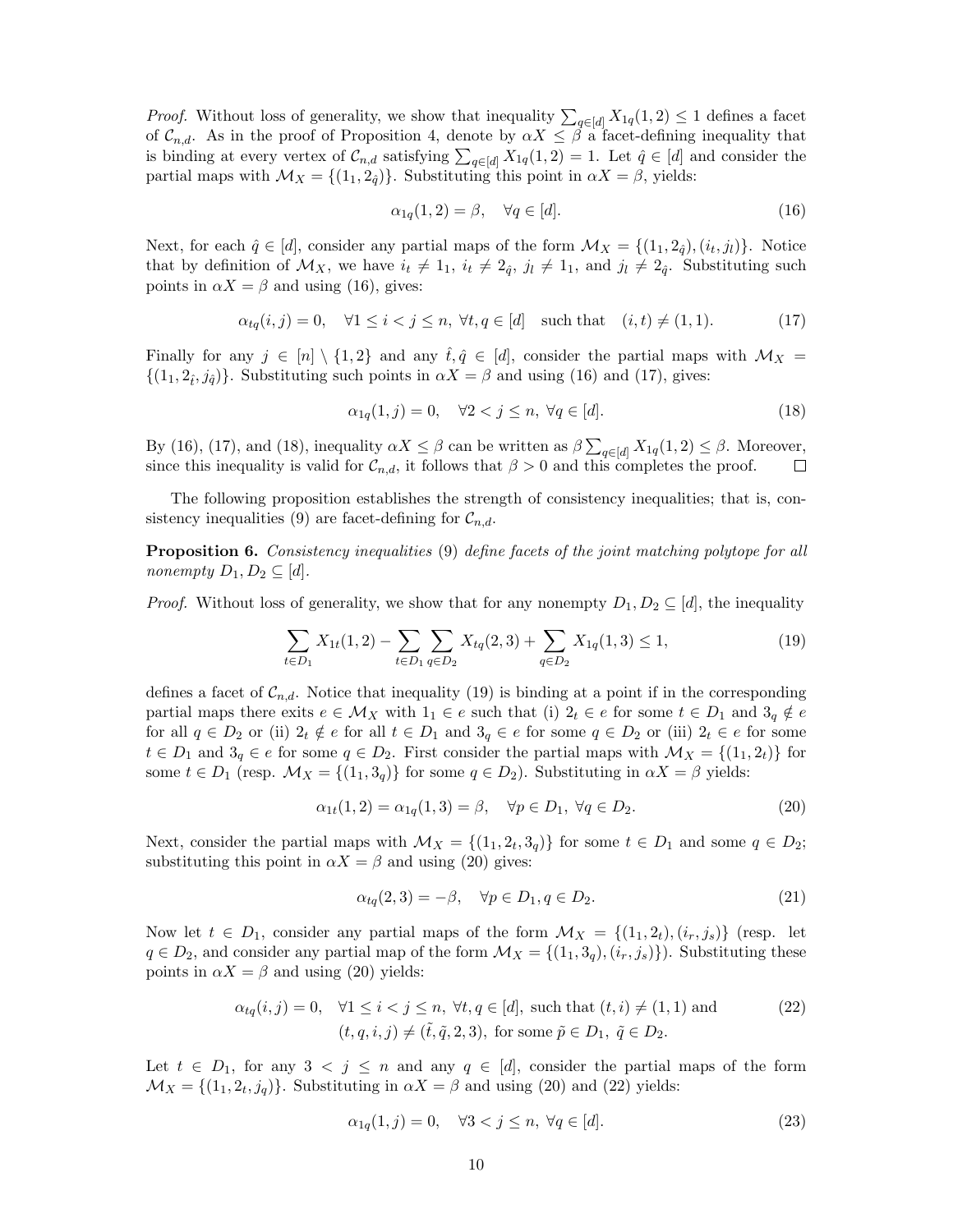Finally, let  $t \in D_1$ ; for any  $q \in [d] \setminus D_2$ , consider the partial maps  $\mathcal{M}_X = \{(1_1, 2_t, 3_q)\}.$ Substituting in  $\alpha X = \beta$  and using (20) and (22) yields

$$
\alpha_{1q}(1,3) = 0, \quad \forall q \in [d] \setminus D_2. \tag{24}
$$

Similarly, let  $t \in D_2$ ; for any  $q \in [d] \setminus D_1$ , consider the partial maps  $\mathcal{M}_X = \{(1_1, 2_q, 3_t)\}\)$ obtain

$$
\alpha_{1q}(1,2) = 0, \quad q \in [d] \setminus D_1. \tag{25}
$$

From (20)-(25), it follows that inequality  $\alpha X \leq \beta$  can be written as  $\beta(\sum$ From (20)-(25), it follows that inequality  $\alpha X \leq \beta$  can be written as  $\beta(\sum_{t\in D_1} X_{1t}(1, 2) - \sum_{t\in D_1} X_{1t}(2, 3) + \sum_{t\in D_1} X_{1t}(1, 3)) < \beta$ . By the validity of the latter we have  $\beta > 0$  and  $\sum_{t\in D_1}\sum_{q\in D_2}X_{tq}(2,3)+\sum_{q\in D_2}X_{1q}(1,3)\leq\beta.$  By the validity of the latter we have  $\beta>0$  and this completes the proof.

LP relaxation for joint object matching. Hence, we propose an LP relaxation of Problem (IP) whose feasible set is defined by facet-defining inequalities of Propositions 4, 5 and 6:

$$
\min \sum_{(i,j)\in\mathcal{E}} \langle \mathbf{1}_d \mathbf{1}_d^T - 2X^{\text{in}}(i,j), X(i,j) \rangle \tag{LPF}
$$
\n
$$
\text{s.t.} \quad X(i,j) \mathbf{1}_d \leq \mathbf{1}_d, \quad X^T(i,j) \mathbf{1}_d \leq \mathbf{1}_d, \quad \forall 1 \leq i < j \leq n,
$$
\n
$$
\begin{cases}\n-\sum_{t \in D_1} \sum_{q \in D_2} X_{tq}(i,j) + \sum_{q \in D_2} X_{q}(j,k) + \sum_{t \in D_1} X_{tl}(i,k) \leq 1, \\
\sum_{t \in D_1} X_{lt}(i,j) - \sum_{t \in D_1} \sum_{q \in D_2} X_{tq}(j,k) + \sum_{q \in D_2} X_{lq}(i,k) \leq 1, \\
\sum_{t \in D_1} X_{tl}(i,j) + \sum_{q \in D_2} X_{lq}(j,k) - \sum_{t \in D_1} \sum_{q \in D_2} X_{tq}(i,k) \leq 1, \\
\forall 1 \leq i < j < k \leq n, \ \forall l \in [d], \ \forall D_1, D_2 \subseteq [d], \ D_1 \neq \emptyset, D_2 \neq \emptyset, \\
X(i,j) \geq 0, \quad \forall 1 \leq i < j \leq n.\n\end{cases}
$$
\n
$$
(LPF)
$$
\n
$$
(LPF)
$$

Recall that the total number of consistency inequalities (9) in Problem (LPF) is  $\Theta(n^3d2^{2d})$ . However, by Proposition 2, separating over these inequalities can be done in time that is polynomial in  $(n, d)$ . By polynomial equivalence of separation and optimization [16], it then follows that Problem (LPF) is solvable in polynomial time.

It is interesting to note that the polytope defined by facet-defining inequalities of Propositions 4, 5 and 6 does not coincide with the joint matching polytope even for  $n = 3$  and  $d = 2$ . Indeed, obtaining a linear characterization of cycle consistency in joint object matching remains an open question and is a subject of future research.

We conclude this section by remarking that while for notational simplicity, in this paper, we assume that all objects contain the same number of elements  $d$ , our results can be generalized in a straightforward manner to the case where objects contain different number of elements.

#### 2.3 Size inequalities

As we detailed in Section 1, in joint object matching the size of the universe is not known a priori. However, some studies [7, 39] have proposed to employ an upper bound estimate on the size of the universe to tighten their convex relaxation. In the following, we assume that an upper bound  $\hat{m}$  on the size of the universe is available and we utilize  $\hat{m}$  to improve our proposed LP relaxation. As before, consider a collection of  $n$  objects each consisting of  $d$  elements; that is, we have a total number of nd elements; let us denote this set by N. Let  $\hat{m} \in \{d, ..., nd-1\}$ . Notice that  $\hat{m} = nd$  is a trivial upper bound and cannot be exploited to improve the relaxation.

**Proposition 7.** Consider a subset  $\mathcal{N}' \subseteq \mathcal{N}$  of cardinality  $\hat{m} + 1$ . Then the following inequality is valid for the feasible region of Problem (IP):

$$
\sum_{1 \le i < j \le n} \sum_{\substack{t, q \in [d]: \\ i_t, j_q \in \mathcal{N}'}} X_{tq}(i, j) \ge 1,\tag{26}
$$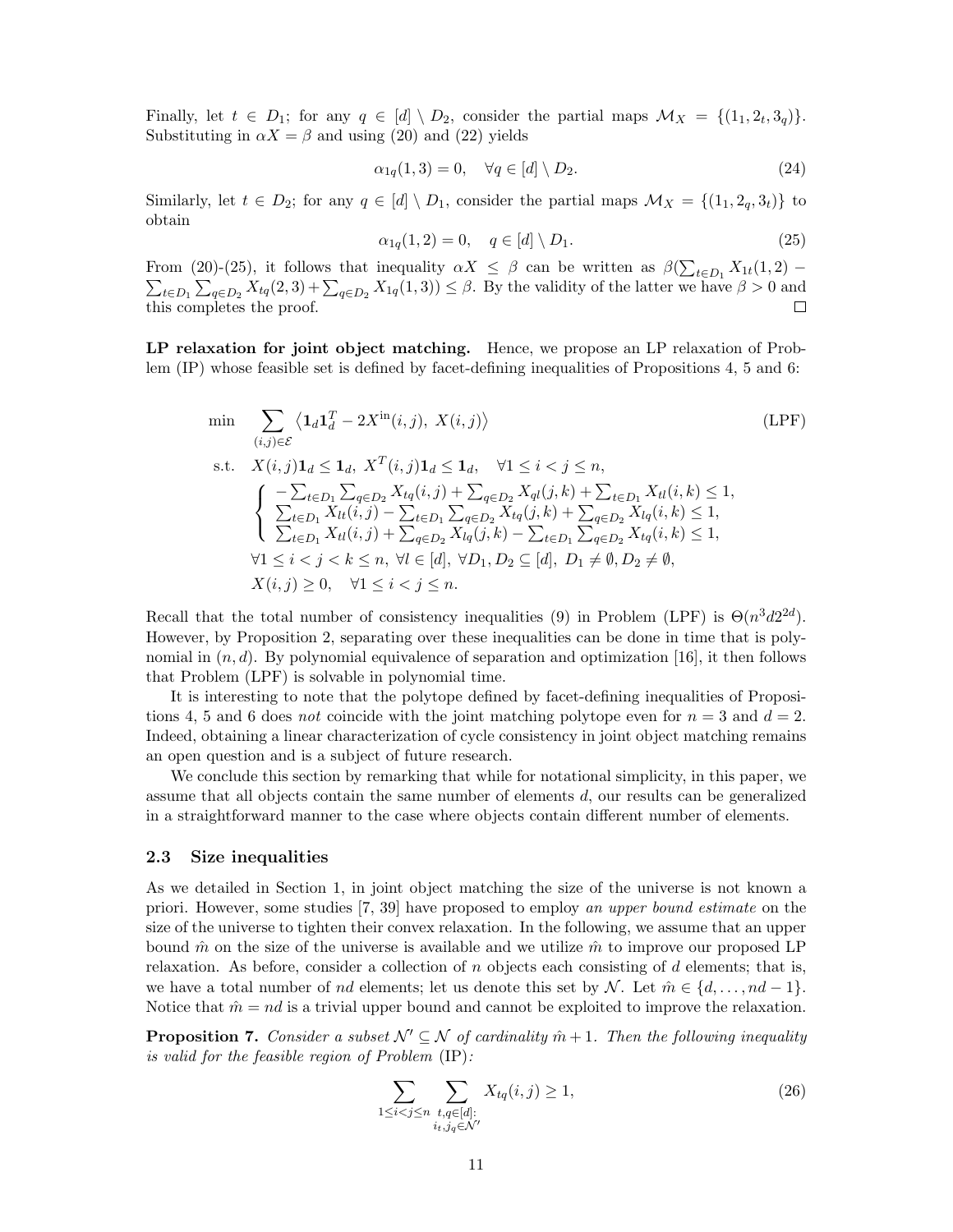where as before  $i_t$  and  $j_q$  denote the t-th element of object  $S_i$  and the q-th element of object  $S_j$ , respectively.

*Proof.* To see the validity of inequality (26), suppose that  $X_{tq}(i, j) = 0$  for all  $i_t, j_q \in \mathcal{N}'$ . Since by assumption  $|\mathcal{N}'| = \hat{m} + 1$ , it then follows that the size of the universe is at least  $\hat{m} + 1$  which contradicts with the assumption that  $\hat{m}$  is an upper bound on the size of the universe.

Henceforth, we refer to inequalities of the form (26) for all  $\mathcal{N}' \subseteq \mathcal{N}$  as size inequalities. The following example demonstrates that size inequalities (26) can tighten the proposed LP relaxation.

**Example 3.** Consider as in Example 2, the case with  $n = 3$  and  $d = 2$ ; moreover, suppose that  $\hat{m} = 3$ . Then it can be checked that the following is feasible for Problem (LPF):

$$
X(1,2) = \begin{pmatrix} 0 & 0 \\ 0 & 0 \end{pmatrix}, \qquad X(1,3) = \begin{pmatrix} 0 & 0 \\ 0 & 1 \end{pmatrix}, \qquad X(2,3) = \begin{pmatrix} 1 & 0 \\ 0 & 0 \end{pmatrix}.
$$
 (27)

Now consider a size inequality obtained by letting  $\mathcal{N}' = \{1_1, 1_2, 2_1, 2_2\}$  in inequality (26):

$$
X_{11}(1,2) + X_{12}(1,2) + X_{21}(1,2) + X_{22}(1,2) \ge 1.
$$

Substituting (27) in the above inequality yields  $0 + 0 + 0 + 0 \ngeq 1$ .

Next, suppose that  $\hat{m} = 4$  and consider the point:

$$
X(1,2) = \begin{pmatrix} 0 & 0 \\ 0 & 1 \end{pmatrix}, \qquad X(1,3) = \begin{pmatrix} 0 & 0 \\ 0 & 0 \end{pmatrix}, \qquad X(2,3) = \begin{pmatrix} 0 & 0 \\ 0 & 0 \end{pmatrix}.
$$
 (28)

Again, it can be checked that (28) is feasible for Problem (LPF). Consider now the size inequality *obtained by letting*  $\mathcal{N}' = \{1_1, 2_1, 2_2, 3_1, 3_2\}$ :

$$
X_{11}(1,2) + X_{12}(1,2) + X_{11}(1,3) + X_{12}(1,3) + X_{11}(2,3) + X_{12}(2,3) + X_{21}(2,3) + X_{22}(2,3) \ge 1.
$$

Substituting (28) in the above inequality yields  $0+0+0+0+0+0+0+0+0 \ngeq 1$ .

Remark 4. Let us revisit the graph partitioning problem described in Remark 1; namely, the problem of partitioning the nodes of a graph into at most  $K$  subsets [9]. Let  $N$  denote a subset of [n] with  $|\tilde{N}| = K + 1$ . Then the clique inequality associated with  $\tilde{N}$  is defined as

$$
\sum_{i,j \in \tilde{N}: i < j} y_{ij} \ge 1. \tag{29}
$$

Now, let  $t \in [d]$  and consider a size inequality (26) with  $\mathcal{N}' = \{i_t : i \in I \subseteq [n]\},\$  where  $|I| = \hat{m} + 1$ ; that is, the inequality:

$$
\sum_{i,j\in I:i\n(30)
$$

Comparing (29) and (30), it follows that for a particular type of  $\mathcal{N}'$ , the corresponding size inequalities have the same form as clique inequalities. However, we would like to remark that while a clique inequality (29) associated with a clique of size r contains  $\binom{r+1}{2}$  $\binom{+1}{2}$  variables, a size inequality (30) associated with  $\mathcal{N}'$  of cardinality r may contain different number of variables.

For instance, let  $n = 5$ ,  $d = 3$  and suppose that  $\hat{m} = 4$ . Then letting  $\mathcal{N}' = \{1_1, 1_2, 1_3, 2_1, 2_2\}$ in (26), we obtain the size inequality

$$
X_{11}(1,2) + X_{12}(1,2) + X_{21}(1,2) + X_{22}(1,2) + X_{31}(1,2) + X_{32}(1,2) \ge 1,
$$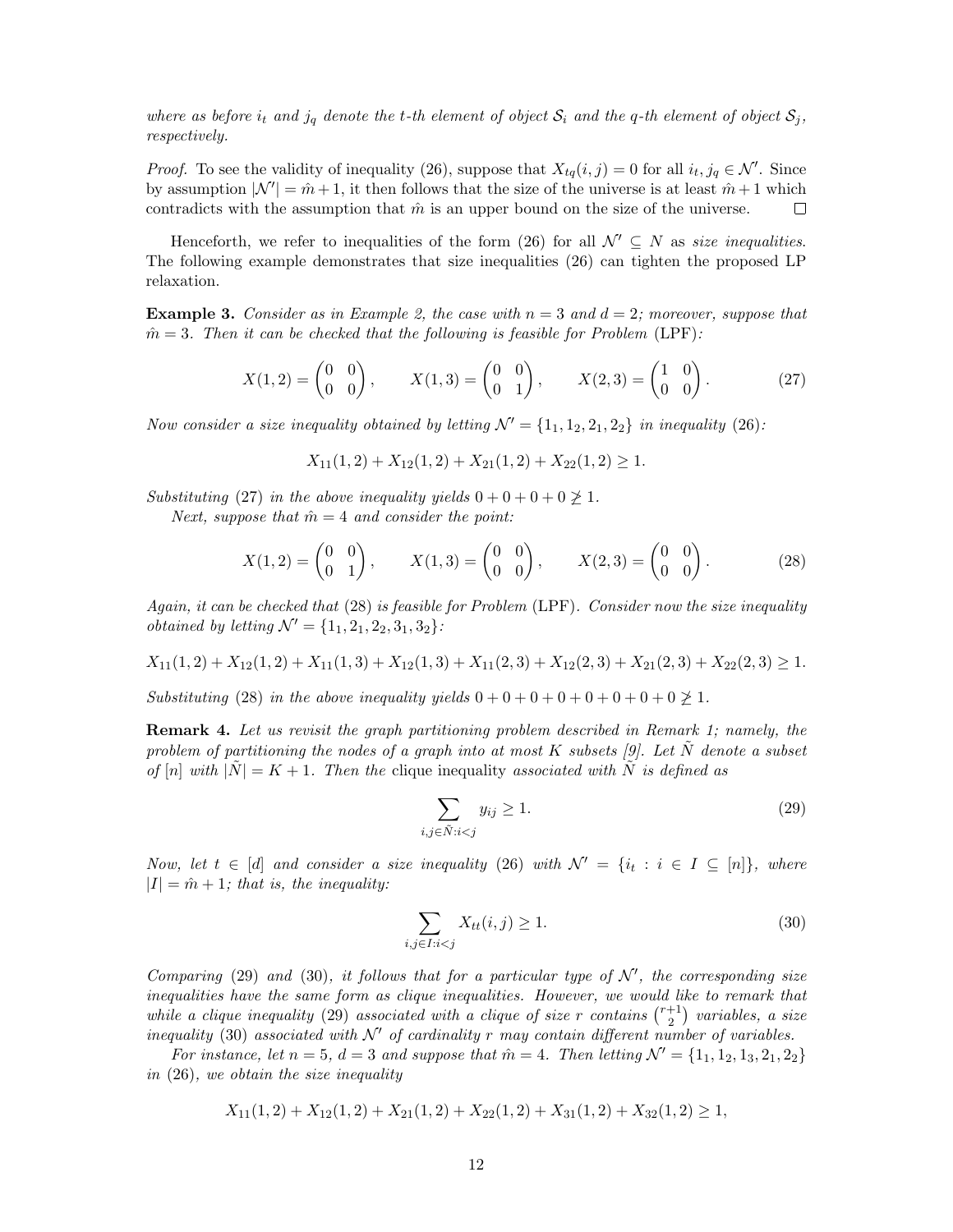consisting of six variables, while letting  $\mathcal{N}' = \{1_1, 2_1, 3_1, 4_1, 4_2\}$ , we obtain an inequality

$$
X_{11}(1,2) + X_{11}(1,3) + X_{11}(1,4) + X_{12}(1,4) + X_{11}(2,3) + X_{11}(2,4) + X_{12}(2,4) + X_{11}(3,4) + X_{12}(3,4) \ge 1,
$$

consisting of nine variables.

Hence size inequalities (26) can be considered a generalization of clique inequalities for joint object matching. It is well-known that the separation problem over clique inequalities (29) is NP-hard [15]. Various heuristics for separating clique inequalities have been proposed in the literature [15] and similar ideas could be developed to efficiently separate over size inequalities. However, such a computational study is beyond the scope of this paper.

**Remark 5.** Consider the following variant of joint object matching: find a collection of consistent partial maps  $X(i, j) \in \{0, 1\}^{d \times d}$  for all  $1 \leq i < j \leq n$  corresponding to a universe of at most  $\hat{m}$  elements so as to minimize (4). It can be checked that this problem can be equivalently solved by solving the ILP obtained by adding all size inequalities  $(26)$  to Problem  $(IP)$ .

## 3 Recovery for permutation group synchronization

In this section, we study the recovery properties of the proposed LP relaxation under a popular stochastic model for the input maps. We consider the case with  $d = m$ ; this special case is often referred to as permutation group synchronization in the literature [32, 31, 28]. For simplicity, we assume that the input consists of all possible pair-wise matchings, that is, we assume that the map graph is complete. As the first step, in this paper, we focus on the basic LP relaxation, that is, the LP consisting of all consistency inequalities with  $|D_1| = |D_2| = 1$ :

$$
\min \sum_{1 \le i < j \le n} \sum_{t, q \in [d]} a_{tq}(i, j) X_{tq}(i, j) \tag{P}
$$

s.t. 
$$
\sum_{q \in [d]} X_{tq}(i,j) = 1, \quad \forall t \in [d], \ \forall 1 \le i < j \le n,
$$
\n(31)

$$
\sum_{t \in [d]} X_{tq}(i,j) = 1, \quad \forall q \in [d], \ \forall 1 \le i < j \le n,\tag{32}
$$

$$
\begin{cases}\nX_{lt}(i,j) + X_{tq}(j,k) - X_{lq}(i,k) \le 1, \\
X_{lt}(i,j) - X_{tq}(j,k) + X_{lq}(i,k) \le 1, \\
-X_{lt}(i,j) + X_{tq}(j,k) + X_{lq}(i,k) \le 1,\n\end{cases} \quad \forall l, t, q \in [d], \forall 1 \le i < j < k \le n,
$$
\n(33)

$$
X_{tq}(i,j) \ge 0, \quad \forall t, q \in [d], \ \forall 1 \le i < j \le n,\tag{34}
$$

where we define  $a_{tq}(i, j) := 1 - 2X_{tq}^{\text{in}}(i, j)$  for all  $t, q \in [d]$  and for all  $1 \leq i < j \leq n$ . We consider the random corruption model [7, 28], defined as follows:

$$
X^{\text{in}}(i,j) = \begin{cases} Y_i Y_j^T & \text{with probability } p_{\text{true}}, \\ \mathbf{P}_{ij} & \text{with probability } 1 - p_{\text{true}}, \end{cases}
$$

where  $Y_i \in \{0,1\}^{d \times d}$ ,  $i \in [n]$  encodes the correspondences between the *i*-th object and the universe,  $P_{ij}$  is an independent random permutation matrix uniformly sampled from d! permutation matrices, and  $p_{true} \in [0, 1]$  denotes the probability that each  $X^{in}(i, j)$  coincides with the ground truth. Without loss of generality, we assume that the elements of each object are ordered in such a way that the q-th element of all objects are matched with each other for all  $q \in [d]$ ; that is,  $X^{\text{in}}(i, j) = I_d$  whenever the input matches the ground truth. For each  $1 \leq i < j \leq n$ , denote by  $z_{ii}$  a Bernoulli random variable with parameter  $p_{true}$ , independently drawn from  $\mathbf{P}_{ii}$ . It then follows that:

$$
X^{\text{in}}(i,j) = z_{ij}I_d + (1 - z_{ij})\mathbf{P}_{ij}, \quad \forall 1 \le i < j \le n.
$$
 (35)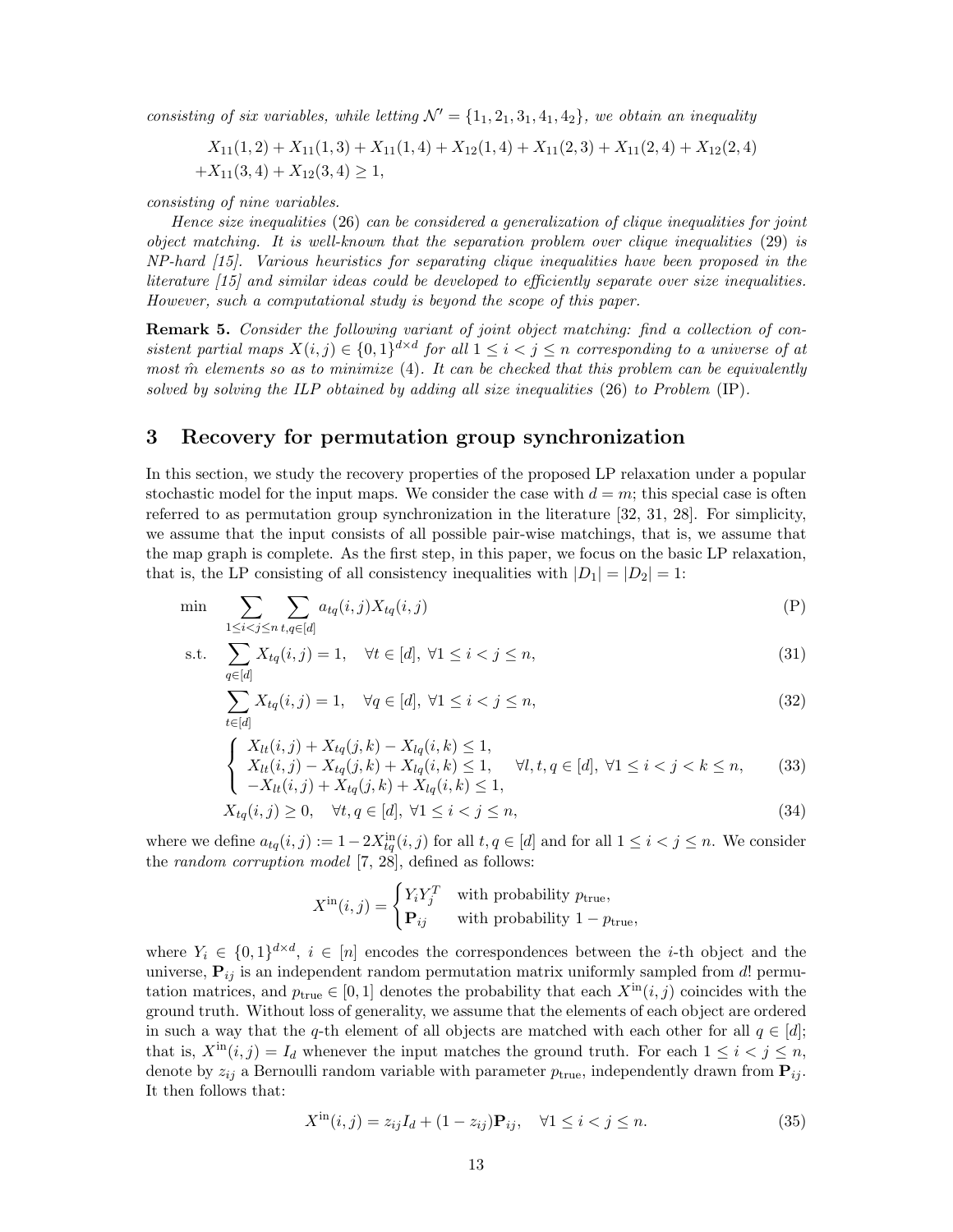We are interested in addressing the following question: what is the maximum level of corruption under which the basic LP relaxation recovers the ground truth with high probability? Recall that by high probability we imply that the probability tends to 1 as  $n \to \infty$ . That is, for our asymptotic analysis, in the same vein as previous results for joint object matching, we assume that d is fixed while  $n \to \infty$ . The following theorem states that the basic LP relaxation recovers the ground truth with high probability provided that the corruption level is below 40%:

**Theorem 1.** Suppose that input maps  $X^{\text{in}}(i, j)$  for all  $1 \leq i < j \leq n$  are generated according to the random corruption model (35). Then Problem (P) recovers the ground truth maps with high probability provided that  $p_{true} > 0.585$ .

In the remainder of this section, we prove Theorem 1 via a number of intermediate steps stated in six lemmata. Recall that for our ground truth, we assume that the elements of each object are ordered in a way that for each  $q \in [d]$ , q-th elements of all objects are matched with each other. That is, for each  $1 \leq i < j \leq n$ , we have  $\bar{X}_{qq}(i,j) = 1$  for all  $q \in [d]$  and  $\bar{X}_{tq}(i, j) = 0$  for all  $t \neq q \in [d]$ . First, in Lemma 1, we obtain a deterministic sufficient condition under which  $\bar{X}$  is an optimal solution of Problem (P), where we assume that each input map  $X^{\text{in}}(i, j)$ ,  $1 \leq i \leq j \leq n$  is a permutation matrix. Subsequently, in Lemma 2 we examine the uniqueness of  $\overline{X}$ . Finally, we focus on the random corruption model (35) and prove that our deterministic condition implies the recovery guarantee stated in Theorem 1.

**Lemma 1.** For each  $i \in [n]$  and  $t, q \in [d]$ , let us define

$$
\bar{a}_{t \to q}(i) := \frac{1}{n} \sum_{k \in [n] \setminus \{i\}} a_{tq}(i,k).
$$

Let  $\alpha > 0$  and  $\beta > 0$  be parameters independent of n,d. Then  $\bar{X}$  is an optimal solution of Problem (P), if for each  $t, q \in [d]$  and for each  $1 \leq i < j \leq n$ , the following conditions are satisfied:

(i) if  $a_{tt}(i, j) = a_{qq}(i, j) = a_{tq}(i, j) = 1$ , then

$$
\frac{1}{n} \sum_{\substack{k \in [n] \setminus \{i,j\}: \\ a_{tt}(k,i) = -1}} \left( \frac{a_{tq}(k,j) - 1}{\alpha} + \frac{1 - a_{tt}(k,j)}{\beta d} \right) \ge 0,
$$
\n(C1)

and

$$
\frac{1}{n} \sum_{\substack{k \in [n] \setminus \{i,j\}: \\ a_{qq}(k,j) = -1}} \left( \frac{a_{tq}(i,k) - 1}{\alpha} + \frac{1 - a_{qq}(i,k)}{\beta d} \right) \ge 0. \tag{C2}
$$

(ii) if  $a_{tt}(i, j) = a_{aa}(i, j) = 1$ ,  $a_{ta}(i, j) = -1$ , then

$$
\frac{1}{n} \sum_{\substack{k \in [n] \setminus \{i,j\}: \\ a_{tt}(k,i) = -1}} \left( \frac{a_{tq}(k,j) + 1}{\alpha} + \frac{1 - a_{tt}(k,j)}{\beta d} \right) \ge 1,\tag{C3}
$$

and,

$$
\frac{1}{n} \sum_{\substack{k \in [n] \setminus \{i,j\}: \\ a_{qq}(k,j) = -1}} \left( \frac{a_{tq}(i,k) + 1}{\alpha} + \frac{1 - a_{qq}(i,k)}{\beta d} \right) \ge 1. \tag{C4}
$$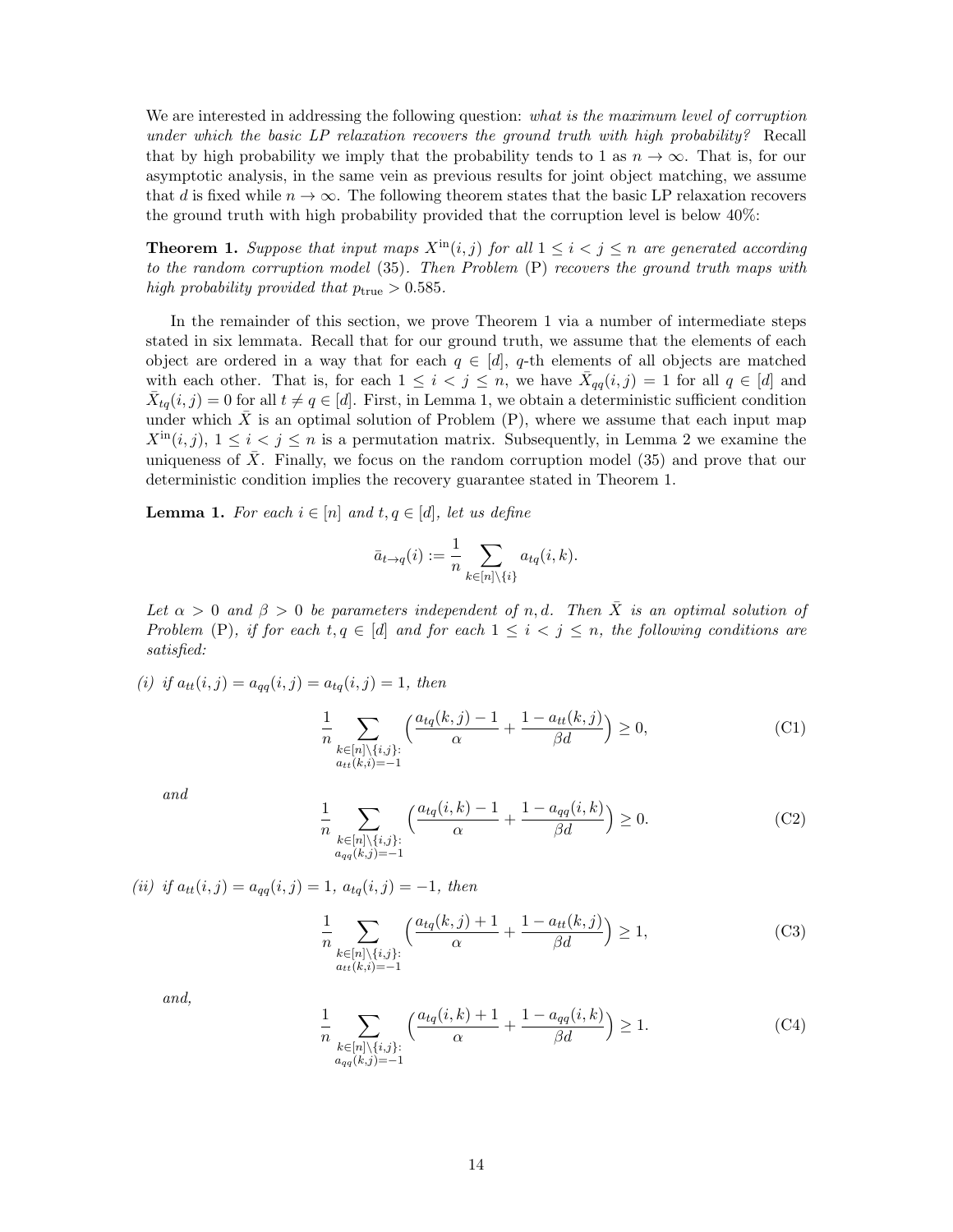(iii) if  $a_{tt}(i, j) = a_{qq}(i, j) = -1$ ,  $a_{tq}(i, j) = 1$ , then

$$
\frac{1}{n} \sum_{l \in [d] \setminus \{t\}} \sum_{k \in [n] \setminus \{i,j\}} \min \left\{ \frac{a_{lt}(k,i)}{\alpha} + \frac{a_{tt}(k,j)}{\beta d}, \frac{a_{lt}(k,j)}{\alpha} + \frac{a_{tt}(k,i)}{\beta d} \right\} \tag{C5}
$$
\n
$$
\geq \frac{(d-2)}{\alpha} + \left( \frac{d-1}{2\beta d} - \frac{1}{2\alpha} \right) (\bar{a}_{t \to t}(i) + \bar{a}_{t \to t}(j)) - \frac{1}{2} \kappa(t,i,j) - 1
$$
\n
$$
- \frac{1}{2n} \left( \sum_{\substack{k \in [n] \setminus \{i,j\}: \\ a_{tt}(k,i) = -1}} \left( \frac{a_{tq}(k,j) - 1}{\alpha} + \frac{-1 - a_{tt}(k,j)}{\beta d} \right) + \sum_{\substack{k \in [n] \setminus \{i,j\}: \\ a_{qq}(k,j) = -1}} \left( \frac{a_{tq}(i,k) - 1}{\alpha} + \frac{-1 - a_{qq}(i,k)}{\beta d} \right) \right),
$$

and,

$$
\frac{1}{n} \sum_{l \in [d] \setminus \{q\}} \sum_{k \in [n] \setminus \{i,j\}} \min \left\{ \frac{a_{lq}(k,i)}{\alpha} + \frac{a_{qq}(k,j)}{\beta d}, \frac{a_{lq}(k,j)}{\alpha} + \frac{a_{qq}(k,i)}{\beta d} \right\} \tag{C6}
$$
\n
$$
\geq \frac{(d-2)}{\alpha} + \left(\frac{d-1}{2\beta d} - \frac{1}{2\alpha}\right) (\bar{a}_{q \to q}(i) + \bar{a}_{q \to q}(j)) - \frac{1}{2}\kappa(q,i,j) - 1
$$
\n
$$
- \frac{1}{2n} \left( \sum_{\substack{k \in [n] \setminus \{i,j\}: \\ a_{tt}(k,i) = -1}} \left( \frac{a_{tq}(k,j) - 1}{\alpha} + \frac{-1 - a_{tt}(k,j)}{\beta d} \right) + \sum_{\substack{k \in [n] \setminus \{i,j\}: \\ a_{qq}(k,j) = -1}} \left( \frac{a_{tq}(i,k) - 1}{\alpha} + \frac{-1 - a_{qq}(i,k)}{\beta d} \right) \right).
$$

(iv) if  $a_{tt}(i, j) = 1$ ,  $a_{qq}(i, j) = -1$ ,  $a_{tq}(i, j) = 1$ , then

$$
\frac{1}{n} \sum_{l \in [d] \setminus \{q\}} \sum_{k \in [n] \setminus \{i,j\}} \min \left\{ \frac{a_{lq}(k,i)}{\alpha} + \frac{a_{qq}(k,j)}{\beta d}, \frac{a_{lq}(k,j)}{\alpha} + \frac{a_{qq}(k,i)}{\beta d} \right\} \tag{C7}
$$
\n
$$
\geq \frac{(d-2)}{\alpha} + \left(\frac{d-1}{2\beta d} - \frac{1}{2\alpha}\right) (\bar{a}_{q \to q}(i) + \bar{a}_{q \to q}(j)) - \frac{1}{2} \kappa(q, i, j) - 1
$$
\n
$$
- \frac{1}{n} \left( \sum_{\substack{k \in [n] \setminus \{i,j\}: \\ a_{tt}(k,i) = -1}} \left( \frac{a_{tq}(k,j) - 1}{\alpha} + \frac{1 - a_{tt}(k,j)}{\beta d} \right) - \sum_{\substack{k \in [n] \setminus \{i,j\}: \\ a_{qq}(k,j) = -1}} \left( \frac{a_{tq}(i,k) - 1}{\alpha} + \frac{-1 - a_{qq}(i,k)}{\beta d} \right) \right),
$$

where in cases  $(iii)-(iv)$  we define

$$
\kappa(t,i,j) := \frac{1}{n} \sum_{l \in [d] \setminus \{t\}} \Big( \frac{a_{tl}(i,j) + a_{tl}(j,i)}{\alpha} + 2 \frac{a_{tt}(i,j)}{\beta d} \Big).
$$

*Proof.* We start by constructing the dual of Problem (P): define dual variables  $r_t(i, j)$  (resp.  $c_q(i, j)$  for all  $t \in [d]$  and for all  $1 \leq i < j \leq n$  associated with equalities (31) (resp. equalities (32)). Define dual variables  $\lambda_{ltq}^{1}(i, j, k)$ ,  $\lambda_{ltq}^{2}(i, j, k)$ ,  $\lambda_{ltq}^{3}(i, j, k)$  for all  $l, t, q \in [d]$  and for all  $1 \leq i \leq j \leq k \leq n$  for the first, the second and the third inequalities of system (33), respectively. Finally, for inequalities (34), define dual variables  $\mu_{tq}(i, j)$  for all  $t, q \in [d]$  and for all  $1 \leq i < j \leq n$ . It then follows that the dual of Problem (P) is given by: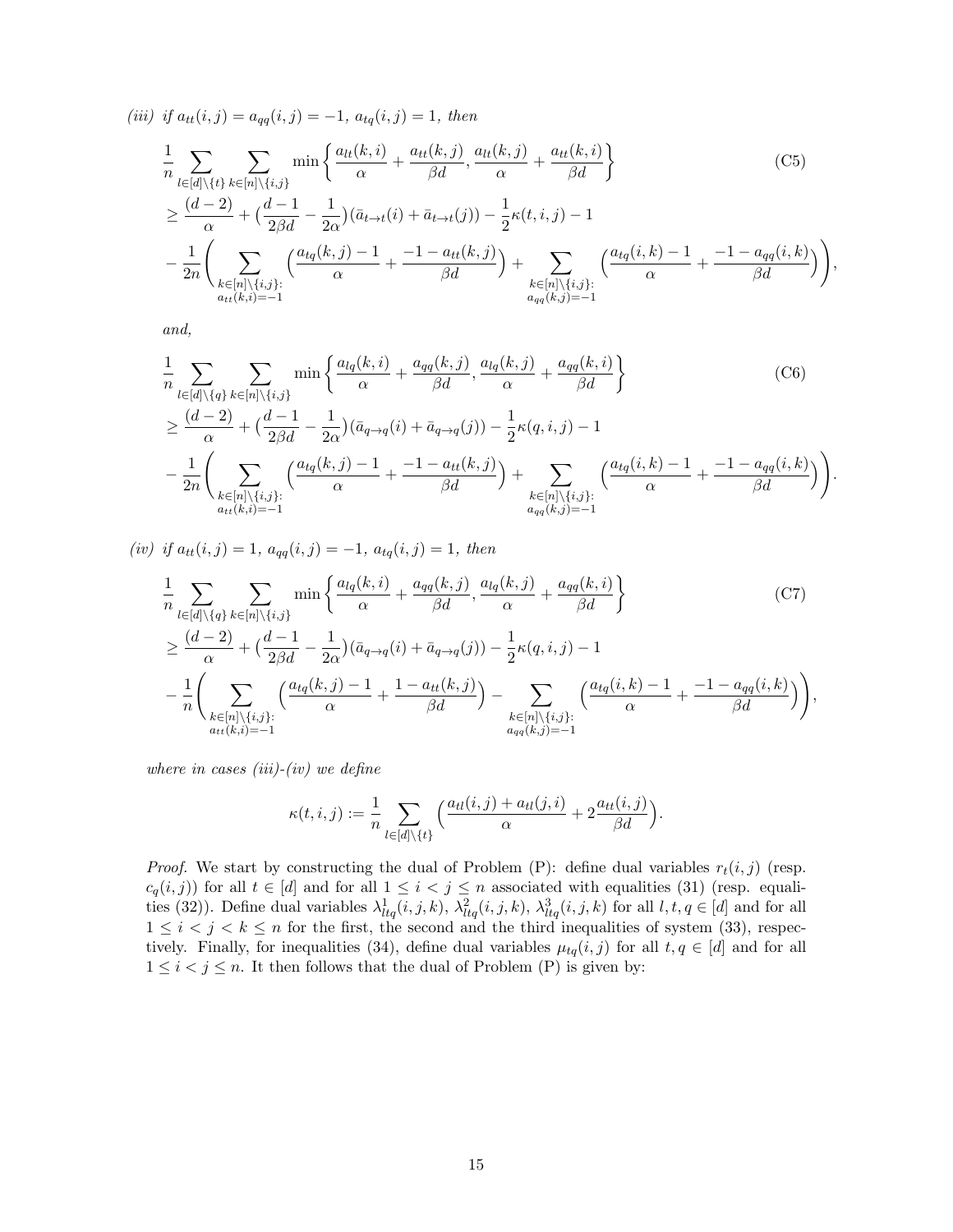$$
\max - \sum_{1 \leq i < j < k \leq n} \sum_{l,t,q \in [d]} \left( \lambda_{ltq}^{1}(i,j,k) + \lambda_{ltq}^{2}(i,j,k) + \lambda_{ltq}^{3}(i,j,k) \right) \tag{D}
$$
\n
$$
- \sum_{1 \leq i < j \leq n} \sum_{t \in [d]} \left( r_{t}(i,j) + c_{t}(i,j) \right)
$$
\n
$$
\text{s.t.} \quad a_{tq}(i,j) + r_{t}(i,j) + c_{q}(i,j) - \mu_{tq}(i,j) + \sum_{l \in [d]} \left( \sum_{k \in [n]:} \left( \lambda_{ltq}^{1}(k,i,j) - \lambda_{ltq}^{2}(k,i,j) + \lambda_{ltq}^{3}(k,i,j) \right) \right)
$$
\n
$$
+ \sum_{k \in [n]:} \left( -\lambda_{tlq}^{1}(i,k,j) + \lambda_{tlq}^{2}(i,k,j) + \lambda_{tlq}^{3}(i,k,j) \right)
$$
\n
$$
+ \sum_{\substack{i < k < j \\ i < k < j}} \left( \lambda_{tql}^{1}(i,j,k) + \lambda_{tql}^{2}(i,j,k) - \lambda_{tql}^{3}(i,j,k) \right) = 0, \quad \forall t, q \in [d], \forall 1 \leq i < j \leq n, \quad (36)
$$
\n
$$
\lambda_{ltq}^{1}(i,j,k) \geq 0, \quad \lambda_{ltq}^{2}(i,j,k) \geq 0, \quad \lambda_{ltq}^{3}(i,j,k) \geq 0, \quad \forall l, t, q \in [d], \forall 1 \leq i < j < k \leq n, \quad \mu_{tq}(i,j) \geq 0, \quad \forall t, q \in [d], \forall 1 \leq i < j < k \quad (37)
$$

To prove the statement, it suffices to construct a dual feasible point  $(\bar{r}, \bar{c}, \bar{\lambda}^1, \bar{\lambda}^2, \bar{\lambda}^3, \bar{\mu})$  that satisfies complementary slackness; i.e., for all  $1 \leq i < j < k \leq n$  and all  $l, t, q \in [d]$ , we have (i)  $\bar{\lambda}_{ltq}^1(i,j,k) = 0$  if  $l \neq p$  and  $t \neq q$ , (ii)  $\bar{\lambda}_{ltq}^2(i,j,k) = 0$  if  $l \neq p$  and  $l \neq q$ , (iii)  $\bar{\lambda}_{ltq}^3(i,j,k) = 0$  if  $l \neq q$  and  $t \neq q$ , and we have  $\bar{\mu}_{tt}(i, j) = 0$  for all  $1 \leq i < j \leq n$  and for all  $t \in [d]$ .

Moreover, to find the dual certificate, we make the following simplifying assumptions: (i) for each  $1 \leq i < j < k \leq n$  and for each  $t \in [d]$ , we set  $\bar{\lambda}_{ttt}^1(i,j,k) = \bar{\lambda}_{ttt}^2(i,j,k) = \bar{\lambda}_{ttt}^3(i,j,k) = 0$ , and (ii) for each  $1 \leq i \leq j \leq n$  and each  $t \in [d]$ , we set  $\overline{r}_t(i,j) = \overline{c}_t(i,j)$ . Then for each  $1 \leq i < j \leq n$ , if  $t = q$ , substituting in (36) yields

$$
a_{tt}(i,j) + 2\bar{r}_t(i,j) + \Sigma_t(i,j) = 0,
$$
\n(38)

where we define

$$
\Sigma_t(i,j) := \sum_{l \in [d] \setminus \{t\}} \Big( \sum_{k < i} (\bar{\lambda}_{tt}^1(k,i,j) + \bar{\lambda}_{tt}^3(k,i,j)) + \sum_{i < k < j} (\bar{\lambda}_{tt}^2(i,k,j) + \bar{\lambda}_{tt}^3(i,k,j)) + \sum_{k > j} (\bar{\lambda}_{tt}^1(i,j,k) + \bar{\lambda}_{tt}^2(i,j,k)) \Big),\tag{39}
$$

and if  $t \neq q$ , using inequalities (37) to project out  $\mu_{tq}(i, j)$ , constraints (36) simplify to:

$$
a_{tq}(i,j) + \bar{r}_t(i,j) + \bar{r}_q(i,j) + \Delta_{tq}(i,j) \ge 0,
$$
\n(40)

where we define

$$
\Delta_{tq}(i,j) := \sum_{k < i} \left( \bar{\lambda}_{ttq}^{1}(k,i,j) - \bar{\lambda}_{ttq}^{2}(k,i,j) + \bar{\lambda}_{qtq}^{3}(k,i,j) - \bar{\lambda}_{qtq}^{2}(k,i,j) \right) \n+ \sum_{i < k < j} \left( \bar{\lambda}_{ttq}^{2}(i,k,j) - \bar{\lambda}_{ttq}^{1}(i,k,j) + \bar{\lambda}_{tqq}^{3}(i,k,j) - \bar{\lambda}_{tqq}^{1}(i,k,j) \right) \n+ \sum_{k > j} \left( \bar{\lambda}_{tqq}^{1}(i,j,k) - \bar{\lambda}_{tqq}^{3}(i,j,k) + \bar{\lambda}_{tqt}^{2}(i,j,k) - \bar{\lambda}_{tqt}^{3}(i,j,k) \right).
$$
\n(41)

Hence, we need to determine nonnegative  $\bar{\lambda}^1$ ,  $\bar{\lambda}^2$ ,  $\bar{\lambda}^3$  satisfying(38) and (40). To this end, for each  $1 \leq i < j \leq n$  and each  $t \in [d]$  such that  $a_{tt}(i, j) = -1$ , do the following: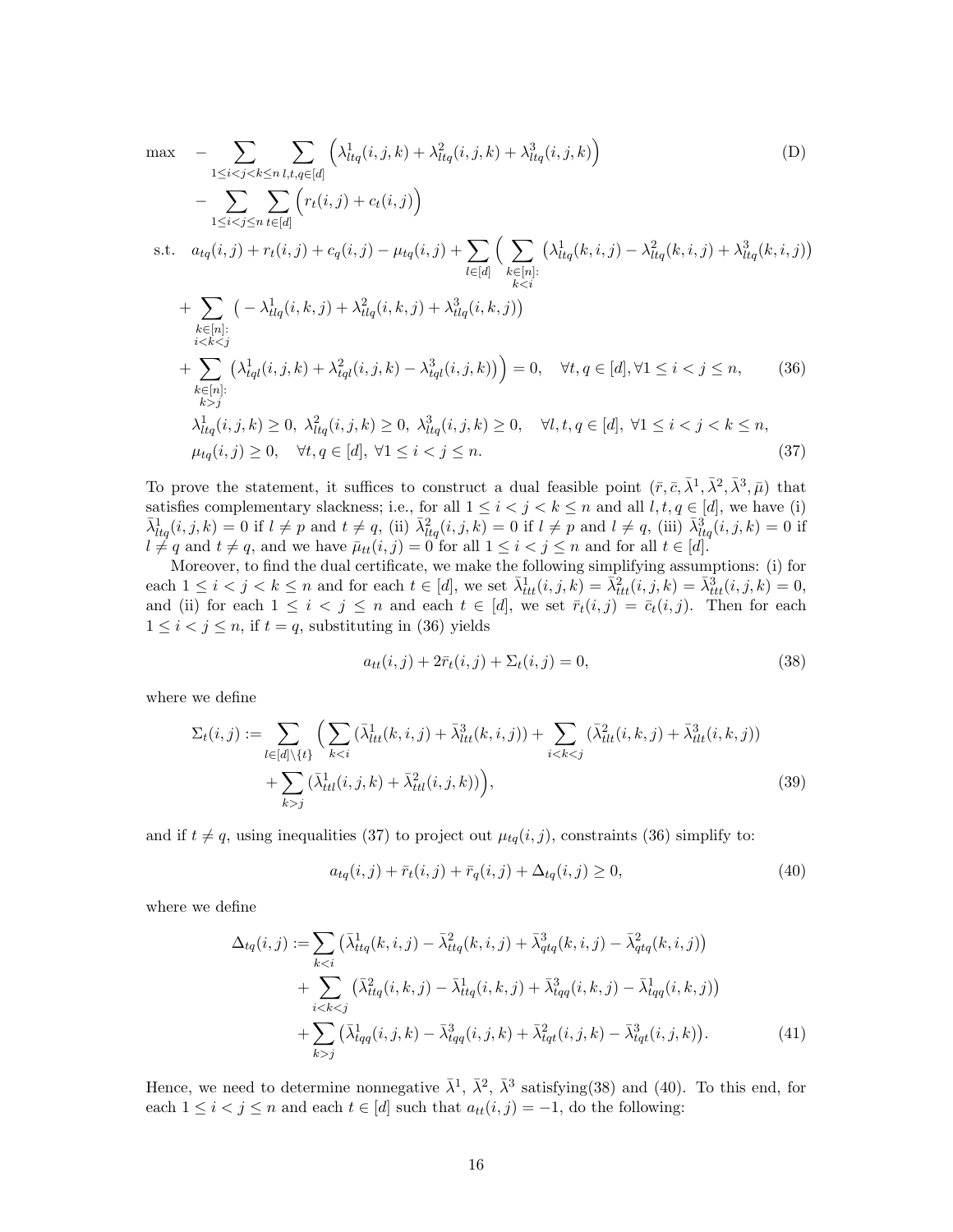- for each  $1 \leq k < i$  and for each  $q \in [d] \setminus \{t\}$ , let

$$
\begin{cases}\n\bar{\lambda}_{qtt}^{1}(k,i,j) = \frac{1}{n} \max \left\{ \frac{a_{tq}(j,k) - a_{tq}(i,k)}{\alpha} + \frac{a_{tt}(i,k) - a_{tt}(j,k)}{\beta d}, 0 \right\}, \\
\bar{\lambda}_{qtt}^{3}(k,i,j) = \frac{1}{n} \max \left\{ \frac{a_{tq}(i,k) - a_{tq}(j,k)}{\alpha} + \frac{a_{tt}(j,k) - a_{tt}(i,k)}{\beta d}, 0 \right\},\n\end{cases}
$$
\n(42)

- for each  $i < k < j$  and for each  $l \in [d] \setminus \{t\}$ , let

$$
\begin{cases}\n\bar{\lambda}_{tqt}^{2}(i,k,j) = \frac{1}{n} \max \left\{ \frac{a_{tq}(j,k) - a_{tq}(i,k)}{\alpha} + \frac{a_{tt}(i,k) - a_{tt}(j,k)}{\beta d}, 0 \right\}, \\
\bar{\lambda}_{tqt}^{3}(i,k,j) = \frac{1}{n} \max \left\{ \frac{a_{tq}(i,k) - a_{tq}(j,k)}{\alpha} + \frac{a_{tt}(j,k) - a_{tt}(i,k)}{\beta d}, 0 \right\},\n\end{cases}
$$
\n(43)

- for each  $j < k \leq n$  and for each  $l \in [d] \setminus \{t\}$ , let

$$
\begin{cases}\n\bar{\lambda}_{ttq}^{1}(i,j,k) = \frac{1}{n} \max \left\{ \frac{a_{tq}(i,k) - a_{tq}(j,k)}{\alpha} + \frac{a_{tt}(j,k) - a_{tt}(i,k)}{\beta d}, 0 \right\}, \\
\bar{\lambda}_{ttq}^{2}(i,j,k) = \frac{1}{n} \max \left\{ \frac{a_{tq}(j,k) - a_{tq}(i,k)}{\alpha} + \frac{a_{tt}(i,k) - a_{tt}(j,k)}{\beta d}, 0 \right\}.\n\end{cases}
$$
\n(44)

Moreover, for each  $1 \leq i < j \leq n$  and for each  $t \in [d]$  such that  $a_{tt}(i, j) = 1$ , do the following:

- for all  $1 \leq k < i$  and for all  $q \in [d] \setminus \{t\}$ , let

$$
\bar{\lambda}^1_{qtt}(k,i,j) = \bar{\lambda}^3_{qtt}(k,i,j) = 0,\tag{45}
$$

- for all  $i < k < j$  and for all  $q \in [d] \setminus \{t\}$ , let

$$
\bar{\lambda}_{tqt}^{2}(i,k,j) = \bar{\lambda}_{tqt}^{3}(i,k,j) = 0,
$$
\n(46)

- for all  $j < k \leq n$  and for all  $q \in [d] \setminus \{t\}$ , let

$$
\bar{\lambda}^1_{ttq}(i,j,k) = \bar{\lambda}^2_{ttq}(i,j,k) = 0.
$$
\n(47)

Substituting (45)-(47) in (39), it follows that if  $a_{tt}(i, j) = 1$ , we have  $\Sigma_t(i, j) = 0$  and substituting (42)-(44) in (39), it follows that if  $a_{tt}(i, j) = -1$ , we have:

$$
\Sigma_t(i,j) = \frac{2(d-2)}{\alpha} + \left(\frac{d-1}{\beta d} - \frac{1}{\alpha}\right)\left(\bar{a}_{t \to t}(i) + \bar{a}_{t \to t}(j)\right) - \kappa(t,i,j)
$$

$$
-\frac{2}{n} \sum_{l \in [d] \setminus \{t\}} \sum_{k \in [n] \setminus \{i,j\}} \min\left\{\frac{a_{lt}(k,i)}{\alpha} + \frac{a_{tt}(k,j)}{\beta d}, \frac{a_{lt}(k,j)}{\alpha} + \frac{a_{tt}(k,i)}{\beta d}\right\},\tag{48}
$$

where to obtain the above expression we used the identity  $|e-f| = e+f-2 \min\{e,f\}$ . Moreover, substituting  $(42)-(47)$  in  $(41)$  gives

$$
\Delta_{tq}(i,j) = \frac{1}{n} \sum_{\substack{k \in [n] \setminus \{i,j\}: \\ at(t,k,i) = -1}} \left( \frac{a_{tq}(k,j) - a_{tq}(i,j)}{\alpha} + \frac{a_{tt}(i,j) - a_{tt}(k,j)}{\beta d} \right) + \frac{1}{n} \sum_{\substack{k \in [n] \setminus \{i,j\}: \\ a_{qq}(k,j) = -1}} \left( \frac{a_{tq}(i,k) - a_{tq}(i,j)}{\alpha} + \frac{a_{qq}(i,j) - a_{qq}(i,k)}{\beta d} \right).
$$
(49)

Finally, substituting (48) and (49) in (38) and (40), we obtain the following four cases:

(i)  $a_{tt}(i, j) = a_{qq}(i, j) = a_{tq}(i, j) = 1$ : in this case, we have  $\Sigma_t(i, j) = \Sigma_q(i, j) = 0$  which by (38) gives  $\bar{r}_t(i,j) = \bar{r}_q(i,j) = -1/2$ ; Hence, it suffices to have  $\Delta_{tq}(i,j) \geq 0$ . By (41), the validity of this inequality follows from conditions (C1) and (C2).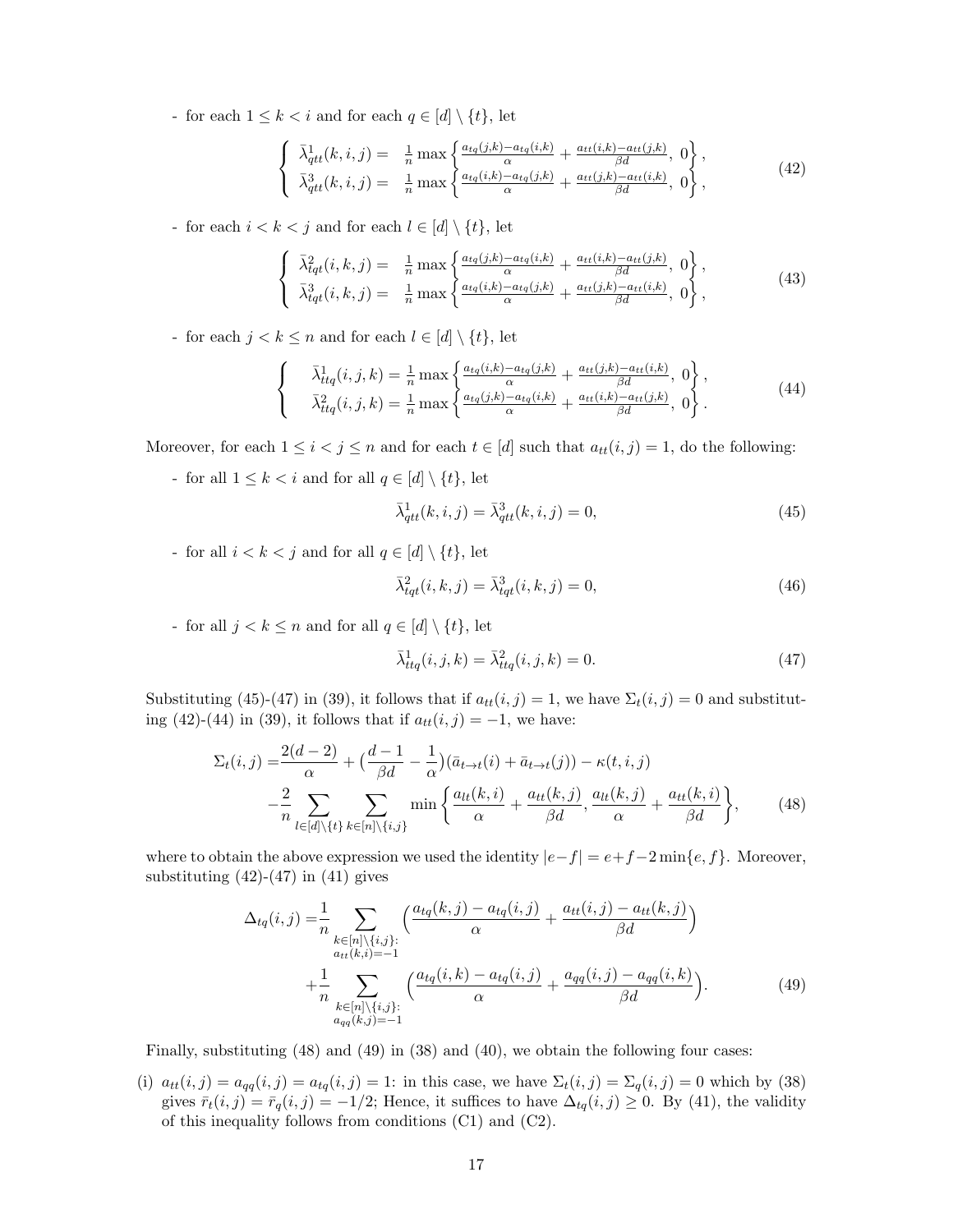- (ii)  $a_{tt}(i, j) = a_{qq}(i, j) = 1$ ,  $a_{tq}(i, j) = -1$ : in this case, we have  $\Sigma_t(i, j) = \Sigma_q(i, j) = 0$  and hence  $\bar{r}_t(i,j) = \bar{r}_q(i,j) = -1/2$ ; it then suffices to have  $\Delta_{tq}(i,j) \geq 2$ . By (41), the validity of this inequality follows from conditions (C3) and (C4).
- (iii)  $a_{tt}(i,j) = a_{qq}(i,j) = -1$ ,  $a_{tq}(i,j) = 1$ : in this case by (38) we have  $\bar{r}_t(i,j) = \frac{1-\Sigma_t(i,j)}{2}$  and  $\bar{r}_q(i,j) = \frac{1-\Sigma_q(i,j)}{2}$ ; it then suffices to have  $\Delta_{tq}(i,j) \ge \frac{\Sigma_t(i,j) + \Sigma_q(i,j)}{2} - 2$ . By (41) and (39) this inequality is implied by conditions (C5) and (C6).
- (iv)  $a_{tt}(i, j) = 1$ ,  $a_{qq}(i, j) = -1$ ,  $a_{tq}(i, j) = 1$ : in this case, we have  $\Sigma_t(i, j) = 0$ , and by (38) we get  $\bar{r}_t(i,j) = -1/2$ , and  $\bar{r}_q(i,j) = \frac{1-\Sigma_q(i,j)}{2}$ ; it then suffices to have  $\Delta_{tq}(i,j) \ge \frac{\Sigma_q(i,j)}{2} - 1$ ; by (39) and (41), this inequality is equivalent to condition (C7).

We now provide a sufficient condition under which the ground truth  $\bar{X}$  is the unique optimal solution of Problem (P). To this end, we use Mangasarian's characterization of uniqueness of solution in LP [29]:

**Proposition 8** (Part (iv) of Theorem 2 in [29]). Consider an LP whose feasible region is defined by  $Ax = b$  and  $Cx \leq d$ , where  $x \in \mathbb{R}^n$  denotes the vector of optimization variables and, b, d, A, C are vectors and matrices of appropriate dimensions. Let  $\bar{x}$  be an optimal solution of this LP and denote by  $\bar{u}$  the dual optimal solution corresponding to the inequality constraints. Let  $C_i$ denote the *i*-th row of *C*. Define  $K = \{i : C_i \bar{x} = d_i, \bar{u}_i > 0\}$ ,  $L = \{i : C_i \bar{x} = d_i, \bar{u}_i = 0\}$ . Let  $C_K$  and  $C_L$  be the matrices whose rows are  $C_i$ ,  $i \in K$  and  $C_i$ ,  $i \in L$ , respectively. Then  $\bar{x}$  is the unique optimal solution of the  $LP$ , if there exists no x different from the zero vector satisfying

$$
Ax = 0, \quad C_K x = 0, \quad C_L x \le 0. \tag{50}
$$

We are now ready to establish our uniqueness result:

**Lemma 2.** Suppose that inequalities (C1)-(C7) are strictly satisfied. Then  $\bar{X}$  is the unique optimal solution of Problem (P).

*Proof.* Consider the dual certificate  $(\bar{r}, \bar{c}, \bar{\lambda}^1, \bar{\lambda}^2, \bar{\lambda}^3, \bar{\mu})$  constructed in Lemma 1; to achieve uniqueness, we perturb this point by requiring  $\bar{\mu}_{tq}(i,j) > 0$ , for all  $t \neq q \in [d]$  and for all  $1 \leq i \leq j \leq n$ ; this can be enforced by replacing inequalities (40) by strict inequalities; i.e.,

$$
a_{tq}(i,j) + \bar{r}_t(i,j) + \bar{r}_q(i,j) + \Delta_{tq}(i,j) > 0, \quad \forall t \neq q \in [d], \quad \forall 1 \leq i < j \leq n.
$$

It can be checked that the above condition is satisfied if inequalities  $(C1)-(C7)$  are strictly satisfied. Hence it remains to show that if  $\bar{\mu}_{tq}(i, j) > 0$ , for all  $t \neq q$  and for all  $1 \leq i < j \leq n$ , then  $\bar{X}$  is the unique optimal solution. To this end, we make use of Proposition 8; suppose that  $\bar{X}$  is not the unique optimal solution of Problem (P). Then there exists X not identically zero, satisfying condition (50). Since  $\bar{\mu}_{tq}(i,j) > 0$ , from condition (50), it follows that  $\tilde{X}_{tq}(i,j) = 0$ for all  $t \neq q \in [d]$  and for all  $1 \leq i < j \leq n$ . Moreover, by condition (50), we must have  $\sum_{i \in [d]} \tilde{X}_{ta}(i, j) = 0$  for all  $t \in [d]$ . Therefore,  $\tilde{X}_{ta}(i, j) = 0$  for all  $t \in [d]$  and for all  $1 \leq i < j \leq n$  $q \in [d]$   $\tilde{X}_{tq}(i, j) = 0$  for all  $t \in [d]$ . Therefore,  $\tilde{X}_{tt}(i, j) = 0$  for all  $t \in [d]$  and for all  $1 \leq i \leq j \leq n$ which contradicts with the assumption that  $\tilde{X}$  must have a nonzero element. Hence  $\bar{X}$  is the unique optimal solution of Problem (P).  $\Box$ 

In the remainder of this section, for an event A, we denote by  $\mathbb{P}(A)$  the probability of A. We denote by  $\mathbb{E}[Y]$  the expected value of a random variable Y. We now consider the random corruption model (35); we prove that our deterministic recovery condition given by inequalities (C1)-(C7) implies that under the random corruption model (35), Problem (P) recovers the

 $\Box$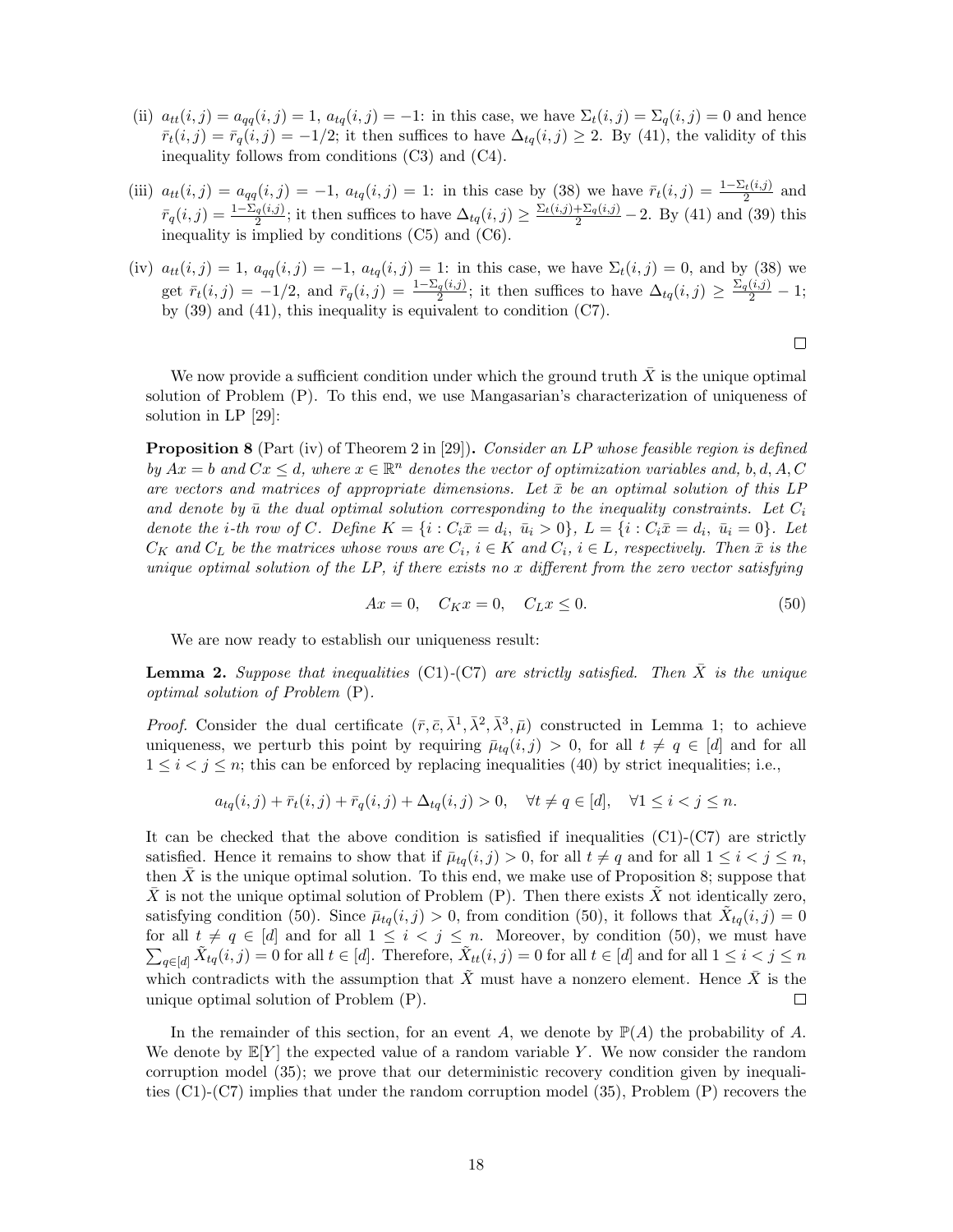ground truth with high probability, if  $p_{true} > 0.585$ . To this end, corresponding to inequalities (C1)-(C7), for each  $1 \leq i < j \leq n$  and for each  $t, q \in [d]$ , we define the following random variables:

$$
Y_{t,q,k}^1(i,j) := \begin{cases} \frac{a_{tq}(k,j)-1}{\alpha} + \frac{1-a_{tt}(k,j)}{\beta d} & \text{if } k \in [n] \setminus \{i,j\} \text{ satisfies } a_{tt}(k,i) = -1\\ 0 & \text{otherwise} \end{cases}
$$
  

$$
Y_{t,q,k}^2(i,j) := \begin{cases} \frac{a_{tq}(i,k)-1}{\alpha} + \frac{1-a_{qq}(i,k)}{\beta d} & \text{if } k \in [n] \setminus \{i,j\} \text{ satisfies } a_{qq}(k,j) = -1\\ 0 & \text{otherwise} \end{cases}
$$

$$
Y_{t,q,k}^3(i,j) := \begin{cases} \frac{a_{tq}(k,j)+1}{\alpha} + \frac{1-a_{tt}(k,j)}{\beta d} - 1 & \text{if } k \in [n] \setminus \{i,j\} \text{ satisfies } a_{tt}(k,i) = -1\\ -1 & \text{otherwise} \end{cases}
$$

$$
Y_{t,q,k}^4(i,j) := \begin{cases} \frac{a_{tq}(i,k)+1}{\alpha} + \frac{1-a_{qq}(i,k)}{\beta d} - 1 & \text{if } k \in [n] \setminus \{i,j\} \text{ satisfies } a_{qq}(k,j) = -1\\ -1 & \text{otherwise} \end{cases}
$$

$$
\begin{split} Y_{t,q,k}^{5}(i,j) := \\ Y_{t,q,k}^{5}(i,j) := \\ & \begin{cases} \sum_{l \in [d] \backslash \{t\}} \min \left\{ \frac{a_{lt}(k,i)}{\alpha} + \frac{a_{tt}(k,j)}{\beta d}, \frac{a_{lt}(k,j)}{\alpha} + \frac{a_{tt}(k,i)}{\beta d} \right\} + \\ - \frac{(d-2)}{\alpha} - (\frac{d-1}{2\beta d} - \frac{1}{2\alpha})(a_{tt}(i,k) + a_{tt}(j,k)) + \frac{1}{2n} \sum_{l \in [d] \backslash \{t\}} (\frac{a_{tt}(i,j) + a_{tt}(j,i)}{\alpha} + 2 \frac{a_{tt}(i,j)}{\beta d}) + \\ + \frac{1}{2} (\frac{a_{tq}(k,j)-1}{\alpha} + \frac{-1-a_{tt}(k,j)}{\beta d} + \frac{a_{tt}(k,j)}{\alpha} + \frac{a_{tt}(k,i)-1}{\beta d} + \frac{-1-a_{qq}(i,k)}{\beta d}) + 1 \\ & \text{if } k \in [n] \backslash \{i,j\} \text{ satisfies } a_{tt}(k,i) = -1, a_{qq}(k,j) = -1 \\ \sum_{l \in [d] \backslash \{t\}} \min \left\{ \frac{a_{tt}(k,i)}{\alpha} + \frac{a_{tt}(k,j)}{\beta d}, \frac{a_{tt}(k,j)}{\alpha} + \frac{a_{tt}(k,i)}{\beta d} \right\} + \\ - \frac{(d-2)}{\alpha} - (\frac{d-1}{2\alpha} - \frac{1}{2\alpha})(a_{tt}(i,k) + a_{tt}(j,k)) + \frac{1}{2n} \sum_{l \in [d] \backslash \{t\}} (\frac{a_{tt}(i,j) + a_{tt}(j,i)}{\alpha} + 2 \frac{a_{tt}(i,j)}{\beta d}) + \\ + \frac{1}{2} (\frac{a_{tq}(i,k)-1}{\alpha} + \frac{-1-a_{qq}(i,k)}{\beta d}) + 1 \\ & \text{if } k \in [n] \backslash \{i,j\} \text{ satisfies } a_{tt}(k,i) = 1, a_{qq}(k,j) = -1 \\ \sum_{l \in [d] \backslash \{t\}} \min \left\{ \frac{a_{tt}(k,i)}{\alpha} + \frac{a_{tt}(k,j)}{\beta d}, \frac{a_{tt}(k,j)}{\alpha} + \frac{a_{tt}(k,i)}{\beta d} \right\} + \\ - \frac{(d-
$$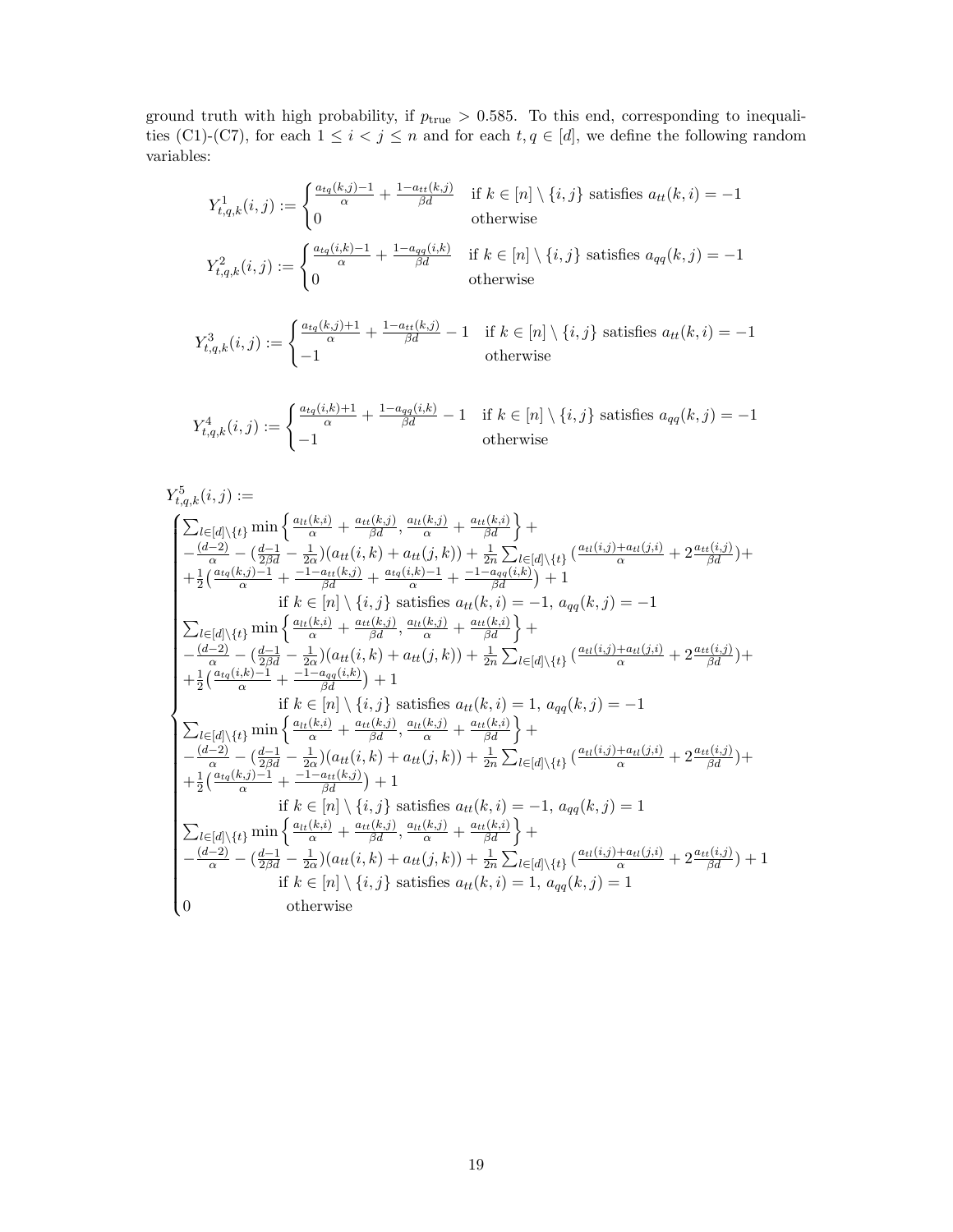$$
\begin{split} Y_{t,q,k}^{6}(i,j):=&\\ \begin{cases} \sum_{l\in[d]\backslash\{q\}}\min\left\{\frac{a_{lq}(k,i)}{\alpha}+\frac{a_{qq}(k,j)}{\beta d},\frac{a_{lq}(k,j)}{\alpha}+\frac{a_{qq}(k,i)}{\beta d}\right\}+\\ &-\frac{(d-2)}{\alpha}-(\frac{d-1}{2\beta d}-\frac{1}{2\alpha})(a_{qq}(i,k)+a_{qq}(j,k))+\frac{1}{2n}\sum_{l\in[d]\backslash\{q\}}(\frac{a_{ql}(i,j)+a_{ql}(j,i)}{\alpha}+2\frac{a_{qq}(i,j)}{\beta d})+\\ &+\frac{1}{2}\Big(\frac{a_{tq}(k,j)-1}{\alpha}+\frac{1-a_{tt}(k,j)}{\beta d}+\frac{a_{tq}(k,i)-1}{\alpha}+\frac{1-a_{qq}(k,k)}{\beta d}\Big)+1\\ &\qquad\text{if }k\in[n]\backslash\{i,j\}\text{ satisfies }a_{tt}(k,i)=-1,\,a_{qq}(k,j)=-1\\ &-\sum_{l\in[d]\backslash\{q\}}\min\left\{\frac{a_{lq}(k,i)}{\alpha}+\frac{a_{qq}(k,j)}{\beta d},\frac{a_{lq}(k,j)}{\alpha}+\frac{a_{qq}(k,j)}{\beta d}\right\}+\\ &-\frac{(d-2)}{\alpha}-(\frac{d-1}{2\beta d}-\frac{1}{2\alpha})(a_{qq}(i,k)+a_{qq}(j,k))+\frac{1}{2n}\sum_{l\in[d]\backslash\{q\}}(\frac{a_{ql}(i,j)+a_{ql}(j,i)}{\alpha}+2\frac{a_{qq}(i,j)}{\beta d})+\\ &+\frac{1}{2}\Big(\frac{a_{tq}(k,i)}{\alpha}+\frac{1-a_{qq}(i,k)}{\beta d}\Big)+1\\ &\qquad\text{if }k\in[n]\backslash\{i,j\}\text{ satisfies }a_{tt}(k,i)=1,\,a_{qq}(k,j)=-1\\ &-\frac{(d-2)}{\alpha}-(\frac{d-1}{2\alpha} -\frac{1}{2\alpha})(a_{qq}(i,k)+a_{qq}(j,k))+\frac{1}{2n}\sum_{l\in[d]\backslash\{q\}}(\frac{a_{ql}(i,j)+a_{ql}(j,i)}{\alpha}+2\frac{a_{qq}(i,j)}{\beta d})+\\ &-\frac{(d-2)}{\alpha}-(\frac{d-1}{2\beta d}-\frac{1}{2\alpha})(a_{qq}(i
$$

$$
\begin{split} Y_{t,q,k}^7(i,j) &:= \\ Y_{t,q,k}^7(i,j) &:= \\ \begin{cases} \sum_{l\in[d]\backslash\{t\}}\min\left\{\frac{a_{lt}(k,i)}{\alpha}+\frac{a_{tt}(k,j)}{\beta d},\frac{a_{lt}(k,j)}{\alpha}+\frac{a_{tt}(k,i)}{\beta d}\right\}+ \\ -\frac{(d-2)}{\alpha}-(\frac{d-1}{\beta d}-\frac{1}{2\alpha})(a_{tt}(i,k)+a_{tt}(j,k))+\frac{1}{2n}\sum_{l\in[d]\backslash\{t\}}\left(\frac{a_{tt}(i,j)+a_{tt}(j,i)}{\alpha}+2\frac{a_{tt}(i,j)}{\beta d}\right)+ \\ +\frac{a_{tq}(k,j)-1}{\alpha}+\frac{1-a_{tt}(k,j)}{\beta d}+\frac{a_{tt}(k,j)}{\alpha}+\frac{a_{tt}(k,j)}{\beta d},\frac{a_{tt}(k,j)}{\alpha}+1 \\ \text{if } k\in[n]\backslash\{i,j\} \text{ satisfies } a_{tt}(k,i)=-1,\ a_{qq}(k,j)=-1 \\ \sum_{l\in[d]\backslash\{t\}}\min\left\{\frac{a_{tt}(k,i)}{\alpha}+\frac{a_{tt}(k,j)}{\alpha d},\frac{a_{tt}(k,j)}{\alpha}+\frac{a_{tt}(k,i)}{\beta d}\right\}+ \\ -\frac{(d-2)}{\alpha}-(\frac{d-1}{\beta d}-\frac{1}{2\alpha})(a_{tt}(i,k)+a_{tt}(j,k))+\frac{1}{2n}\sum_{l\in[d]\backslash\{t\}}\left(\frac{a_{tt}(i,j)+a_{tt}(j,i)}{\alpha}+2\frac{a_{tt}(i,j)}{\beta d}\right)+ \\ +\frac{a_{ttq}(k,k)-1}{\alpha}+\frac{-1-a_{qq}(i,k)}{\beta d}+1 \\ \text{if } k\in[n]\backslash\{i,j\} \text{ satisfies } a_{tt}(k,i)=1,\ a_{qq}(k,j)=-1 \\ \sum_{l\in[d]\backslash\{t\}}\min\left\{\frac{a_{tt}(k,i)}{\alpha}+\frac{a_{tt}(k,j)}{\beta d},\frac{a_{tt}(k,j)}{\alpha}+\frac{a_{tt}(k,i)}{\beta d}\right\}+ \\ -\frac{(d-2)}{\alpha}-(\frac{d-1}{2\beta d}-\frac{1}{2\alpha})(a_{tt}(i,k)+a_{tt}(j,k))+\frac{1}{2n}\sum_{l\in[d]\backslash\{t\}}\left(\
$$

For instance, observe that for each  $1 \leq i < j \leq n$  and  $t, q \in [d]$ , if  $\frac{1}{n} \sum_{k \in [n] \setminus \{i,j\}} Y_{t,q,k}^1(i,j) >$ 0, then condition (C1) of Lemma 1 is strictly satisfied. Moreover, it is simple to verify that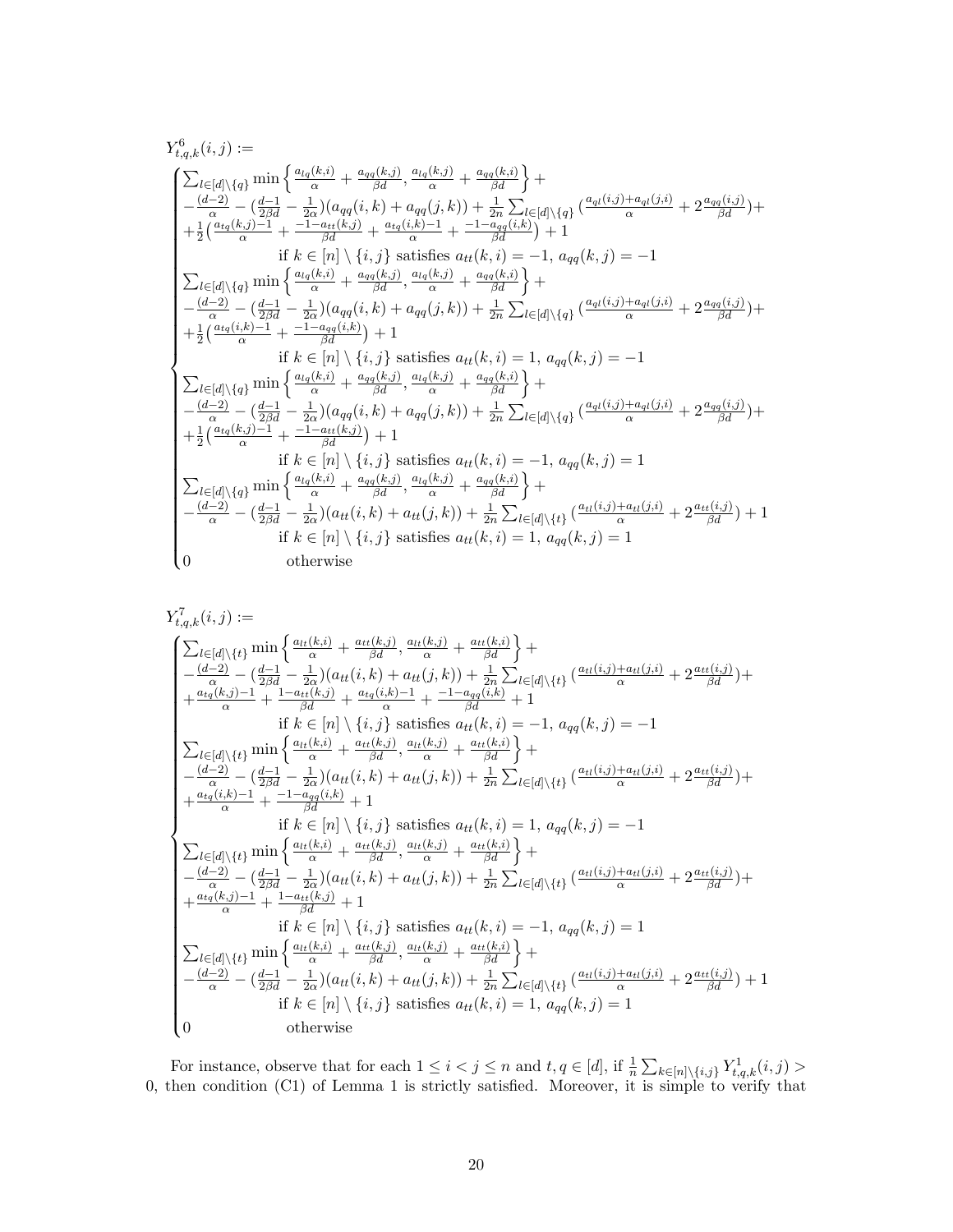these random variables can be bounded as follows:

$$
|Y_{t,q,k}^1(i,j)| \le 2, \quad |Y_{t,q,k}^2(i,j)| \le 2, \quad -1 \le Y_{t,q,k}^3(i,j) \le 3, \quad -1 \le Y_{t,q,k}^4(i,j) \le 3, |Y_{t,q,k}^5(i,j)| \le 6d, \quad |Y_{t,q,k}^6(i,j)| \le 6d.
$$
 (51)

Denote by  $A_{\text{recovery}}$  the event that inequalities (C1)-(C7) strictly hold under the random corruption model; it then follows that:

$$
\mathbb{P}(A_{\text{recovery}}) \geq \mathbb{P}\left(\bigcap_{m=1}^{7} \bigcap_{1 \leq i < j \leq n} \bigcap_{t,q \in [d]} \left\{ \frac{1}{n} \sum_{k \in [n] \setminus \{i,j\}} Y_{t,q,k}^m(i,j) > 0 \right\} \right).
$$

It then follows that to prove Theorem 1, it suffices to show that the value of the right-hand side of the above inequality tends to one as  $n \to \infty$ . In the next four lemmata, we characterize the conditions in terms of  $p_{true}, \alpha, \beta$ , under which inequalities  $\frac{1}{n} \sum_{k \in [n]} Y_{t,q,k}^m(i,j) > 0, m \in$  $\{1, \ldots, 7\}, t, q \in [d], 1 \leq i < j \leq n$ , hold in expectation.

**Lemma 3.** Suppose that  $X^{in}(i, j)$  for all  $1 \leq i < j \leq n$  are generated according to the random corruption model (35). If

$$
p_{\text{true}} \ge \frac{\beta}{\alpha + \beta},\tag{A1}
$$

then the following inequalities hold for every  $t, q \in [d]$  and for every  $1 \leq i < j \leq n$ 

$$
\epsilon_1(d) := \mathbb{E}\left[\frac{1}{n}\sum_{k \in [n]} Y_{t,q,k}^1(i,j)\right] > 0, \quad \epsilon_2(d) := \mathbb{E}\left[\frac{1}{n}\sum_{k \in [n]} Y_{t,q,k}^2(i,j)\right] > 0. \tag{52}
$$

*Proof.* By direct computation we get that for every  $t, q \in [d]$  and for every  $1 \le i < j \le n$ :

$$
\epsilon_1(d) = \mathbb{E}\left[\frac{1}{n}\sum_{k\in[n]} Y_{t,q,k}^1(i,j)\right] = \mathbb{E}\left[\frac{1}{n}\sum_{k\in[n]} Y_{t,q,k}^2(i,j)\right] = \epsilon_2(d)
$$

$$
= \frac{2}{d}\left(p_{\text{true}} + \frac{1 - p_{\text{true}}}{d}\right)\left(\frac{p_{\text{true}}}{\beta} - (1 - p_{\text{true}})\left(\frac{1}{\alpha} - \frac{1}{\beta d}\right)\right)
$$

$$
= g_1 g_2,
$$

where  $g_1 = \frac{2}{d}(p_{\text{true}} + \frac{1-p_{\text{true}}}{d})$  and  $g_2 = \frac{p_{\text{true}}}{\beta} - (1-p_{\text{true}})(\frac{1}{\alpha} - \frac{1}{\beta d})$ . Clearly,  $g_1 > 0$  for all d and p<sub>true</sub>. Moreover,  $g_2$  is strictly decreasing in d since its derivative with respect to d is  $-\frac{(1-p_{true})}{\beta d^2}$ . Therefore, to show that  $g_2 > 0$  for every d, it is enough to show that

$$
\frac{p_{\text{true}}}{\beta} - \frac{1 - p_{\text{true}}}{\alpha} = \lim_{d \to \infty} \frac{p_{\text{true}}}{\beta} - (1 - p_{\text{true}}) \left(\frac{1}{\alpha} - \frac{1}{\beta d}\right) \ge 0,
$$

which follows from assumption (A1). Hence,  $\epsilon_1(d)$  and  $\epsilon_2(d)$  can be written as a product of two positive functions for every d and this completes the proof.  $\Box$ 

**Lemma 4.** Suppose that  $X^{in}(i, j)$  for all  $1 \leq i < j \leq n$  are generated according to the random corruption model (35). If

$$
p_{\text{true}} \ge \frac{\alpha}{2},\tag{A2}
$$

then the following inequalities hold for every  $t, q \in [d]$  and for every  $1 \leq i < j \leq n$ ,

$$
\epsilon_3(d) := \mathbb{E}\left[\frac{1}{n}\sum_{k \in [n]} Y_{t,q,k}^3(i,j)\right] > 0, \quad \epsilon_4(d) := \mathbb{E}\left[\frac{1}{n}\sum_{k \in [n]} Y_{t,q,k}^4(i,j)\right] > 0. \tag{53}
$$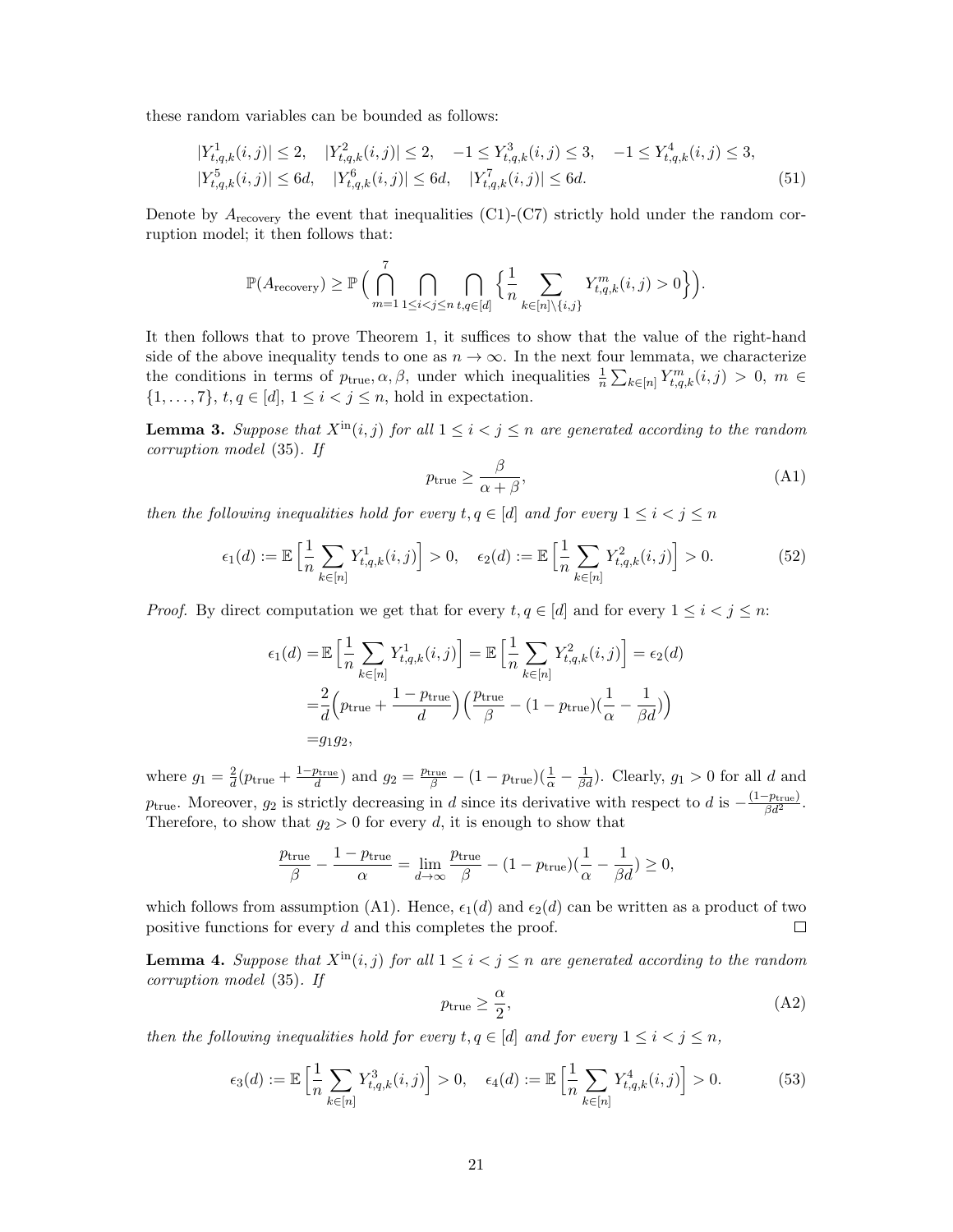*Proof.* By direct computation we get that for every  $t, q \in [d]$  and for every  $1 \leq i < j \leq n$ :

$$
\epsilon_3(d) = \mathbb{E}\left[\frac{1}{n}\sum_{k\in[n]} Y_{t,q,k}^3(i,j)\right] = \mathbb{E}\left[\frac{1}{n}\sum_{k\in[n]} Y_{t,q,k}^4(i,j)\right] = \epsilon_4(d)
$$

$$
= 2\left(p_{\text{true}} + \frac{1-p_{\text{true}}}{d}\right)\left(\frac{p_{\text{true}}}{\beta d} + \left(\frac{1}{\beta d} - \frac{1}{\alpha}\right)\frac{1-p_{\text{true}}}{d} + \frac{1}{\alpha}\right) - 1.
$$

It can be checked that the derivative of the above expression with respect to  $d$  is given by  $-\frac{2(1-p_{\text{true}})^2}{\alpha d^2}(1-\frac{2}{d})-\frac{2p_{\text{true}}^2}{\beta d^2}-8\frac{p_{\text{true}}(1-p_{\text{true}})}{\beta d^3}-6\frac{(1-p_{\text{true}})^2}{\beta d^4},$  which is negative for all  $0 \leq p_{\text{true}} \leq 1$ and  $d \geq 2$ . Hence it is enough to show that

$$
\frac{2p_{\text{true}}}{\alpha} - 1 = \lim_{d \to \infty} 2\left(p_{\text{true}} + \frac{1 - p_{\text{true}}}{d}\right) \left(\frac{p_{\text{true}}}{\beta d} + \left(\frac{1}{\beta d} - \frac{1}{\alpha}\right) \frac{1 - p_{\text{true}}}{d} + \frac{1}{\alpha}\right) - 1 \ge 0,
$$

which follows from assumption (A2).

**Lemma 5.** Suppose that  $X^{in}(i, j)$  for all  $1 \leq i < j \leq n$  are generated according to the random corruption model (35). If

$$
\alpha \le 2\beta,\tag{A3}
$$

 $\Box$ 

and

$$
\frac{p_{\text{true}}^2}{\beta} + \left(\frac{1}{\alpha} - \frac{1}{\beta}\right)p_{\text{true}} + \left(\frac{1}{2} - \frac{1}{\alpha}\right) > 0, \qquad \forall \ 0 \le p_{\text{true}} \le 1,\tag{A4}
$$

then the following inequalities hold for all  $t, q \in [d]$  and for all  $1 \leq i < j \leq n$ :

$$
\epsilon_5(d) := \mathbb{E}\left[\frac{1}{n}\sum_{k\in[n]} Y^5_{t,q,k}(i,j)\right] > 0, \quad \epsilon_6(d) := \mathbb{E}\left[\frac{1}{n}\sum_{k\in[n]} Y^6_{t,q,k}(i,j)\right] > 0. \tag{54}
$$

*Proof.* Notice that by symmetry,  $\epsilon_5(d) = \epsilon_6(d)$ ; hence, it suffices to show the first inequality in (54). First lets us rewrite  $\epsilon_5(d) = L + R$ , where

$$
L := \mathbb{E}\left[\frac{1}{n}\sum_{l\in[d]\backslash\{t\}}\sum_{k\in[n]\backslash\{i,j\}}\min\left\{\frac{a_{lt}(k,i)}{\alpha} + \frac{a_{tt}(k,j)}{\beta d},\frac{a_{lt}(k,j)}{\alpha} + \frac{a_{tt}(k,i)}{\beta d}\right\}\right],\tag{55}
$$

for any  $t, q \in [d]$  and for any  $1 \leq i < j \leq n$ , and where

$$
R := -\mathbb{E}\left[\frac{(d-2)}{\alpha} + \left(\frac{d-1}{2\beta d} - \frac{1}{2\alpha}\right)\left(\bar{a}_{t\to t}(i) + \bar{a}_{t\to t}(j)\right) - \frac{1}{2}\kappa(t, i, j)\right] \\
+ \mathbb{E}\left[\frac{1}{2n}\sum_{\substack{k \in [n]\backslash\{i,j\}:\\ a_{tt}(k,i) = -1}} \left(\frac{a_{tq}(k,j) - 1}{\alpha} + \frac{-1 - a_{tt}(k,j)}{\beta d}\right)\right] \\
+ \mathbb{E}\left[\frac{1}{2n}\sum_{\substack{k \in [n]\backslash\{i,j\}:\\ a_{qq}(k,j) = -1}} \left(\frac{a_{tq}(i,k) - 1}{\alpha} + \frac{-1 - a_{qq}(i,k)}{\beta d}\right)\right] + 1
$$
\n(56)

for any  $t, q \in [d]$  and for any  $1 \leq i < j \leq n$ . By direct computation we get that:

$$
L = (d-1)\left(p_{\text{true}}^2\left(\frac{1}{\alpha} - \frac{1}{\beta d}\right) + 2p_{\text{true}}(1 - p_{\text{true}})\left(-\frac{1}{d}\left(\frac{1}{\alpha} + \frac{1}{\beta d}\right) + (1 - \frac{1}{d})\left(\frac{1}{\alpha} - \frac{1}{\beta d}\right)\right) + (1 - p_{\text{true}})^2\left(\frac{1}{\alpha} + \frac{1}{\beta d}\right)(1 - \frac{2}{d} - \frac{2}{d-1}\left(\frac{1}{d} - 1\right)^2)\right),\tag{57}
$$

and

$$
R = -\frac{(d-2)}{\alpha} - \left(\frac{d-1}{\beta d} - \frac{1}{\alpha}\right) \left(1 - 2(p_{\text{true}} + \frac{1 - p_{\text{true}}}{d})\right)
$$
  
+ 2\left(p\_{\text{true}} + \frac{1 - p\_{\text{true}}}{d}\right) \left(\frac{p\_{\text{true}}}{\beta d} + \frac{1 - p\_{\text{true}}}{d}\left(\frac{1}{\beta d} - \frac{1}{\alpha}\right) - \frac{1}{\beta d}\right) + 1. (58)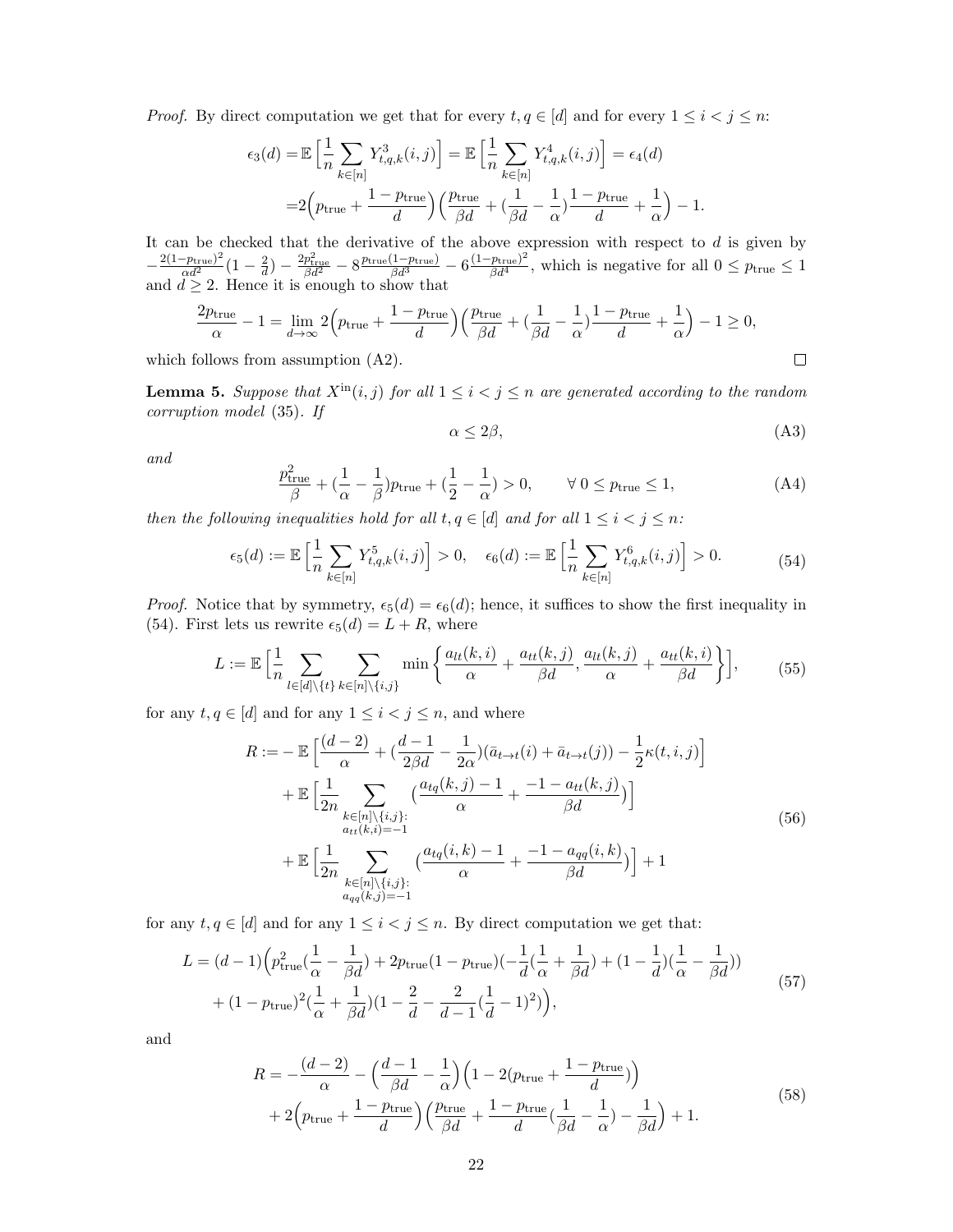The derivative of  $\epsilon_5(d)$  with respect to d is given by  $-2(1-p_{\text{true}})(\frac{(1-p_{\text{true}})(d-2)(2\beta-\alpha)}{\alpha\beta d^3}+\frac{1}{d^2}),$ which by assumption (A3) is non-positive for all  $0 \leq p_{\text{true}} \leq 1$  and for all  $d \geq 2$ . Hence it suffices to have

$$
\frac{p_{\text{true}}^2}{\beta} + \left(\frac{1}{\alpha} - \frac{1}{\beta}\right)p_{\text{true}} + \left(\frac{1}{2} - \frac{1}{\alpha}\right) = \lim_{d \to \infty} L + R > 0,
$$

which holds by assumption (A4).

**Lemma 6.** Suppose that  $X^{in}(i, j)$  for all  $1 \leq i < j \leq n$  are generated according to the random corruption model (35). Then, if assumptions (A1), (A3), and (A4) are satisfied, the following inequality holds for all  $t, q \in [d]$  and for all  $1 \leq i < j \leq n$ :

$$
\epsilon_7(d) := \mathbb{E}\left[\frac{1}{n}\sum_{k\in[n]} Y_{t,q,k}^7(i,j)\right] > 0.
$$
\n(59)

*Proof.* First let us rewrite  $\epsilon_7(d) = L + R'$ , where L is given by (55) and where R' is given by

$$
R' := -\mathbb{E}\left[\frac{(d-2)}{\alpha} + \left(\frac{d-1}{2\beta d} - \frac{1}{2\alpha}\right)(\bar{a}_{t\to t}(i) + \bar{a}_{t\to t}(j)) - \frac{1}{2}\kappa(t, i, j)\right] \\
+ \mathbb{E}\left[\frac{1}{2(n-1)} \sum_{\substack{k \in [n] \setminus \{i, j\}: \\ a_{tt}(k, i) = -1}} \left(\frac{a_{tq}(k, j) - 1}{\alpha} + \frac{-1 - a_{tt}(k, j)}{\beta d}\right)\right] \\
+ \mathbb{E}\left[\frac{1}{2(n-1)} \sum_{\substack{k \in [n] \setminus \{i, j\}: \\ a_{qq}(k, j) = -1}} \left(\frac{a_{tq}(i, k) - 1}{\alpha} + \frac{-1 - a_{qq}(i, k)}{\beta d}\right)\right] + 1
$$

for any  $t, q \in [d]$  and for any  $1 \leq i < j \leq n$ . By direct computation we get that:

$$
R' = -\frac{d-2}{\alpha} - \left(\frac{d-1}{\beta d} - \frac{1}{\alpha}\right) \left(1 - 2(p_{\text{true}} + \frac{1 - p_{\text{true}}}{d})\right)
$$
  
+ 4\left(p\_{\text{true}} + \frac{1 - p\_{\text{true}}}{d}\right) \left(\frac{p\_{\text{true}}}{\beta d} + \frac{1 - p\_{\text{true}}}{d}\left(\frac{1}{\beta d} - \frac{1}{\alpha}\right) - \frac{1}{2\beta d}\right) + 1. (60)

It can be checked that  $R'-R=\frac{p_{\text{true}}}{\beta d}+\frac{1-p_{\text{true}}}{d}(\frac{1}{\beta d}-\frac{1}{\alpha})$ , where R is given by (56). By proof of Lemma 3, from assumption (A1) it follows that  $R'-R\geq0$ . Hence, inequality (59) is implied by inequality (54) which by proof of Lemma 5 is valid if assumptions (A3), and (A4) hold.  $\square$ 

We now prove Theorem 1 by showing that for sufficiently large  $n$ , the random variables  $\frac{1}{n}\sum_{k\in[n]\setminus\{i,j\}} Y^m_{t,q,k}(i,j), m\in\{1,\ldots,7\}, t,q\in[d], 1\leq i < j \leq n$ , concentrate around their expectations.

**Proof of Theorem 1.** Let  $\alpha = 1.172$  and  $\beta = 1.657$ ; then it is simple to verify that, for  $p_{\text{true}} > 0.585$ , assumptions (A1)-(A4) of Lemmata 3-6 are satisfied. Denote by  $C(d)$  a constant depending on d. We show that, given  $\epsilon_1, \epsilon_2, \epsilon_3, \epsilon_4, \epsilon_5, \epsilon_6, \epsilon_7 > 0$  as defined respectively in the

 $\Box$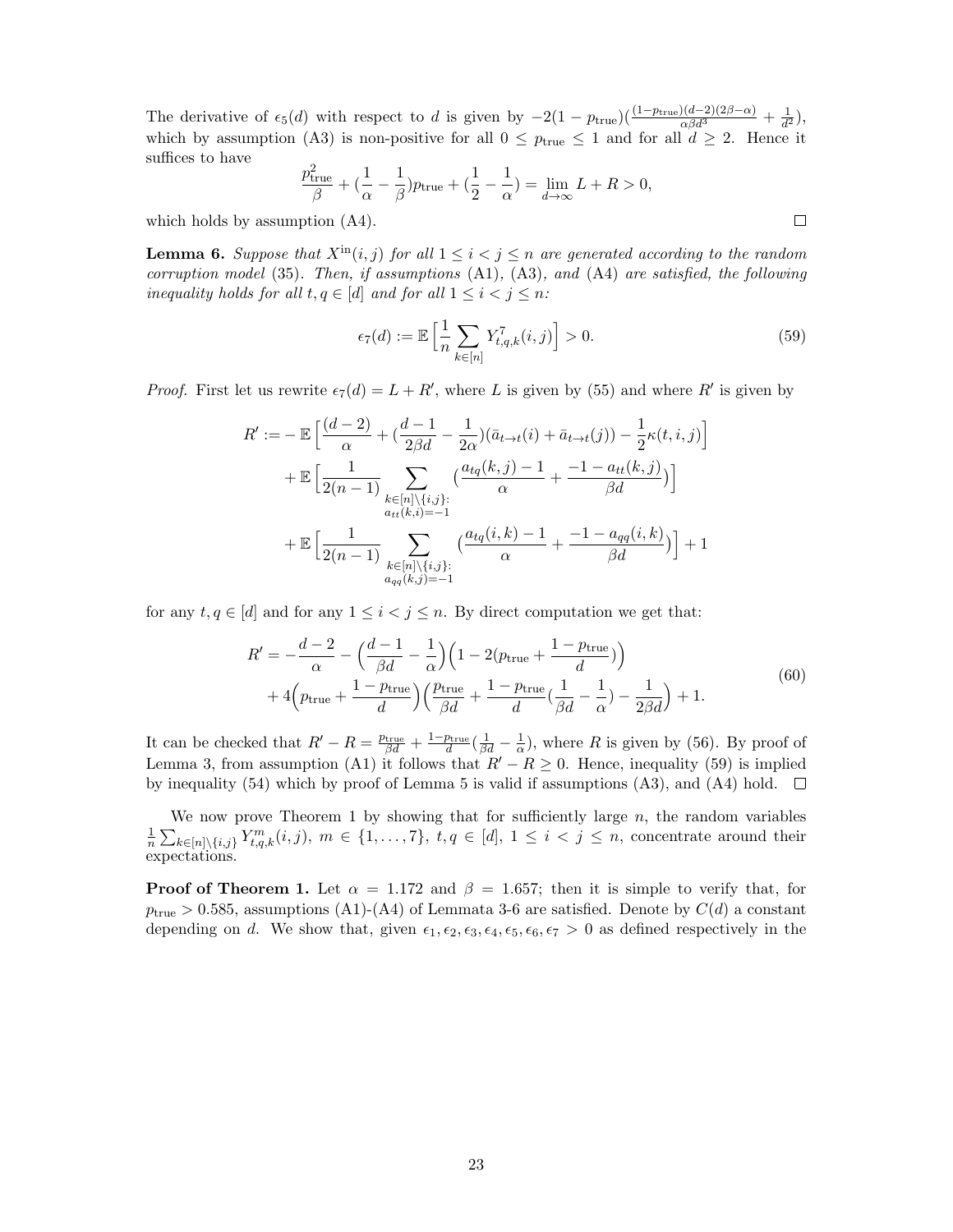statements of Lemma 3-6, we have

$$
\mathbb{P}\left(A_{\text{recovery}}\right)
$$
\n
$$
\geq \mathbb{P}\left(\bigcap_{m=1}^{7}\bigcap_{t,q,i,j}\left\{\frac{1}{n}\sum_{k\in[n]}Y_{t,q,k}^{m}(i,j)\geq 0\right\}\right)
$$
\n
$$
= \mathbb{P}\left(\bigcap_{m=1}^{7}\bigcap_{t,q,i,j}\left\{\frac{1}{n}\sum_{k\in[n]}Y_{t,q,k}^{m}(i,j)-\mathbb{E}\left[\frac{1}{n}\sum_{k\in[n]}Y_{t,q,k}^{m}(i,j)\right]\geq -\epsilon_{m}\right\}\right)
$$
\n
$$
\geq \mathbb{P}\left(\bigcap_{m=1}^{7}\bigcap_{t,q,i,j}\left\{\left|\frac{1}{n}\sum_{k\in[n]}Y_{t,q,k}^{m}(i,j)-\mathbb{E}\left[\frac{1}{n}\sum_{k\in[n]}Y_{t,q,k}^{m}(i,j)\right]\right|\leq \epsilon_{m}\right\}\right)
$$
\n
$$
=1-\mathbb{P}\left(\bigcup_{m=1}^{7}\bigcup_{t,q,i,j}\left\{\left|\frac{1}{n}\sum_{k\in[n]}Y_{t,q,k}^{m}(i,j)-\mathbb{E}\left[\frac{1}{n}\sum_{k\in[n]}Y_{t,q,k}^{m}(i,j)\right]\right|\geq \epsilon_{m}\right\}\right)
$$
\n
$$
\geq 1-4d^{2}n^{2}\exp\left(-\frac{\epsilon_{1}^{2}n}{8}\right)-4d^{2}n^{2}\exp\left(-\frac{\epsilon_{3}^{2}n}{8}\right)-4d^{2}n^{2}\exp\left(-\frac{\epsilon_{3}^{2}n}{18d^{2}}\right)-2d^{2}n^{2}\exp\left(-\frac{\epsilon_{1}^{2}n}{18d^{2}}\right)
$$
\n
$$
\geq 1-n^{2}\exp\left(-C(d)n\right),
$$

where the fourth line follows by set inclusion, the fifth line follows from the union bound and the sixth line follows from the application of Hoeffding's inequality [37] and (51). Hence, letting  $n \to \infty$ , we get  $\mathbb{P}(A_{\text{recovery}}) \to 1$ , and this completes the proof.  $\Box$ 

In the proofs of Lemmata 3-6, to prove the positivity of expectations of certain random variables, we show that these expectations are non-decreasing functions of  $d$  and hence we show their positivity for the limiting case  $d \to \infty$ . Indeed assumptions (A1)-(A4) can be slightly relaxed if such asymptotic analysis is avoided. That is, for each  $d \geq 2$ , we consider the following optimization problem:

$$
\min_{\alpha,\beta,p_{\text{true}}} \quad p_{\text{true}} \quad (61)
$$
\n
$$
\text{s.t.} \quad \frac{p_{\text{true}}}{\beta} - (1 - p_{\text{true}}) \left(\frac{1}{\alpha} - \frac{1}{\beta d}\right) \ge 0,
$$
\n
$$
\left(p_{\text{true}} + \frac{1 - p_{\text{true}}}{d}\right) \left(\frac{p_{\text{true}}}{\beta d} + \left(\frac{1}{\beta d} - \frac{1}{\alpha}\right) \frac{1 - p_{\text{true}}}{d} + \frac{1}{\alpha}\right) \ge \frac{1}{2},
$$
\n
$$
L + R \ge 0,
$$
\n
$$
L + R' \ge 0,
$$
\n
$$
0 \le p \le 1,
$$
\n
$$
\alpha \ge 0, \ \beta \ge 0.
$$
\n(61)

where the first constraint is stated in the proof of Lemma 3, the second constraint is stated in the proof of Lemma 4, the third constraint is stated in the proof of Lemma 5, and the fourth constraint is stated in the proof of Lemma 6, and where L, R, and R' are given by  $(57)$ ,  $(58)$ , and (60), respectively. Then for each  $d \in [2, +\infty)$ , the optimal value  $p_{\text{true}}^*$  of the above problem serves as a recovery threshold of Problem (P). While we are unable to obtain an analytical solution for Problem (61), we solve this problem numerically with high accuracy using the global solver BARON [25] for  $d \in [2, 50]$ . Results are depicted in Figure 1; for example, this figure indicate that for  $d = 2$ , the LP recovers the ground truth with high probability if  $p_{\text{true}} > \frac{1}{3}$ . While by performing a worst-case analysis, we have obtained a more conservative bound of  $p_{true} > 0.585$  for the recovery threshold of the LP, Figure 1 suggests that this bound is a good approximation for  $d \gtrsim 40$ .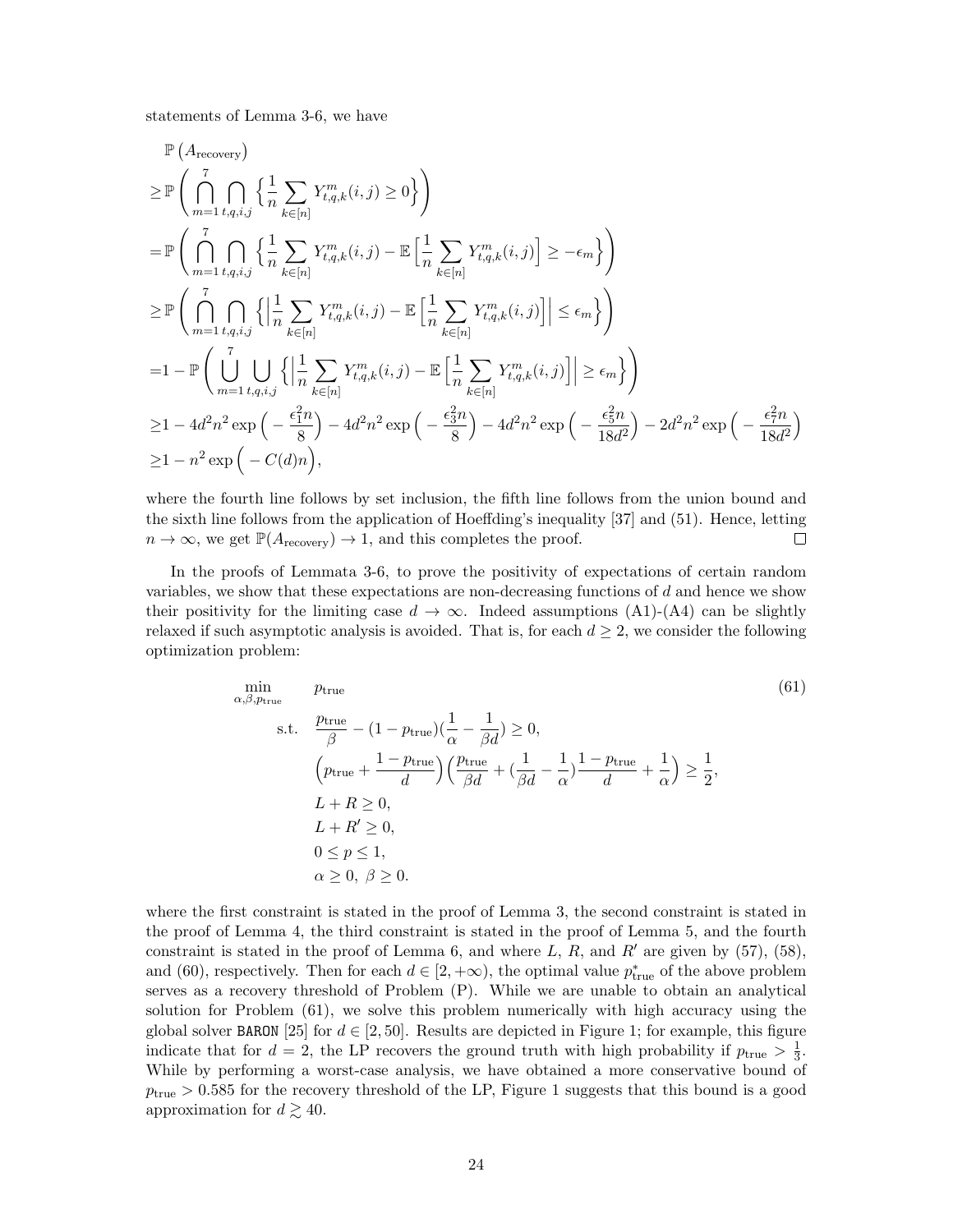

Figure 1: Recovery thresholds for Problem (P): the worst-case recovery threshold  $p_{\text{true}}^* =$ 0.585 given by Theorem 1 and the exact recovery threshold obtained by solving Problem (61) numerically for each  $d \in [2, 50]$ .

We conclude this section by acknowledging that this theoretical study serves as a starting point for understanding the recovery properties of LP relaxations for joint object matching. Obtaining recovery guarantees for the general problem with partially similar objects and incomplete map graphs together with investigating the impact of consistency inequalities (9) on the power of LP relaxations are topics of future research.

## 4 Numerical Experiments

In this section, we conduct a preliminary numerical study to demonstrate the desirable numerical properties of proposed LP relaxations for joint object matching. A comprehensive computational study that includes various existing real data sets from the literature is a topic of future research.

The basic LP versus the SDP. We start by comparing recovery properties of the basic LP relaxation (P) with those of the popular SDP relaxation (5) strengthened with constraint (6). We focus on the special case of permutation group synchronization problem and generate problem instances according to the random corruption model (35); in fact, we consider a more general model in which we do not assume that the map graph is complete. Namely, let  $p_{obs} \in (0,1]$ , for each  $1 \leq i \leq j \leq n$ , with probability  $p_{obs}$  the input map  $X^{in}(i, j)$  is generated according to (35); otherwise input map between objects i and j is not observed and we set  $a_{tq}(i, j) = 0$  for all  $t, q \in [d]$ . For our numerical experiments, we set  $n = 20, d \in \{3, 4, 5\}$ ,  $p_{true} \in [p : 0.02 : \bar{p}]$ , and  $p_{obs} \in \{\frac{1}{2}, 1\}$ , where  $\underline{p}$  (resp.  $\overline{p}$ ) is chosen small enough (resp. large enough) so that the recovery rate is zero (resp. one). For each combination of  $(n, d, p_{true}, p_{obs})$  we conduct 50 random trials. We count the number of times the optimization algorithm returns the ground truth X as the optimal solution; dividing this number by total number of trials, we obtain the empirical recovery rate. In addition to the empirical recovery rate, we compute the empirical tightness rate. That is, we compute the fraction of times the optimization algorithm returns a binary solution. Recall that if the solution of the LP/SDP relaxation is binary, then it is feasible for Problem (JOM) and hence is optimal for the original nonconvex problem.

All experiments are performed on the NEOS server [10]; all LPs are solved with GAMS/CPLEX [23] and all SDPs are solved with GAMS/MOSEK [1]. In all these experiments the LP solver is 5-10 times faster than the SDP solver. We should remark that we ran these experiments setting all options to their default values. That is, we did not use any technique to expedite either the LP or the SDP solver. Results are shown in Figure 2: in all cases, the basic LP outperforms the SDP in terms of recovery and tightness. Moreover, from this experiment we make three important observations: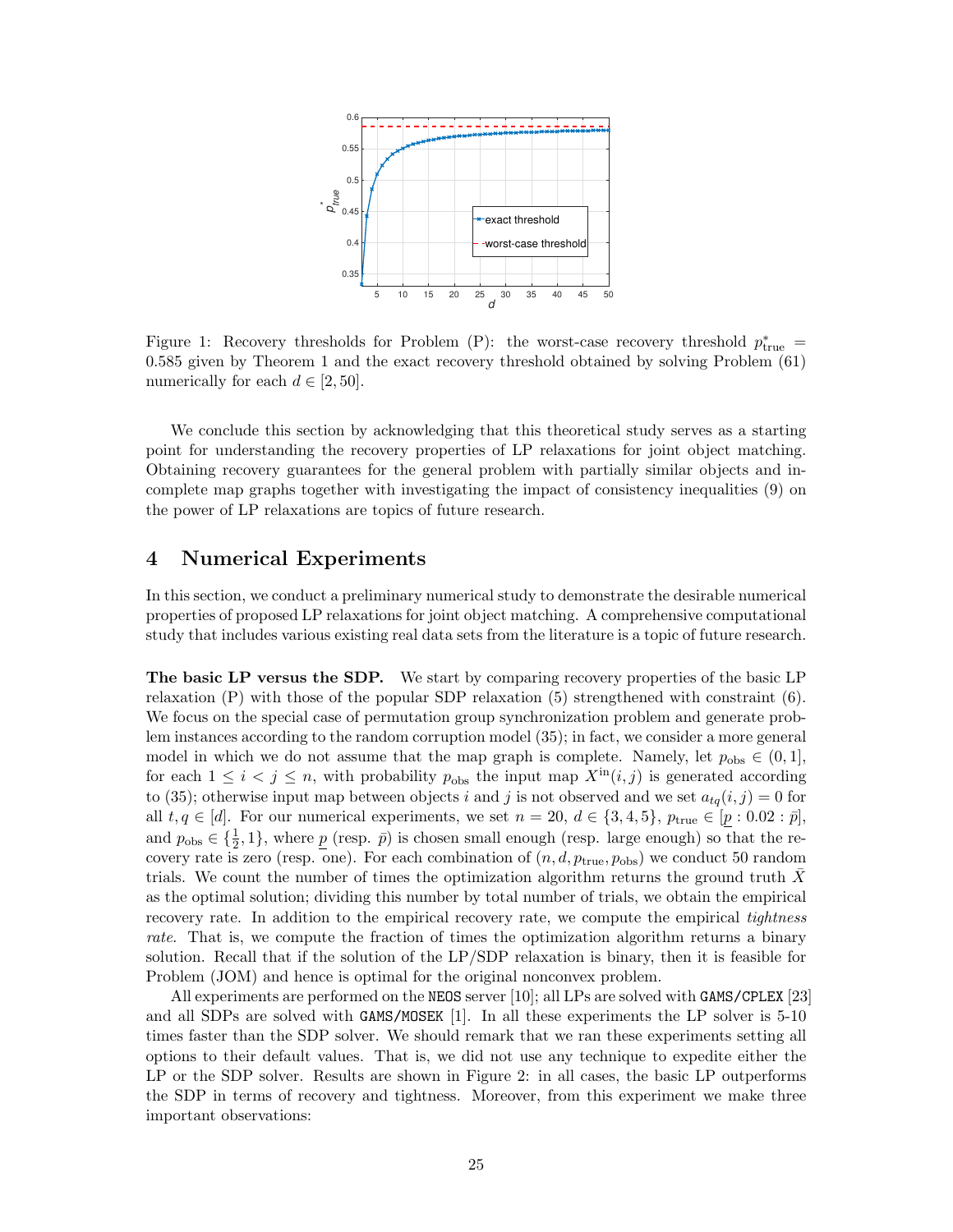

Figure 2: Empirical rates of recovery and tightness of the basic LP relaxation versus the SDP relaxation under the random corruption model.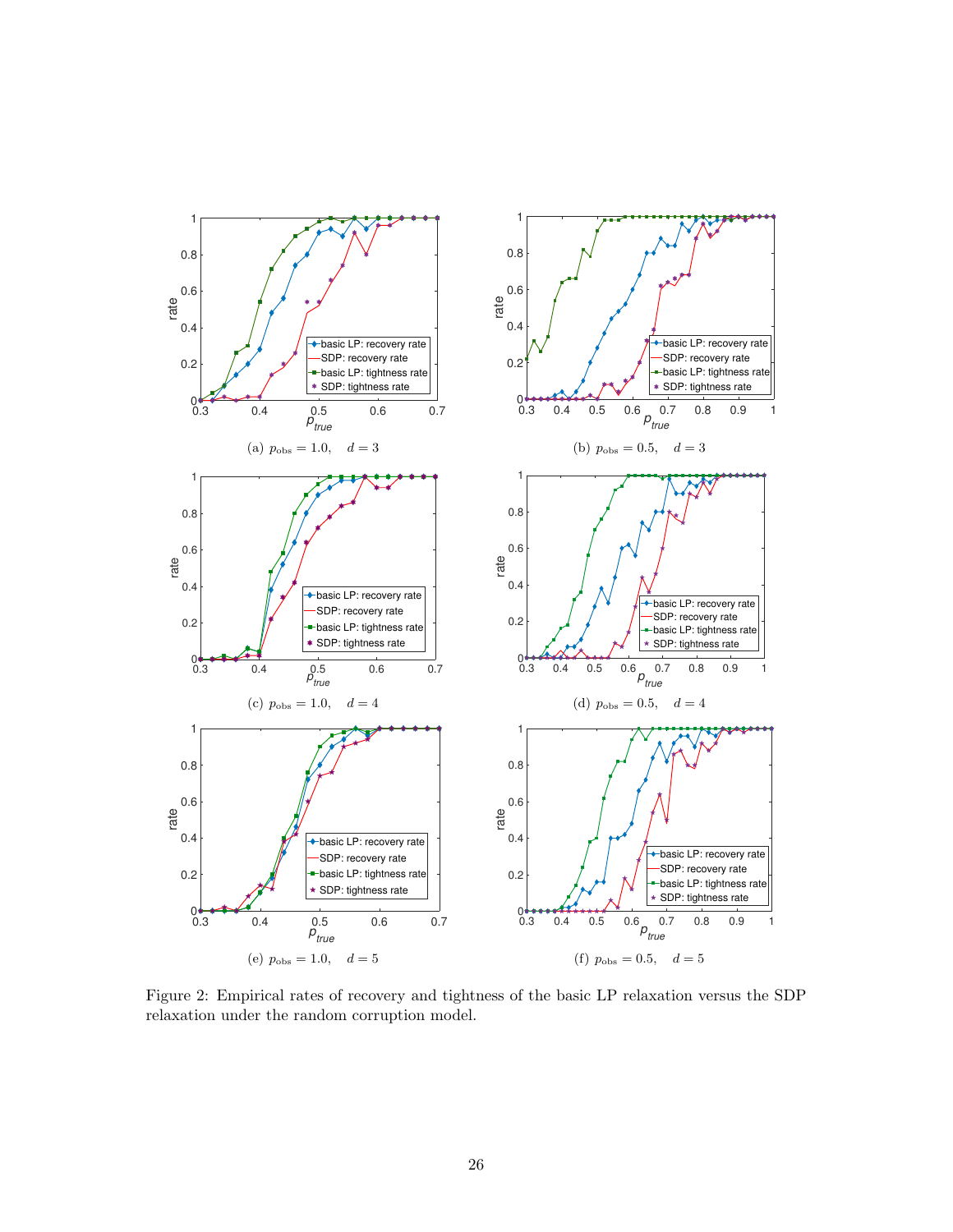- (i) Unlike the SDP relaxation, the quality of the basic LP relaxation degrades by increasing  $d$ ; this is due to the fact that the basic LP only includes  $\theta(d)$  of consistency inequalities which are  $\theta(d2^{2d})$  in total; as we detail next, we address this shortcoming by considering a stronger LP relaxation; i.e., Problem (LPF).
- (ii) Unlike the SDP relaxation, the quality of the basic LP relaxation does not quickly degrade by decreasing  $p_{\text{obs}}$ . For the random model described above and for the SDP relaxation, the authors of [7] obtain a recovery guarantee of the form  $p_{\text{true}} > \theta(\frac{1}{\sqrt{p_{\text{obs}}}})$ . Recall that our theoretical analysis in Section 3 is under the assumption that the map graph is complete, i.e.,  $p_{\text{obs}} = 1.0$ . Our numerical experiments suggest that in case of the basic LP, as a function of  $p_{\text{obs}}$ , the recovery threshold grows slower than  $\frac{1}{\sqrt{p_{\text{obs}}}}$ ; we plan to explore the exact form of this relationship as a next step.
- (iii) Unlike the SDP relaxation, the basic LP relaxation returns a binary solution in many cases for which it fails in recovering the ground truth. Recall that if the LP solution is binary, then it is optimal for Problem (JOM). Indeed, in most practical settings, asking for the exact recovery of the ground truth is not realistic. Hence obtaining sufficient conditions for the tightness of the LP relaxation under proper stochastic models is of key importance and is a topic of future research.



Figure 3: Empirical rates of recovery and tightness of the basic LP relaxation versus the double LP relaxation under the random corruption model.

The basic LP versus the double LP. We now illustrate the impact of consistency inequalities (9) in strengthening the basic LP relaxation (P). To this end, we consider the following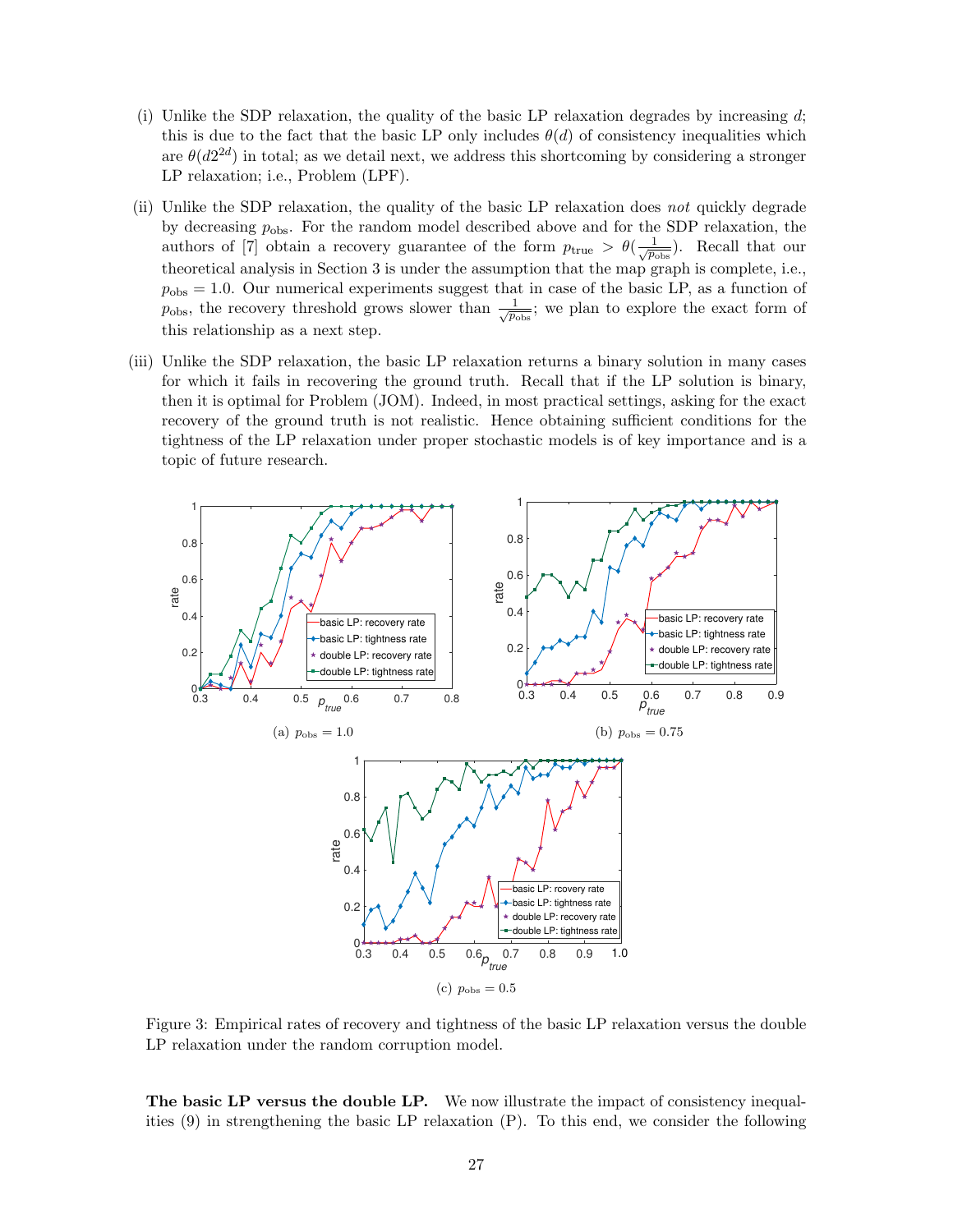simple two-step algorithm:

- 1. The basic LP relaxation, i.e., Problem (P) is solved; if the optimal solution  $\tilde{X}$  is binaryvalued, then the algorithm terminates and returns  $X$  as the optimal solution.
- 2. If X is not binary-valued, then at most 1000 consistency inequalities that violate  $X$  are generated by solving the separation problem (13). The cutting planes are added to the basic LP and the augmented LP is solved using the dual simplex algorithm with  $X$  as the starting point. The solution of this augmented LP is reported as the optimal solution.

We refer to this two-step algorithm as the *double LP*. To understand the impact of consistency inequalities (9), we compare the performance of basic LP and double LP with respect to recovery and tightness rates.

We set  $n = 10, d = 5, p_{obs} \in \{0.5, 0.75, 1\}, \text{ and } p_{true} \in [0.3 : 0.02 : 1.0].$  As before, for each combination of  $(n, d, p_{true}, p_{obs})$ , we conduct 50 random trials. As the cutting plane algorithm described above cannot be efficiently implemented in the GAMS modeling language, the two-step algorithm is implemented in JuMP [14] and all corresponding LPs are solved with Gurobi [18]. Results are depicted in Figure 3; as can be seen from this figure, while there is no visible difference between the recovery rates of the basic LP and the double LP, the tightness rate of the double LP is significantly better than that of the basic LP. This improvement is more significant for sparser problems; that is, problems with smaller  $p_{\text{obs}}$ . We believe that this phenomenon is due to the cutting plane strategy employed in Step (2) of double LP and is not an inherent property of consistency inequalities. Namely, in order keep the overall computational cost low, in Step 2 of double LP, we add the first 1000 violated consistency inequalities obtained by solving the separation problem (13). For denser problems, that is, for problems with larger  $p_{\text{obs}}$ , in almost all cases, many more consistency inequalities are violated by X. Hence, an upper bound of 1000 for the number of violated inequalities is often too small. However, increasing this number will increase the cost of solving the augmented LP. Hence, for dense problems, a more elaborate strategy such as adding top 1000 most violated cuts or conducting multiple rounds of cut generation seems more appropriate.

We conclude by emphasizing that our goal in this experiment was to convey the effectiveness of consistency inequalities (9). Indeed, solving double LP is not equivalent to solving Problem (LPF) as double LP contains only a small subset of consistency inequalities (9). An efficient solution of Problem (LPF) via devising effective cut generation and cut management algorithms for consistency inequalities is a subject of future research. Finally, an effective incorporation of consistency inequalities in a branch-and-cut framework to solve Problem (JOM) to global optimality is an interesting future direction as well.

#### Acknowledgements

Antonio De Rosa has been partially supported by the NSF DMS Grant No. 1906451 and the NSF DMS Grant No. 2112311.

### References

- [1] MOSEK 9.2, 2019. http://docs.mosek.com/9.0/faq.pdf.
- [2] E. Abbe, A. S. Bandeira, and G. Hall. Exact Recovery in the Stochastic Block Model. IEEE Transactions on information theory,  $62:471 - 487$ ,  $2016$ .
- [3] S. Agarwal, Y. Furukawa, N. Snavely, I. Simon, B. Curless, S.M. Seitz, and R. Szeliski. Building rome in a day. Communications of the ACM, 54 (10), 2011.
- [4] C. Bajaj, T. Gao, Z. He, Q. Huang, and Z. Liang. Smac: simultaneous mapping and clustering using spectral decompositions. Proceedings of the 35th International Conference on Machine Learning (PMLR), 80:324–333, 2018.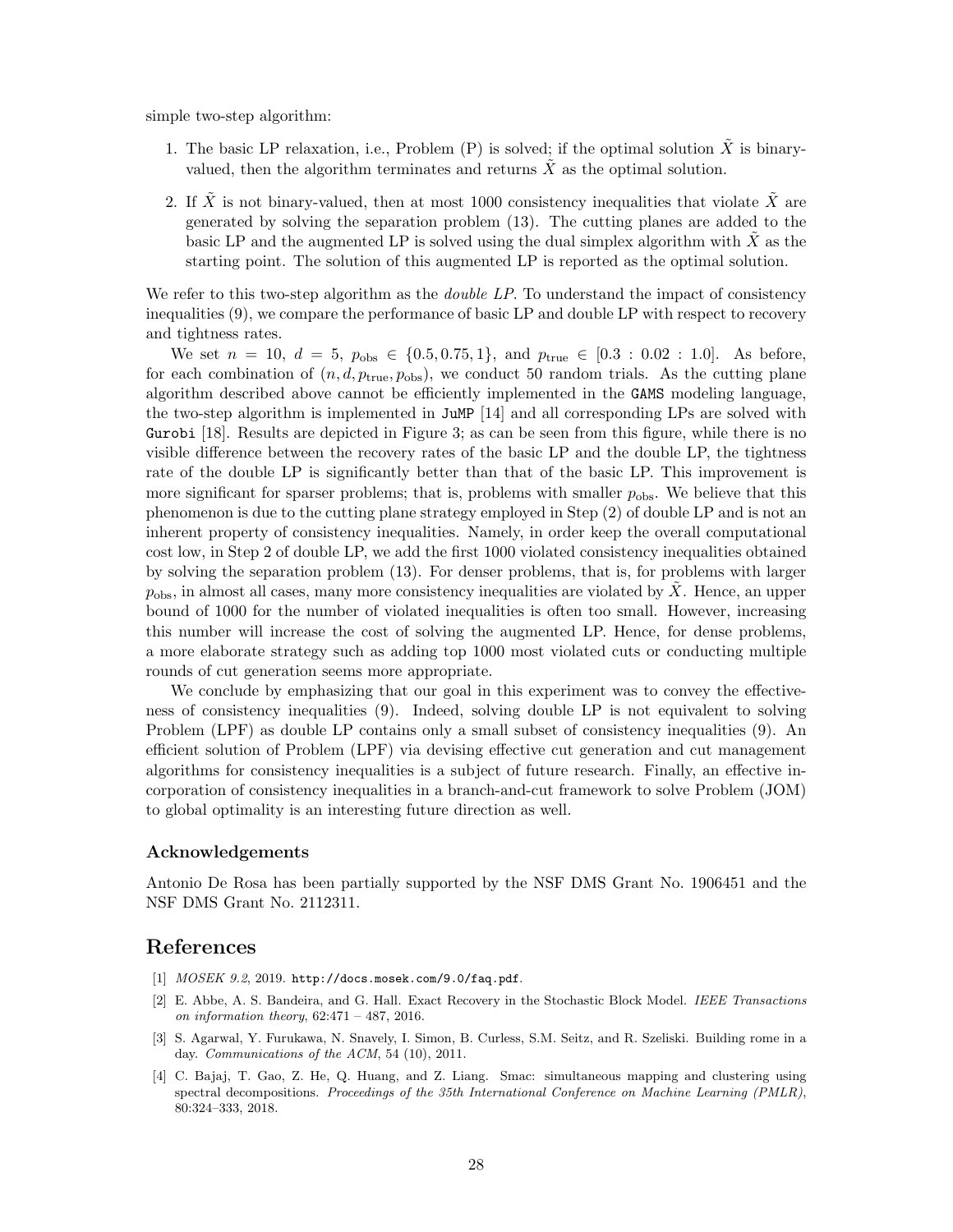- [5] E. Boros and P.L. Hammer. Pseudo-boolean optimization. Discrete Applied Mathematics, 123(1):155–225, 2002.
- [6] S. Burer and R. Monteiro. Local minima and convergence in low-rank semidefinite programming. Mathematical Programming, 103:427–444, 2005.
- [7] Y. Chen, L. Guibas, and Q. Huang. Near-optimal joint object matching via convex relaxation. Proceedings of the 31st International Conference on Machine Learning, 32(2):100–108, 2014.
- [8] Y. Chen, C. Suh, and A. J. Goldsmith. Information recovery from pairwise measurements. IEEE Transactions on Information Theory, 62:5881–5905, 2016.
- [9] S. Chopra and M.R. Rao. The partition problem. Mathematical Programming, 59:87–115, 1993.
- [10] J. Czyzyk, M. P. Mesnier, and J. J. More. The neos server. IEEE Journal on Computational Science and Engineering, 5(3):68 –75, 1998.
- [11] A. De Rosa and A. Khajavirad. The ratio-cut polytope and K-means clustering. arXiv:2006.15225, 2020.
- [12] A. Del Pia, A. Khajavirad, and D. Kunisky. Linear programming and community detection. arXiv:2006.03213, 2020.
- [13] M.F. Demirci, A. Shokoufandeh, L. Keselman, Y. abd Bretzner, and S. Dickinson. Object recognition as many-to-many feature matching. International Journal of Computer Vision, 69:203–222, 2006.
- [14] Iain Dunning, Joey Huchette, and Miles Lubin. JuMP: A modeling language for mathematical optimization. SIAM Review, 59(2):295–320, 2017.
- [15] A Eisenblatter. Frequency assignment in gsm networks: Models, heuristics, and lower bounds. PhD Thesis, Technical Universityof Berlin., 2001.
- [16] M. Grötschel, L. Lovász, and A. Schrijver. Geometric Algorithms and Combinatorial Optimization. Princeton Mathematical Series. Springer-Verlag, Berlin, New York, 1988.
- [17] M. Grötschel and Y. Wakabayashi. Facets of the clique partitioning polytope. Mathematical Programming, 47:367–387, 1990.
- [18] Gurobi Optimization, LLC. Gurobi Optimizer Reference Manual, 2021.
- [19] B. Hajek, Y. Wu, and J. Xu. Achieving exact cluster recovery threshold via semidefinite programming. IEEE Transactions on Information Theory, 62(5):2788 – 2797, 2016.
- [20] P.L. Hammer, P. Hansen, and B. Simeone. Roof duality, complementation and persistency in quadratic 0−1 optimization. Mathematical Programming, 28(2):121–155, 1984.
- [21] N. Hu, Q. Huang, B. Thibert, and L. J. Guibas. Distributable consistent multi-object matching. Proceedings of the IEEE Conference on Computer Vision and Pattern Recognition (CVPR), pages 2463–2471, 2018.
- [22] Q.-X. Huang and L. Guibas. Consistent shape maps via semidefinite programming. Computer Graphics Forum, 32(5):177–186, 2013.
- [23] IBM. CPLEX Optimizer, 2016. http://www-01.ibm.com/software/integration/optimization/cplex-optimizer/.
- [24] T. Iguchi, D. G. Mixon, J. Peterson, and S. Villar. Probably certifiably correct K-means clustering. Mathematical Programming, 165:605–642, 2017.
- [25] A. Khajavirad and N. V. Sahinidis. A hybrid LP/NLP paradigm for global optimization relaxations. Mathematical Programming Computation, 10:383–421, 2018.
- [26] X. Li, Y. Li, S. Ling, T. Strohmer, and K. Wei. When do birds of a feather flock together? K-means, proximity, and conic programming. Mathematical Programming, 179:295–341, 2020.
- [27] Y. Li, C. Gu, T. Dullien, O. Vinyals, and P. Kohli. Graph matching networks for learning the similarity of graph structured objects. Proceedings of the 36th International Conference on Machine Learning (PMLR), 97:3835–3845, 2019.
- [28] S. Ling. Near-optimal performance bounds for orthogonal and permutation group synchronization via spectral methods. arXiv preprint arXiv:2008.05341, 2020.
- [29] O.L. Mangasarian. Uniqueness of solution in linear programming. Linear Algebra and its Applications, 25:151–162, 1979.
- [30] A. Moitra, W. Perry, and A. S. Wein. How robust are reconstruction thresholds for community detection? In STOC '16: Proceedings of the forty-eighth annual ACM Symposium on Theory of Computing, pages 828–841, 2016.
- [31] D. Pachauri, R. Kondor, G. Sargur, and V. Singh. Permutation diffusion maps with application to the image association problem in computer vision. In Advances in Neural Information Processing Systems, pages 541–549, 2014.